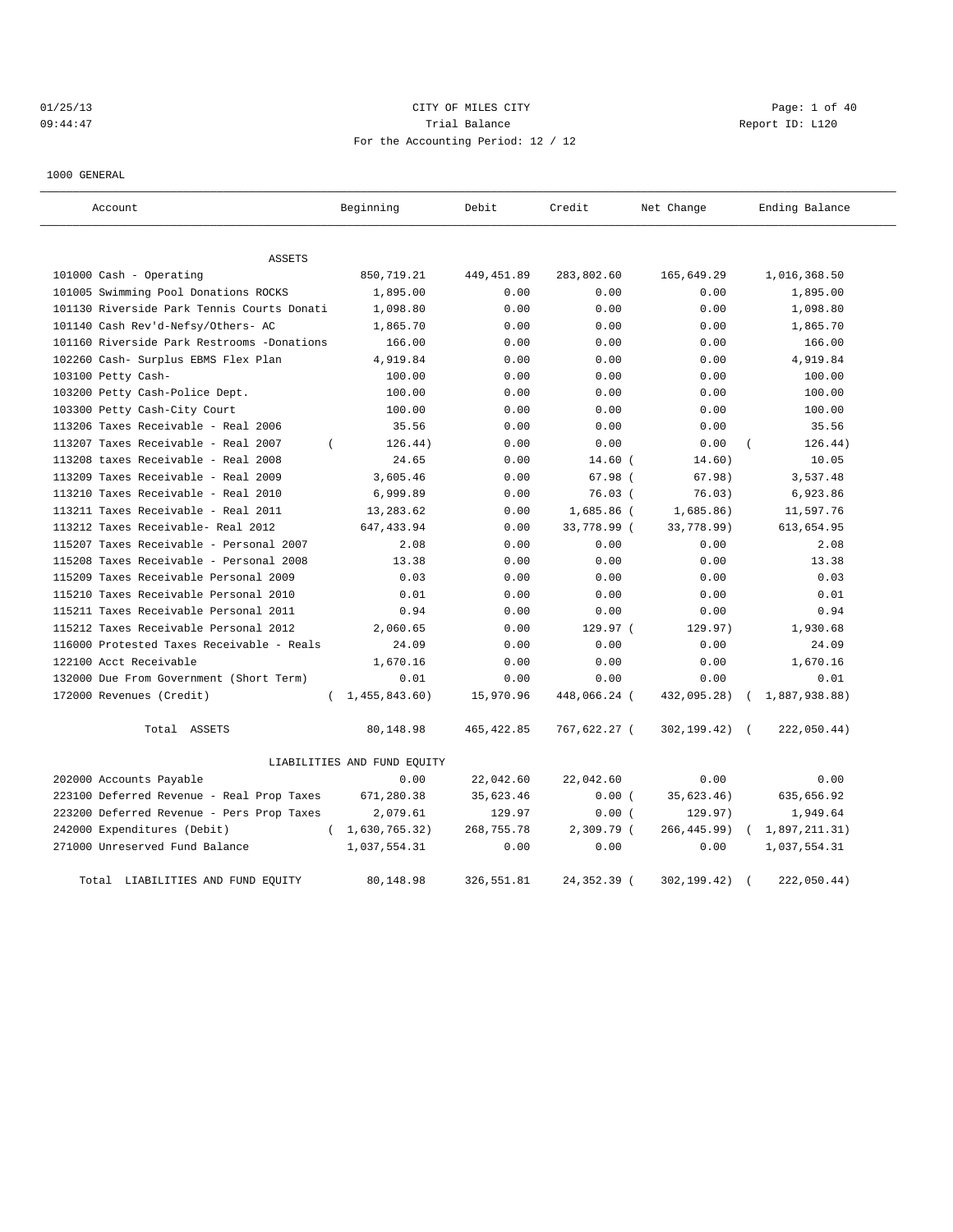#### 01/25/13 Page: 2 of 40 09:44:47 Trial Balance Report ID: L120 For the Accounting Period: 12 / 12

#### 2220 LIBRARY

| Account                           | Beginning                   | Debit      | Credit      | Net Change    | Ending Balance |
|-----------------------------------|-----------------------------|------------|-------------|---------------|----------------|
|                                   |                             |            |             |               |                |
| ASSETS                            |                             |            |             |               |                |
| 101000 Cash - Operating           | 26,660.00)                  | 42,655.88  | 25, 218.85  | 17,437.03     | 9,222.97)      |
| 103000 Petty Cash                 | 75.00                       | 0.00       | 0.00        | 0.00          | 75.00          |
| 172000 Revenues (Credit)          | 117,878.55)                 | 0.00       | 42,655.88 ( | $42,655.88$ ( | 160, 534.43)   |
| Total ASSETS                      | 144,463.55)                 | 42,655.88  | 67,874.73 ( | 25,218.85) (  | 169,682.40)    |
|                                   | LIABILITIES AND FUND EQUITY |            |             |               |                |
| 202000 Accounts Payable           | 0.00                        | 2,217.04   | 2,217.04    | 0.00          | 0.00           |
| 242000 Expenditures (Debit)       | 193,006.97)                 | 25, 218.85 | 0.00(       | 25,218.85) (  | 218,225.82)    |
| 271000 Unreserved Fund Balance    | 48,543.42                   | 0.00       | 0.00        | 0.00          | 48,543.42      |
| Total LIABILITIES AND FUND EQUITY | 144, 463.55)                | 27,435.89  | 2,217.04 (  | 25,218.85) (  | 169,682.40)    |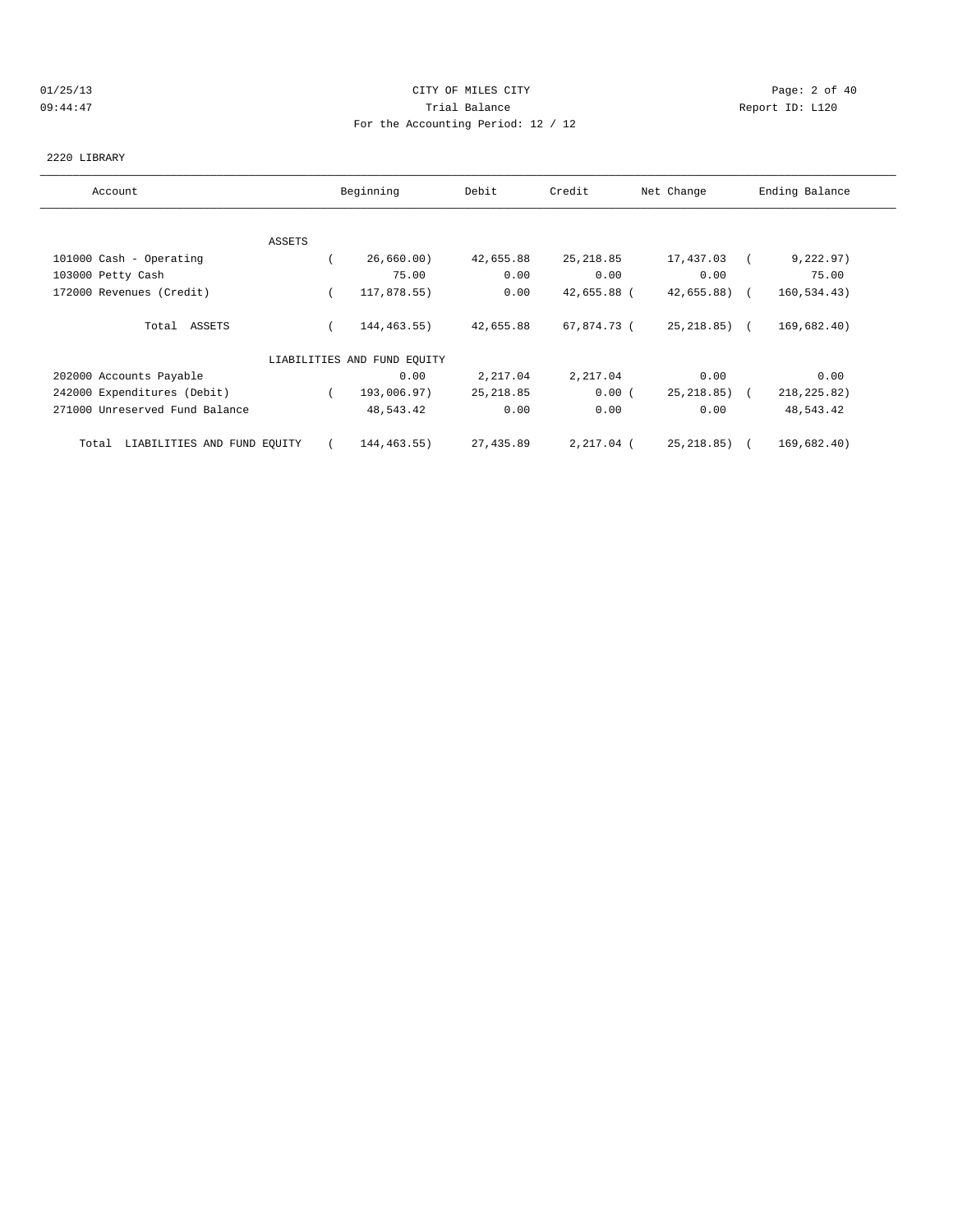#### 01/25/13 CITY OF MILES CITY Page: 3 of 40 09:44:47 Trial Balance Report ID: L120 For the Accounting Period: 12 / 12

#### 2260 EMERGENCY DISASTER

| Account                                   | Beginning                   | Debit | Credit    | Net Change  | Ending Balance |
|-------------------------------------------|-----------------------------|-------|-----------|-------------|----------------|
|                                           |                             |       |           |             |                |
| ASSETS                                    |                             |       |           |             |                |
| 101000 Cash - Operating                   | 83,616.33)                  | 20.24 | 0.00      | $20.24$ (   | 83,596.09)     |
| 113211 Taxes Receivable - Real 2011       | 126.59                      | 0.00  | $16.06$ ( | 16.06)      | 110.53         |
| 115212 Taxes Receivable Personal 2012     | 19.61                       | 0.00  | $1.24$ (  | 1.24)       | 18.37          |
| 132000 Due From Government (Short Term)   | 71,634.00                   | 0.00  | 0.00      | 0.00        | 71,634.00      |
| 172000 Revenues (Credit)                  | 191.28)                     | 0.00  | $20.24$ ( | $20.24$ ) ( | 211.52)        |
| Total ASSETS                              | 12,027.41)                  | 20.24 | $37.54$ ( | $17.30$ (   | 12,044.71)     |
|                                           | LIABILITIES AND FUND EQUITY |       |           |             |                |
| 202000 Accounts Payable                   | 11,250.00                   | 0.00  | 0.00      | 0.00        | 11,250.00      |
| 223100 Deferred Revenue - Real Prop Taxes | 126.59                      | 16.06 | 0.00(     | 16.06)      | 110.53         |
| 223200 Deferred Revenue - Pers Prop Taxes | 19.61                       | 1.24  | 0.00(     | 1.24)       | 18.37          |
| 223800 Deferred Revenue-Other             | 49, 272. 25                 | 0.00  | 0.00      | 0.00        | 49, 272. 25    |
| 242000 Expenditures (Debit)               | 69, 145.48)                 | 0.00  | 0.00      | 0.00        | 69, 145.48)    |
| 271000 Unreserved Fund Balance            | 3,550.38)                   | 0.00  | 0.00      | 0.00        | 3,550.38)      |
| LIABILITIES AND FUND EQUITY<br>Total      | 12,027.41)                  | 17.30 | 0.00(     | $17.30$ (   | 12,044.71)     |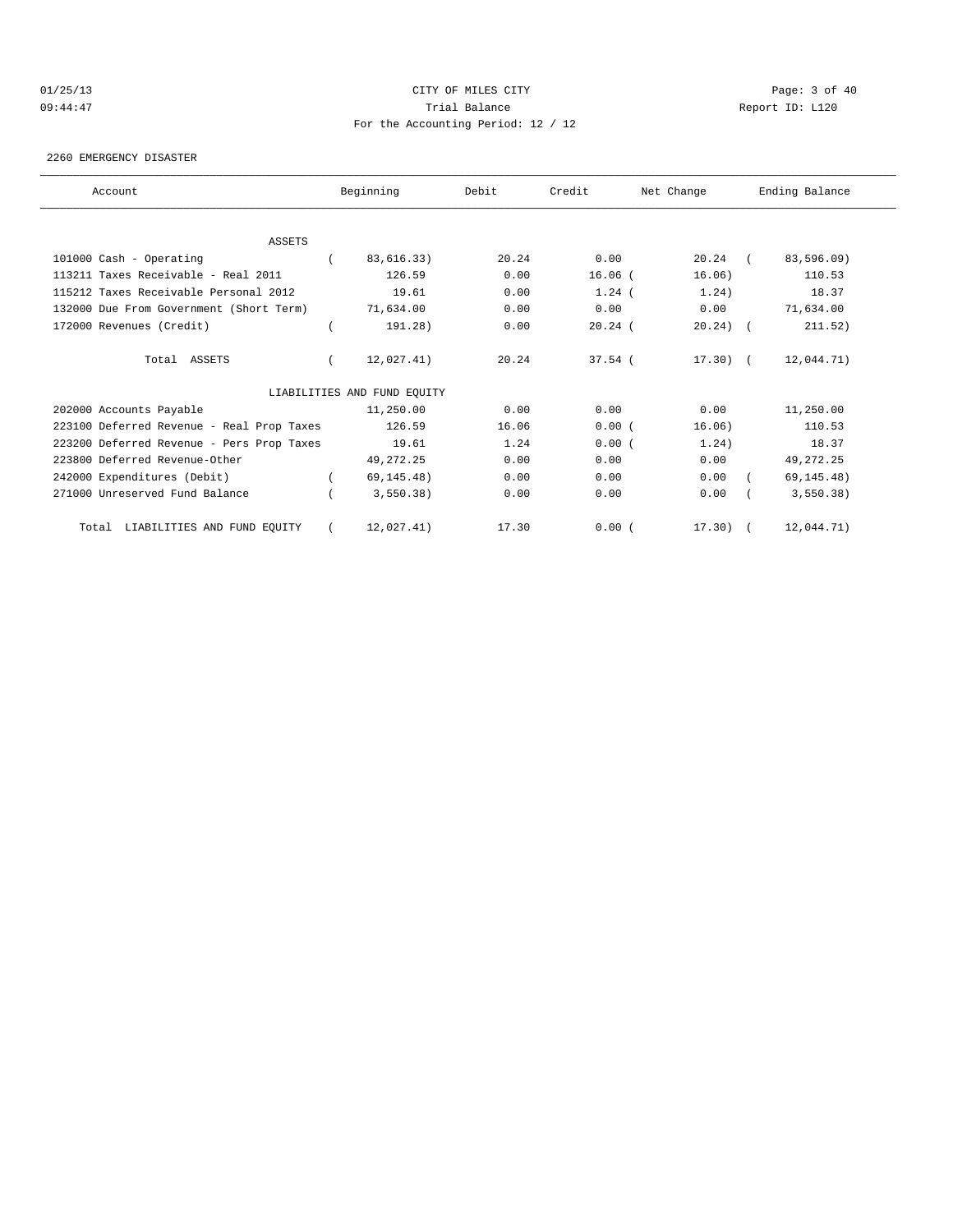#### 01/25/13 Page: 4 of 40 09:44:47 Trial Balance Report ID: L120 For the Accounting Period: 12 / 12

#### 2270 Health

| Account                              |        | Beginning                   | Debit    | Credit       | Net Change    | Ending Balance           |
|--------------------------------------|--------|-----------------------------|----------|--------------|---------------|--------------------------|
|                                      |        |                             |          |              |               |                          |
|                                      | ASSETS |                             |          |              |               |                          |
| 101000 Cash - Operating              |        | 4,796.60)                   | 0.00     | $2,679.11$ ( | $2,679.11)$ ( | 7,475.71)                |
| 172000 Revenues (Credit)             |        | 4,715.55)                   | 0.00     | 0.00         | 0.00          | 4, 715.55)               |
| ASSETS<br>Total                      |        | 9,512.15)                   | 0.00     | 2,679.11 (   | $2,679.11)$ ( | 12, 191. 26)             |
|                                      |        | LIABILITIES AND FUND EQUITY |          |              |               |                          |
| 202000 Accounts Payable              |        | 0.00                        | 2,675.96 | 2,675.96     | 0.00          | 0.00                     |
| 242000 Expenditures (Debit)          |        | 13,372.20)                  | 2,679.11 | 0.00(        | 2,679.11)     | 16,051.31)<br>$\sqrt{2}$ |
| 271000 Unreserved Fund Balance       |        | 3,860.05                    | 0.00     | 0.00         | 0.00          | 3,860.05                 |
| LIABILITIES AND FUND EQUITY<br>Total |        | 9,512.15)                   | 5,355.07 | $2,675.96$ ( | 2,679.11)     | 12, 191. 26)             |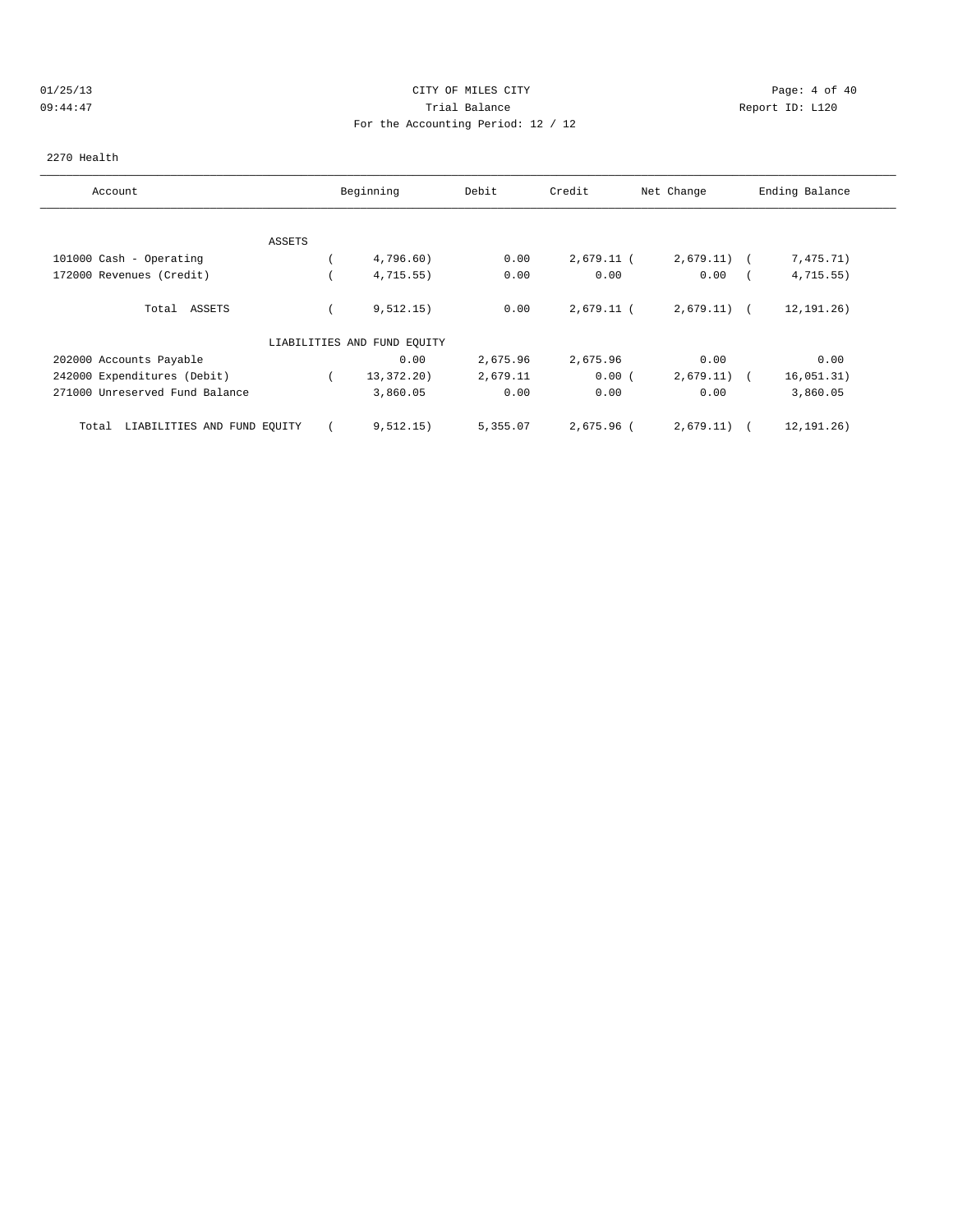#### 01/25/13 Page: 5 of 40 09:44:47 Trial Balance Report ID: L120 For the Accounting Period: 12 / 12

2372 Permissive Medical Levy

| Account                                   | Beginning                   | Debit    | Credit            | Net Change   | Ending Balance |
|-------------------------------------------|-----------------------------|----------|-------------------|--------------|----------------|
|                                           |                             |          |                   |              |                |
| ASSETS                                    |                             |          |                   |              |                |
| 101000 Cash - Operating                   | 71,469.94                   | 3,436.76 | 0.00              | 3,436.76     | 74,906.70      |
| 113209 Taxes Receivable - Real 2009       | 132.16                      | 0.00     | $2.49$ (          | 2.49         | 129.67         |
| 113210 Taxes Receivable - Real 2010       | 172.39                      | 0.00     | $1.92$ (          | 1.92)        | 170.47         |
| 113211 Taxes Receivable - Real 2011       | 443.04                      | 0.00     | $56.22$ (         | 56.22)       | 386.82         |
| 113212 Taxes Receivable- Real 2012        | 64,407.05                   | 0.00     | $3,360.35$ (      | 3,360.35)    | 61,046.70      |
| 115211 Taxes Receivable Personal 2011     | 0.77                        | 0.00     | 0.00              | 0.00         | 0.77)          |
| 115212 Taxes Receivable Personal 2012     | 68.73                       | 0.00     | 4.33 <sub>0</sub> | 4.33)        | 64.40          |
| 172000 Revenues (Credit)                  | 71,469.94)                  | 0.00     | 3,436.76 (        | $3,436,76$ ( | 74,906.70)     |
| Total ASSETS                              | 65,222.60                   | 3,436.76 | $6,862.07$ (      | 3,425.31)    | 61,797.29      |
|                                           | LIABILITIES AND FUND EQUITY |          |                   |              |                |
| 223100 Deferred Revenue - Real Prop Taxes | 65,154.61                   | 3,420.98 | 0.00(             | 3,420.98)    | 61,733.63      |
| 223200 Deferred Revenue - Pers Prop Taxes | 65.36                       | 4.33     | 0.00(             | 4.33)        | 61.03          |
| 271000 Unreserved Fund Balance            | 2.63                        | 0.00     | 0.00              | 0.00         | 2.63           |
| Total LIABILITIES AND FUND EQUITY         | 65,222.60                   | 3,425.31 | 0.00(             | 3,425,31)    | 61,797.29      |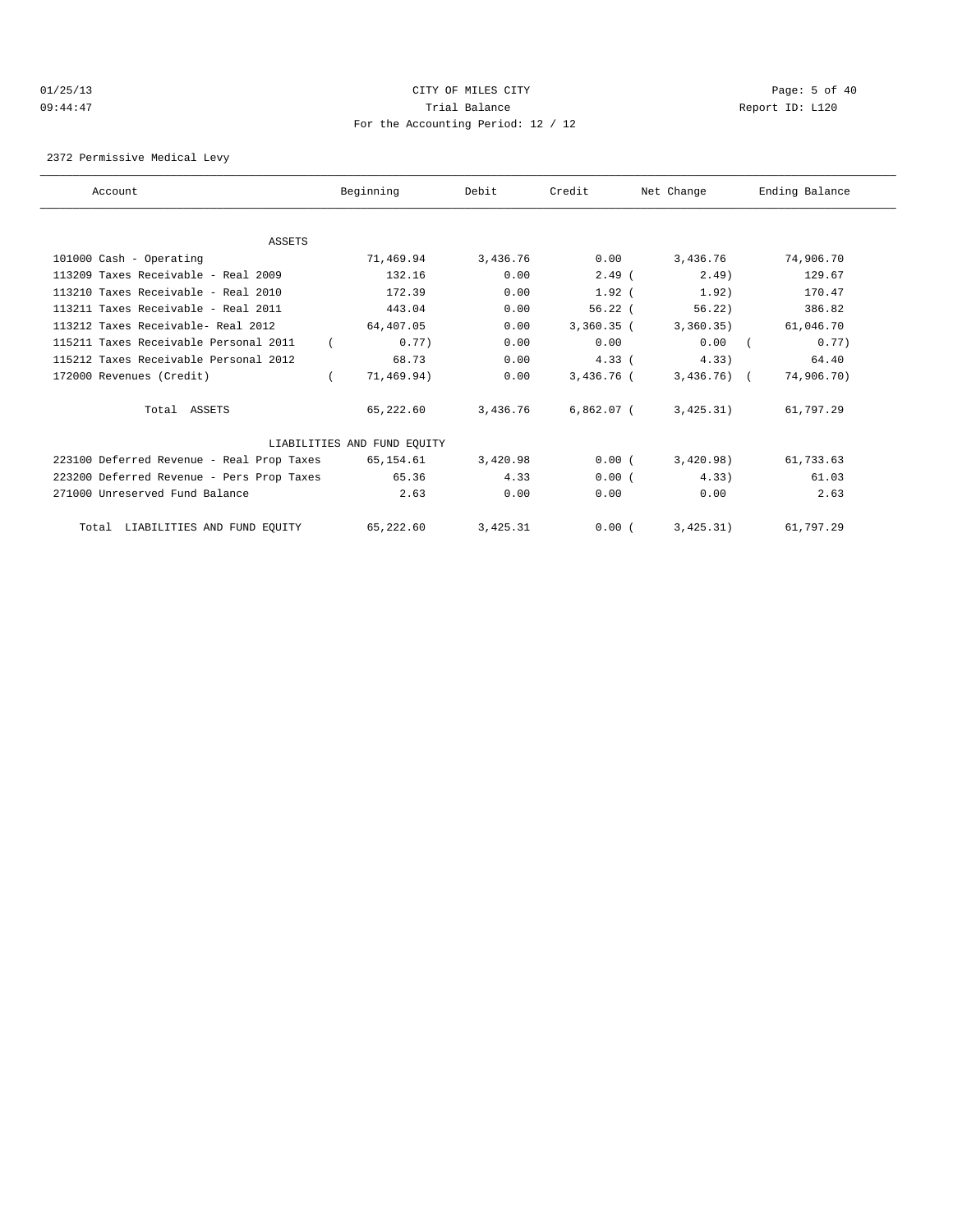# 01/25/13 Page: 6 of 40 09:44:47 Trial Balance Report ID: L120 For the Accounting Period: 12 / 12

#### 2394 BUILDING CODE ENFORCEMENT

| Account                              |        | Beginning                   | Debit    | Credit       | Net Change | Ending Balance |
|--------------------------------------|--------|-----------------------------|----------|--------------|------------|----------------|
|                                      |        |                             |          |              |            |                |
|                                      | ASSETS |                             |          |              |            |                |
| 101000 Cash - Operating              |        | 87,671.97                   | 505.00   | 4,677.94 (   | 4,172.94)  | 83,499.03      |
| 172000 Revenues (Credit)             |        | 44,460.02)                  | 0.00     | $505.00$ (   | $505.00$ ( | 44,965.02)     |
| Total ASSETS                         |        | 43, 211.95                  | 505.00   | $5,182.94$ ( | 4,677.94)  | 38,534.01      |
|                                      |        | LIABILITIES AND FUND EQUITY |          |              |            |                |
| 202000 Accounts Payable              |        | 0.00                        | 731.26   | 731.26       | 0.00       | 0.00           |
| 242000 Expenditures (Debit)          |        | 37,725.73)                  | 4,677.94 | 0.00(        | 4,677.94)  | 42, 403.67)    |
| 271000 Unreserved Fund Balance       |        | 80,937.68                   | 0.00     | 0.00         | 0.00       | 80,937.68      |
| LIABILITIES AND FUND EQUITY<br>Total |        | 43, 211.95                  | 5,409.20 | $731.26$ (   | 4,677.94)  | 38,534.01      |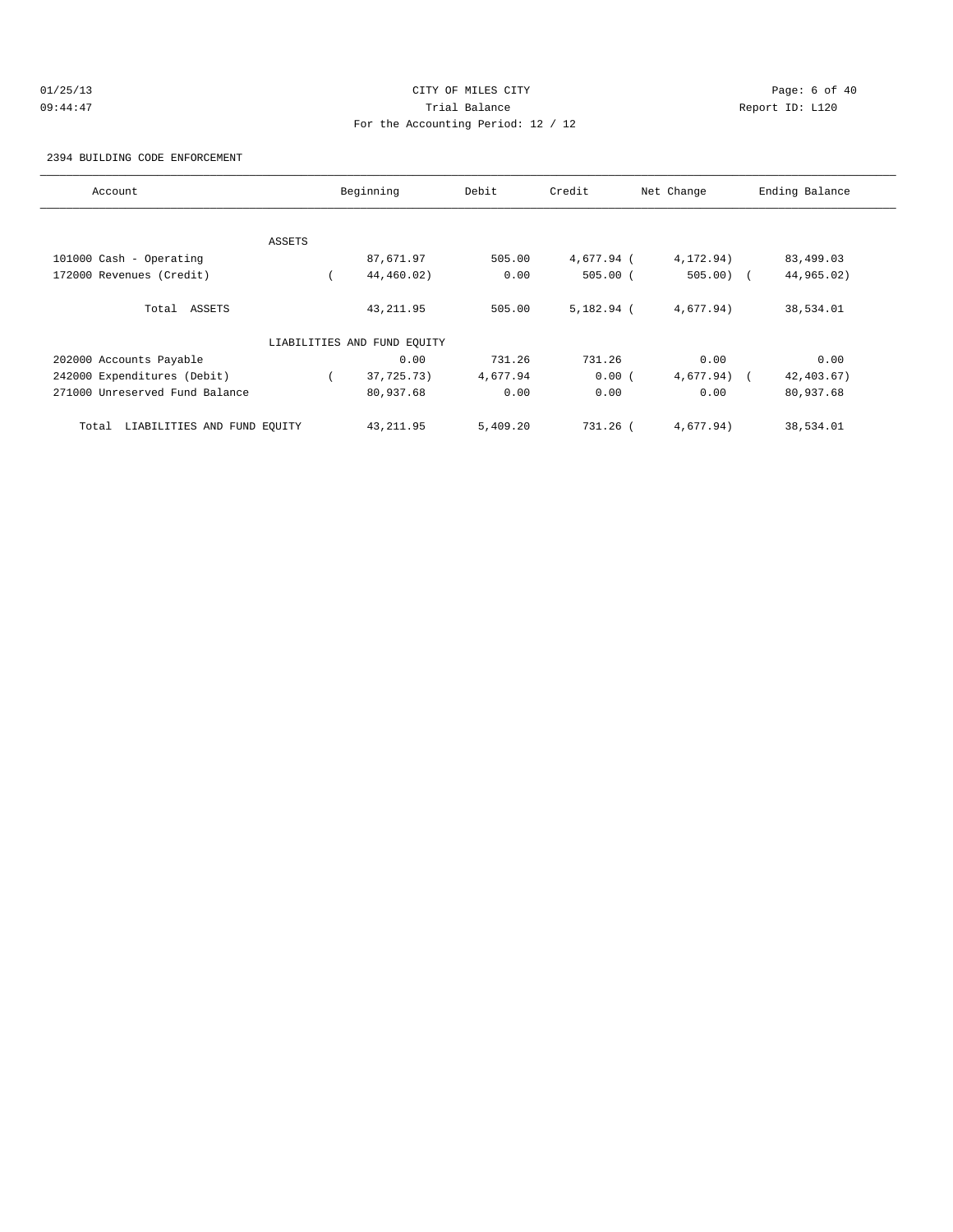#### 01/25/13 Page: 7 of 40 09:44:47 Trial Balance Report ID: L120 For the Accounting Period: 12 / 12

2400 LTG M D#165-(Gen City)

| Account                                    | Beginning                   | Debit    | Credit       | Net Change      | Ending Balance |  |
|--------------------------------------------|-----------------------------|----------|--------------|-----------------|----------------|--|
|                                            |                             |          |              |                 |                |  |
| <b>ASSETS</b>                              |                             |          |              |                 |                |  |
| 101000 Cash - Operating                    | 82,025.07                   | 4,440.06 | 1,130.43     | 3,309.63        | 85, 334. 70    |  |
| 116000 Protested Taxes Receivable - Reals  | 121.36                      | 0.00     | 0.00         | 0.00            | 121.36         |  |
| 118080 Special Assessments Receivable 2008 | 55.30                       | 0.00     | $10.29$ (    | 10.29)          | 45.01          |  |
| 118090 Special Assessment Receivable 2009  | 590.52                      | 0.00     | $38.16$ (    | 38.16)          | 552.36         |  |
| 118100 Special Assessments Receivable 2010 | 1,299.74                    | 0.00     | $42.55$ (    | 42.55)          | 1,257.19       |  |
| 118110 Special Assessments Receivable 2011 | 3,078.61                    | 0.00     | 384.31 (     | 384.31)         | 2,694.30       |  |
| 118120 Special Assessments Receivable 2012 | 78, 214.05                  | 0.00     | 3,859.56 (   | 3,859.56)       | 74,354.49      |  |
| 172000 Revenues (Credit)                   | 99,792.13)                  | 0.00     | $4,440.06$ ( | $4,440.06$ (    | 104, 232.19)   |  |
| Total ASSETS                               | 65,592.52                   | 4,440.06 | $9,905,36$ ( | 5,465.30)       | 60,127.22      |  |
|                                            | LIABILITIES AND FUND EOUITY |          |              |                 |                |  |
| 202000 Accounts Payable                    | 0.00                        | 1,130.43 | 1,130.43     | 0.00            | 0.00           |  |
| 223000 Deferred Revenue/Uncollected Taxes  | 83, 238. 22                 | 4,334.87 | 0.00(        | 4,334.87)       | 78,903.35      |  |
| 242000 Expenditures (Debit)                | 68, 150.88)                 | 1,130.43 | 0.00(        | $1, 130.43$ ) ( | 69,281.31)     |  |
| 271000 Unreserved Fund Balance             | 50,505.18                   | 0.00     | 0.00         | 0.00            | 50,505.18      |  |
| Total LIABILITIES AND FUND EQUITY          | 65,592.52                   | 6,595.73 | 1,130.43     | 5,465.30)       | 60,127.22      |  |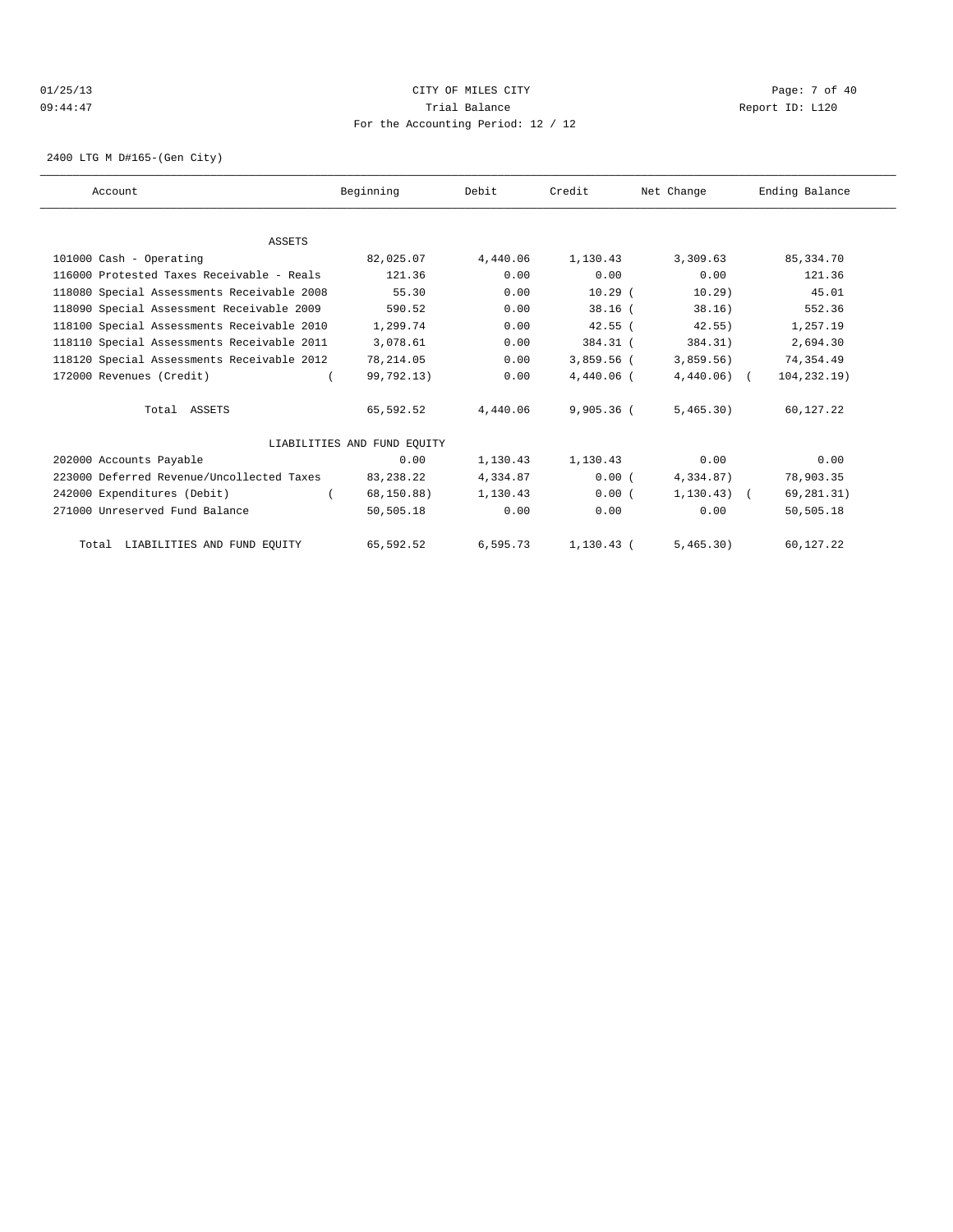# 01/25/13 Page: 8 of 40 09:44:47 Trial Balance Report ID: L120 For the Accounting Period: 12 / 12

2420 LTG M D#167-(MilesAddn Etc)

| Account                                    | Beginning                   | Debit  | Credit     | Net Change | Ending Balance |  |
|--------------------------------------------|-----------------------------|--------|------------|------------|----------------|--|
|                                            |                             |        |            |            |                |  |
| <b>ASSETS</b>                              |                             |        |            |            |                |  |
| 101000 Cash - Operating                    | 14,454.89                   | 890.95 | 0.00       | 890.95     | 15,345.84      |  |
| 118090 Special Assessment Receivable 2009  | 387.47                      | 0.00   | 0.00       | 0.00       | 387.47         |  |
| 118100 Special Assessments Receivable 2010 | 122.85                      | 0.00   | 0.00       | 0.00       | 122.85         |  |
| 118110 Special Assessments Receivable 2011 | 873.29                      | 0.00   | 199.58 (   | 199.58)    | 673.71         |  |
| 118120 Special Assessments Receivable 2012 | 12,860.48                   | 0.00   | 666.10 (   | 666.10)    | 12,194.38      |  |
| 172000 Revenues (Credit)                   | 14,990.18)                  | 0.00   | 890.95 (   | 890.95) (  | 15,881.13)     |  |
| Total ASSETS                               | 13,708.80                   | 890.95 | 1,756.63 ( | 865.68)    | 12,843.12      |  |
|                                            | LIABILITIES AND FUND EQUITY |        |            |            |                |  |
| 223000 Deferred Revenue/Uncollected Taxes  | 14,244.09                   | 865.68 | 0.00(      | 865.68)    | 13,378.41      |  |
| 242000 Expenditures (Debit)                | 12,897.03)                  | 0.00   | 0.00       | 0.00       | 12,897.03)     |  |
| 271000 Unreserved Fund Balance             | 12,361.74                   | 0.00   | 0.00       | 0.00       | 12,361.74      |  |
| LIABILITIES AND FUND EQUITY<br>Total       | 13,708.80                   | 865.68 | 0.00(      | $865.68$ ) | 12,843.12      |  |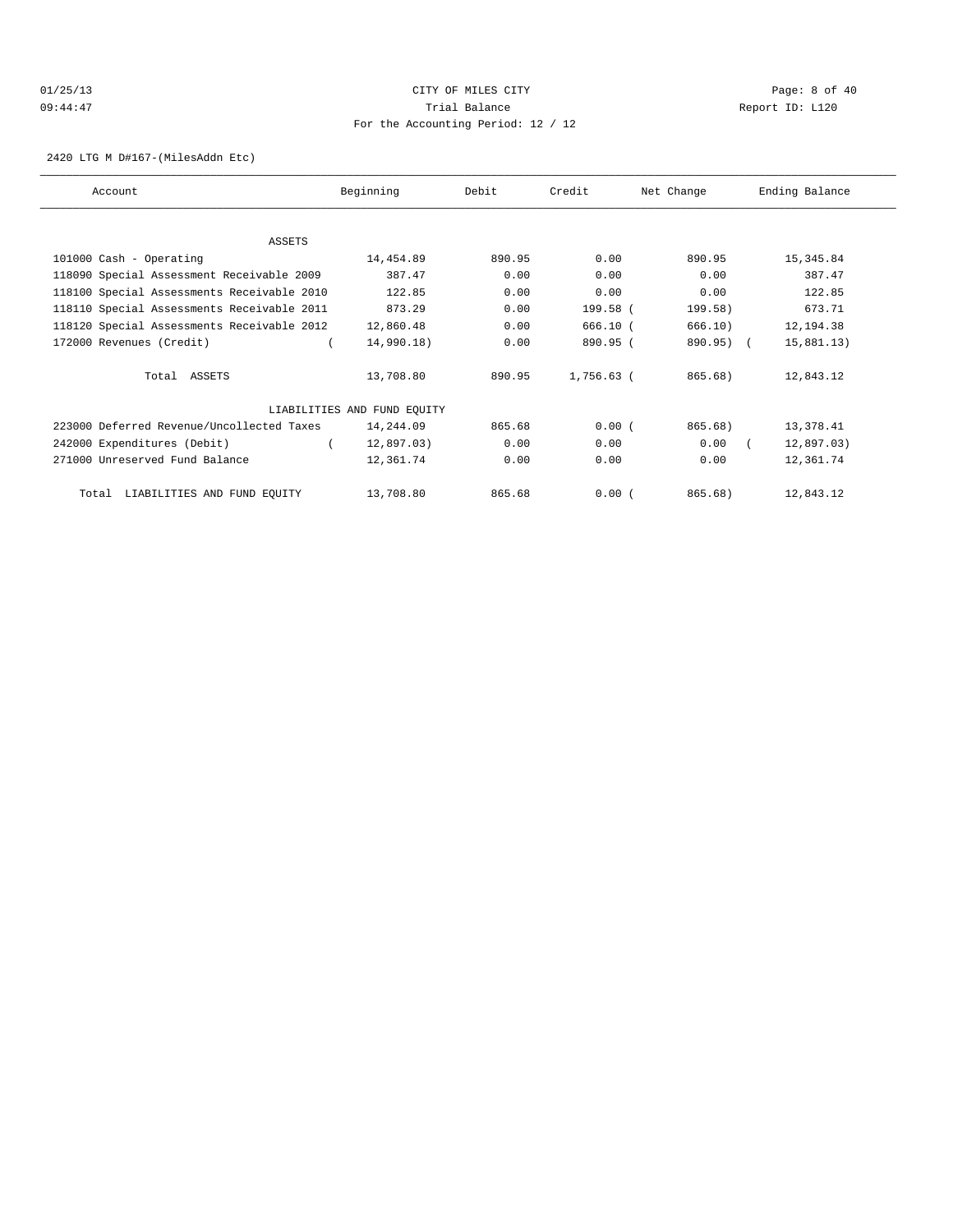# 01/25/13 Page: 9 of 40 09:44:47 Trial Balance Report ID: L120 For the Accounting Period: 12 / 12

#### 2430 LTG M D#171-(Balsam Est)

| Account                                    | Beginning                   | Debit | Credit    | Net Change | Ending Balance |
|--------------------------------------------|-----------------------------|-------|-----------|------------|----------------|
| ASSETS                                     |                             |       |           |            |                |
| 101000 Cash - Operating                    | 1,468.34                    | 48.21 | 0.00      | 48.21      | 1,516.55       |
| 118120 Special Assessments Receivable 2012 | 1,182.77                    | 0.00  | $47.53$ ( | 47.53)     | 1,135.24       |
| 172000 Revenues (Credit)                   | 1,368.91)                   | 0.00  | $48.21$ ( | $48.21$ (  | 1,417.12)      |
| Total ASSETS                               | 1,282.20                    | 48.21 | 95.74(    | 47.53)     | 1,234.67       |
|                                            | LIABILITIES AND FUND EQUITY |       |           |            |                |
| 223000 Deferred Revenue/Uncollected Taxes  | 1,182.77                    | 47.53 | 0.00(     | 47.53)     | 1,135.24       |
| 242000 Expenditures (Debit)                | 1,605.33)                   | 0.00  | 0.00      | 0.00       | 1,605.33)      |
| 271000 Unreserved Fund Balance             | 1,704.76                    | 0.00  | 0.00      | 0.00       | 1,704.76       |
| LIABILITIES AND FUND EQUITY<br>Total       | 1,282.20                    | 47.53 | 0.00(     | 47.53)     | 1,234.67       |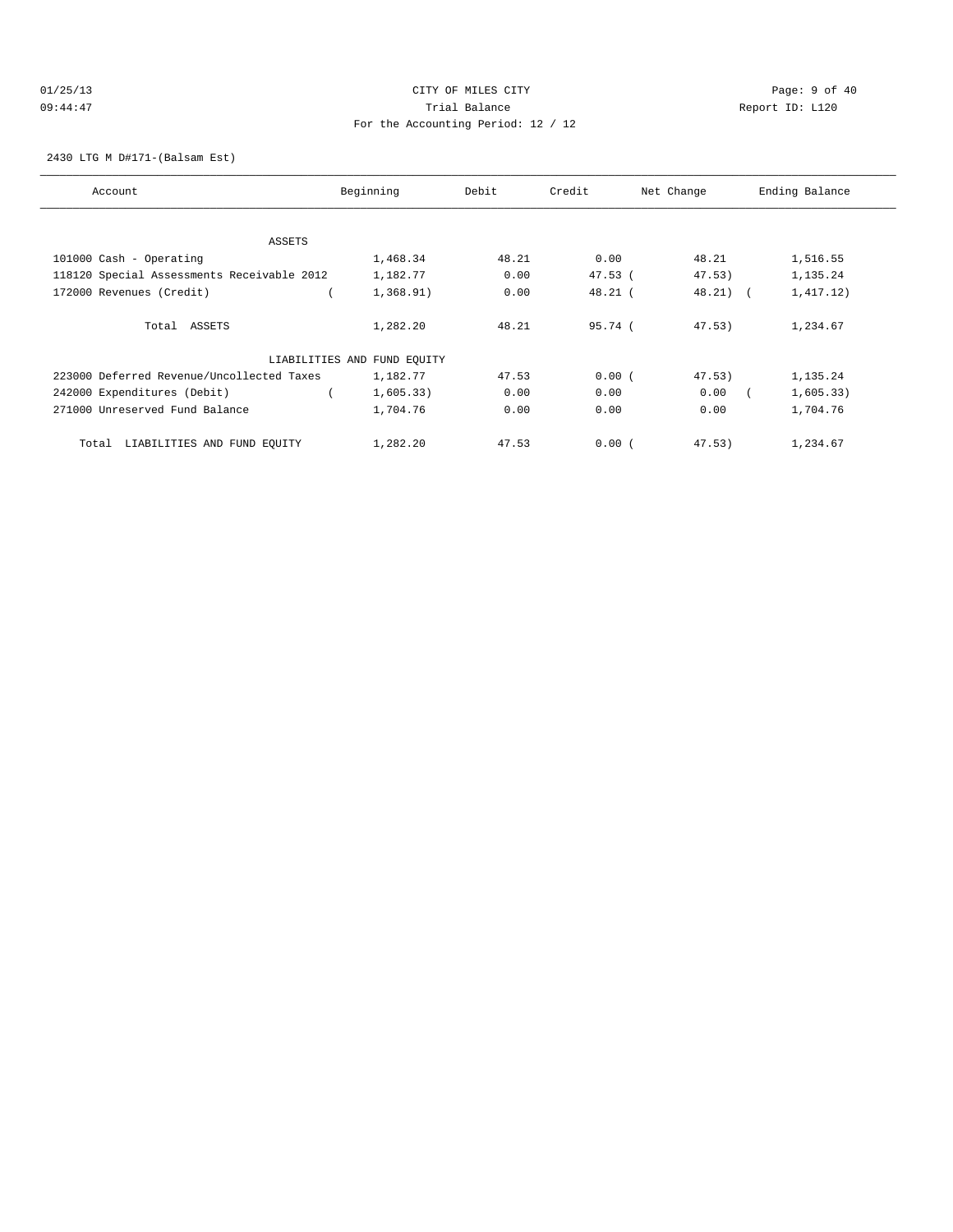#### 01/25/13 Page: 10 of 40 09:44:47 Trial Balance Report ID: L120 For the Accounting Period: 12 / 12

2440 LTG M D#172-(Main Str)

| Account                                    | Beginning                   | Debit  | Credit     | Net Change  | Ending Balance |
|--------------------------------------------|-----------------------------|--------|------------|-------------|----------------|
|                                            |                             |        |            |             |                |
| <b>ASSETS</b>                              |                             |        |            |             |                |
| 101000 Cash - Operating                    | 19,181.36                   | 163.13 | 0.00       | 163.13      | 19,344.49      |
| 118090 Special Assessment Receivable 2009  | 112.20                      | 0.00   | 0.00       | 0.00        | 112.20         |
| 118100 Special Assessments Receivable 2010 | 255.20                      | 0.00   | 0.00       | 0.00        | 255.20         |
| 118110 Special Assessments Receivable 2011 | 503.49                      | 0.00   | 0.00       | 0.00        | 503.49         |
| 118120 Special Assessments Receivable 2012 | 3,709.75                    | 0.00   | 157.98 (   | 157.98)     | 3,551.77       |
| 172000 Revenues (Credit)                   | 5, 564.43)                  | 0.00   | $163.13$ ( | $163.13)$ ( | 5,727.56)      |
| Total ASSETS                               | 18,197.57                   | 163.13 | $321.11$ ( | 157.98)     | 18,039.59      |
|                                            | LIABILITIES AND FUND EQUITY |        |            |             |                |
| 223000 Deferred Revenue/Uncollected Taxes  | 4,580.64                    | 157.98 | 0.00(      | 157.98)     | 4,422.66       |
| 242000 Expenditures (Debit)                | 6, 351, 25)                 | 0.00   | 0.00       | 0.00        | 6, 351.25)     |
| 271000 Unreserved Fund Balance             | 19,968.18                   | 0.00   | 0.00       | 0.00        | 19,968.18      |
| LIABILITIES AND FUND EQUITY<br>Total       | 18,197.57                   | 157.98 | 0.00(      | 157.98)     | 18,039.59      |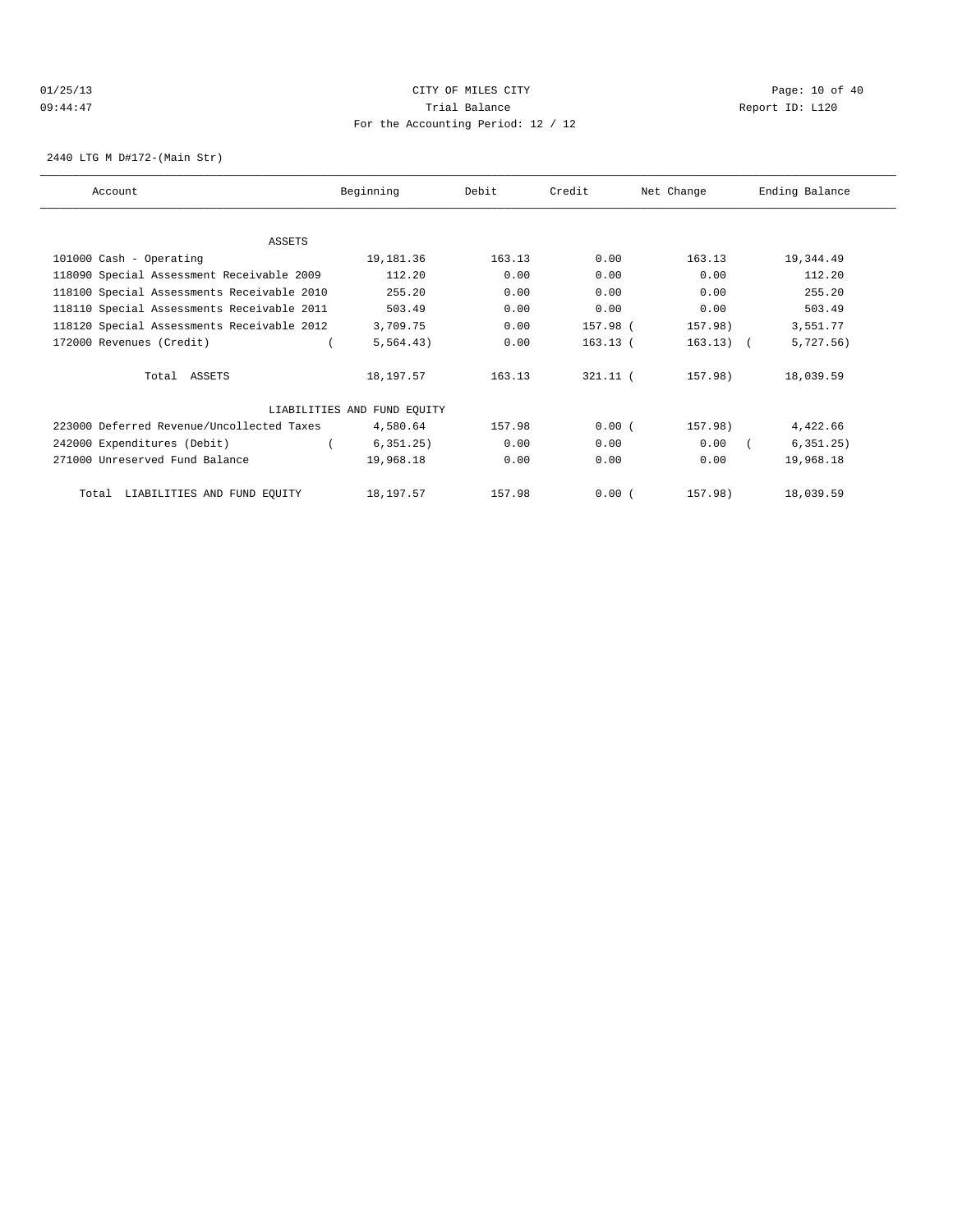# 01/25/13 Page: 11 of 40 09:44:47 Trial Balance Report ID: L120 For the Accounting Period: 12 / 12

2450 LTG M D#195-(SG-Trico)

| Account                                     | Beginning                   | Debit  | Credit     | Net Change | Ending Balance |
|---------------------------------------------|-----------------------------|--------|------------|------------|----------------|
|                                             |                             |        |            |            |                |
| ASSETS                                      |                             |        |            |            |                |
| 101000 Cash - Operating                     | 2,598.37                    | 0.52   | 401.84 (   | 401.32)    | 2,197.05       |
| 118090 Special Assessment Receivable 2009 ( | 0.02)                       | 0.00   | 0.00       | 0.00       | 0.02)          |
| 118110 Special Assessments Receivable 2011  | 96.24                       | 0.00   | 0.00       | 0.00       | 96.24          |
| 118120 Special Assessments Receivable 2012  | 2,390.80                    | 0.00   | 0.00       | 0.00       | 2,390.80       |
| 172000 Revenues (Credit)                    | 2,385.47                    | 0.00   | $0.52$ (   | $0.52)$ (  | 2,385.99       |
| Total ASSETS                                | 2,699.92                    | 0.52   | $402.36$ ( | 401.84)    | 2,298.08       |
|                                             | LIABILITIES AND FUND EQUITY |        |            |            |                |
| 202000 Accounts Payable                     | 0.00                        | 401.84 | 401.84     | 0.00       | 0.00           |
| 223000 Deferred Revenue/Uncollected Taxes   | 2,487.02                    | 0.00   | 0.00       | 0.00       | 2,487.02       |
| 242000 Expenditures (Debit)                 | 3,009.20)                   | 401.84 | 0.00(      | 401.84)    | 3,411.04)      |
| 271000 Unreserved Fund Balance              | 3,222.10                    | 0.00   | 0.00       | 0.00       | 3,222.10       |
| LIABILITIES AND FUND EQUITY<br>Total        | 2,699.92                    | 803.68 | 401.84 (   | 401.84)    | 2,298.08       |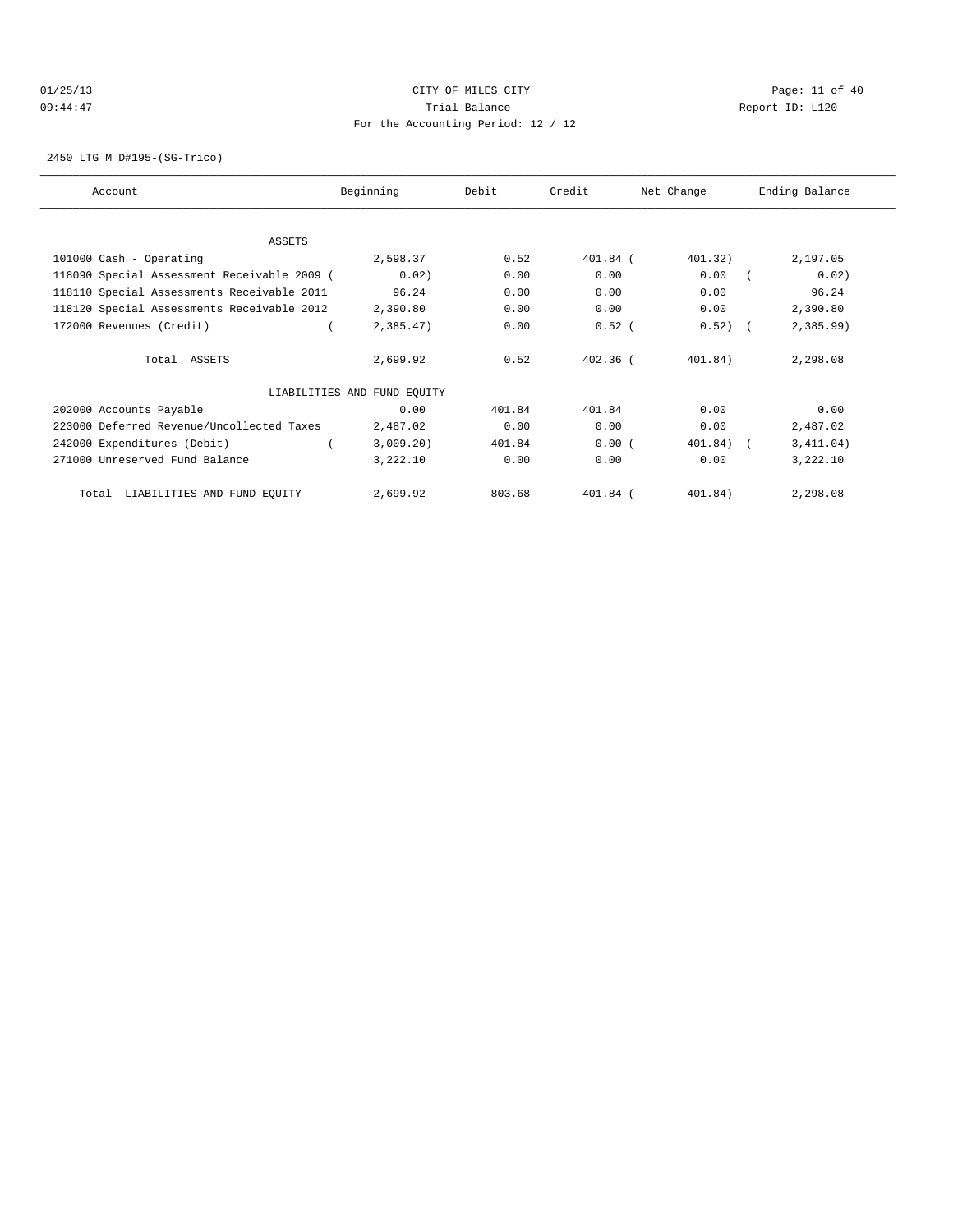# 01/25/13 Page: 12 of 40 09:44:47 Trial Balance Report ID: L120 For the Accounting Period: 12 / 12

2470 LTG M D#202-(SG-MDU&NV)

| Account                                    | Beginning                   | Debit  | Credit     | Net Change  | Ending Balance |
|--------------------------------------------|-----------------------------|--------|------------|-------------|----------------|
|                                            |                             |        |            |             |                |
| ASSETS                                     |                             |        |            |             |                |
| 101000 Cash - Operating                    | 3,497.99                    | 231.53 | 0.00       | 231.53      | 3,729.52       |
| 118110 Special Assessments Receivable 2011 | 88.89                       | 0.00   | 0.00       | 0.00        | 88.89          |
| 118120 Special Assessments Receivable 2012 | 3,380.33                    | 0.00   | 228.93(    | 228.93)     | 3,151.40       |
| 172000 Revenues (Credit)                   | 4,407.04)                   | 0.00   | $231.53$ ( | $231.53)$ ( | 4,638.57)      |
|                                            |                             |        |            |             |                |
| Total ASSETS                               | 2,560.17                    | 231.53 | $460.46$ ( | 228.93)     | 2,331.24       |
|                                            |                             |        |            |             |                |
|                                            | LIABILITIES AND FUND EQUITY |        |            |             |                |
| 223000 Deferred Revenue/Uncollected Taxes  | 3,469.22                    | 228.93 | 0.00(      | 228.93)     | 3,240.29       |
| 242000 Expenditures (Debit)                | 3,819.13)                   | 0.00   | 0.00       | 0.00        | 3,819.13)      |
| 271000 Unreserved Fund Balance             | 2,910.08                    | 0.00   | 0.00       | 0.00        | 2,910.08       |
|                                            |                             |        |            |             |                |
| LIABILITIES AND FUND EQUITY<br>Total       | 2,560.17                    | 228.93 | 0.00(      | 228.93)     | 2,331.24       |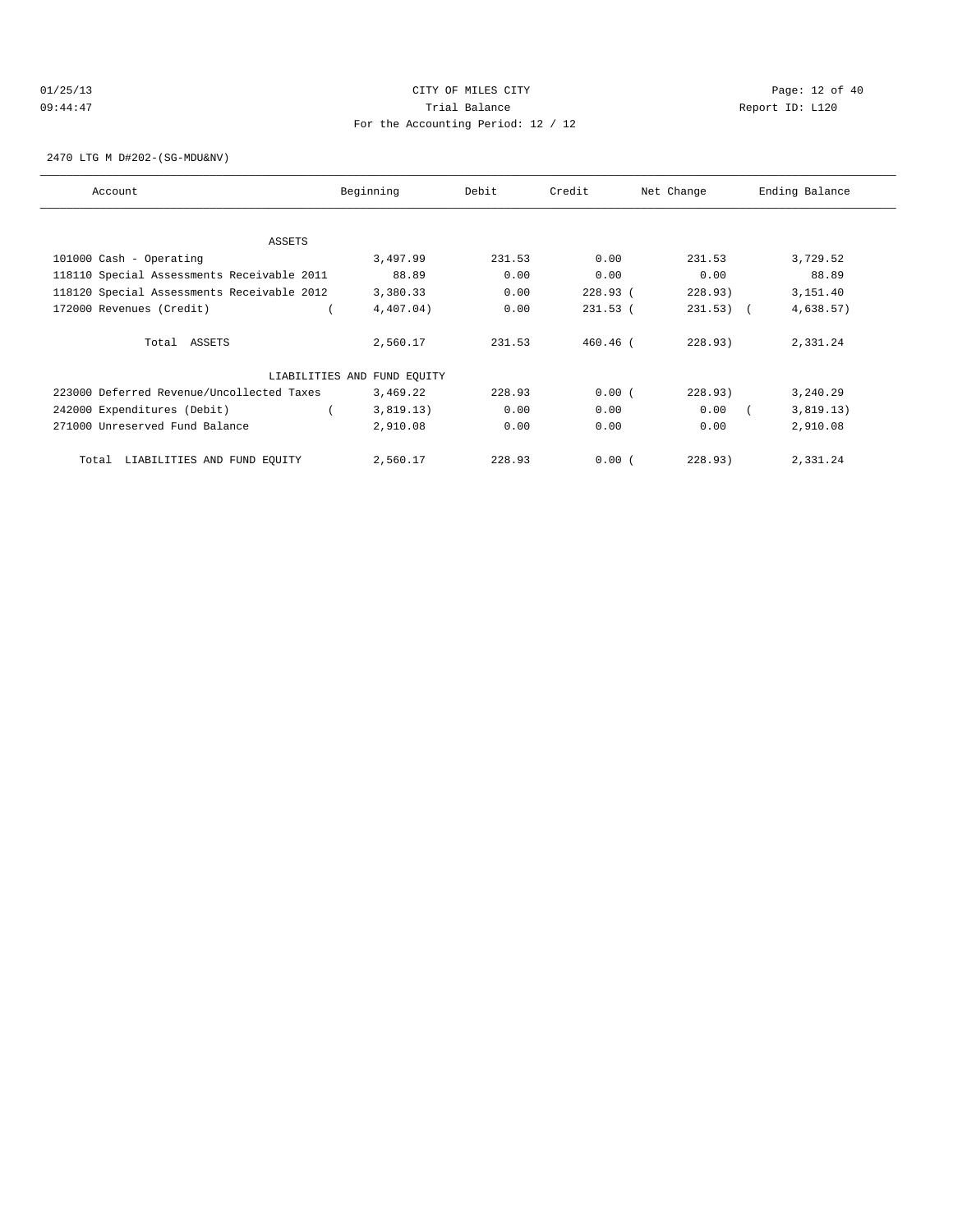# 01/25/13 Page: 13 of 40 09:44:47 Trial Balance Report ID: L120 For the Accounting Period: 12 / 12

#### 2480 LTG M M#173-(Milestown Estates)

| Account                                    | Beginning                   | Debit  | Credit    | Net Change  | Ending Balance |
|--------------------------------------------|-----------------------------|--------|-----------|-------------|----------------|
|                                            |                             |        |           |             |                |
| <b>ASSETS</b>                              |                             |        |           |             |                |
| 101000 Cash - Operating                    | 1,195.60                    | 18.38  | $58.22$ ( | 39.84)      | 1,155.76       |
| 118120 Special Assessments Receivable 2012 | 420.88                      | 0.00   | 17.99 (   | 17.99)      | 402.89         |
| 172000 Revenues (Credit)                   | 1,158.85)                   | 0.00   | $18.38$ ( | $18.38$ (   | 1,177.23)      |
| Total ASSETS                               | 457.63                      | 18.38  | $94.59$ ( | 76.21)      | 381.42         |
|                                            | LIABILITIES AND FUND EQUITY |        |           |             |                |
| 202000 Accounts Payable                    | 0.00                        | 58.22  | 58.22     | 0.00        | 0.00           |
| 223000 Deferred Revenue/Uncollected Taxes  | 420.88                      | 17.99  | 0.00(     | 17.99)      | 402.89         |
| 242000 Expenditures (Debit)                | 532.83)                     | 58.22  | 0.00(     | $58.22$ ) ( | 591.05)        |
| 271000 Unreserved Fund Balance             | 569.58                      | 0.00   | 0.00      | 0.00        | 569.58         |
| LIABILITIES AND FUND EQUITY<br>Total       | 457.63                      | 134.43 | $58.22$ ( | 76.21)      | 381.42         |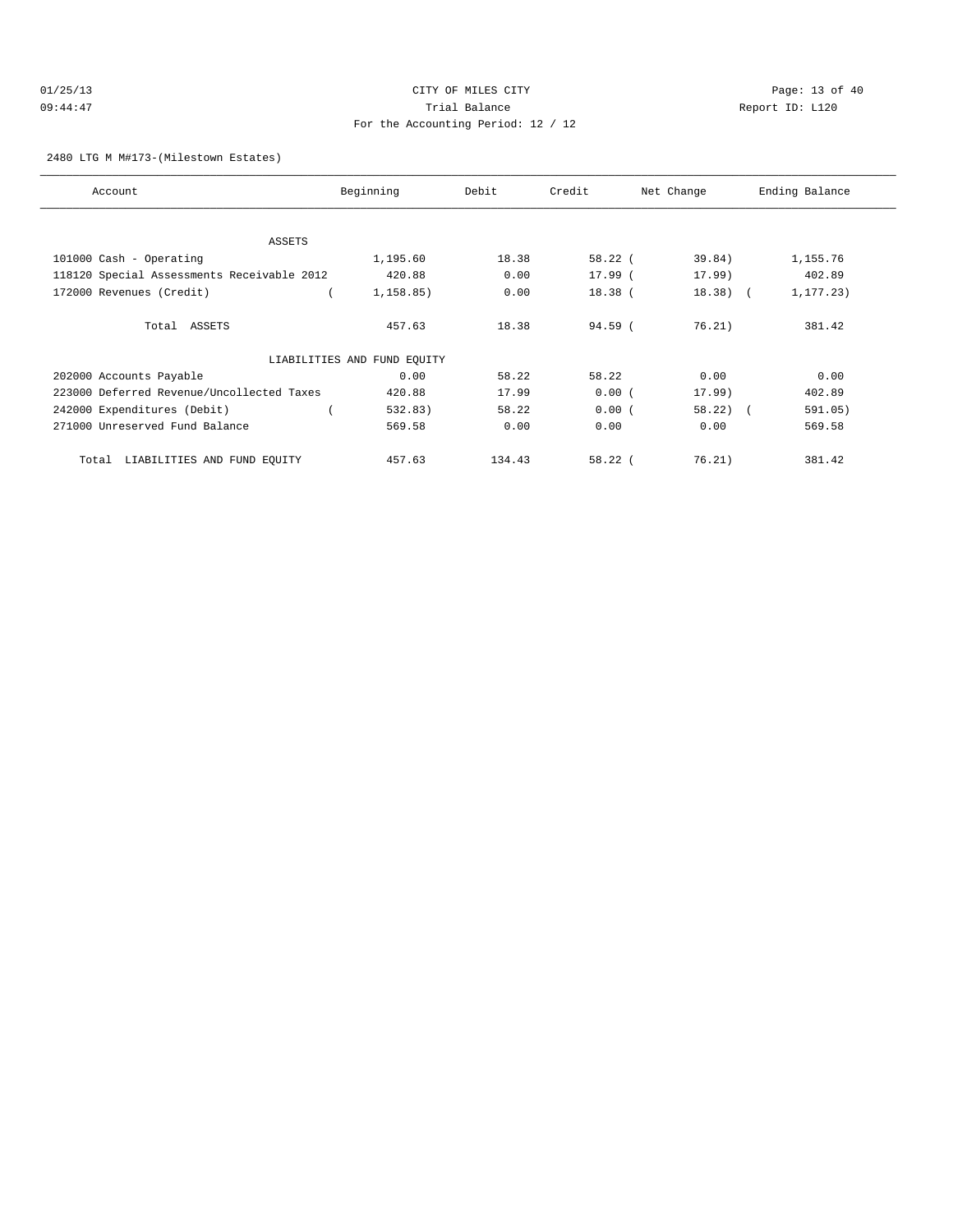#### $CITY$   $CITY$   $CITY$   $PAGE: 14$  of 40 09:44:47 Trial Balance Report ID: L120 For the Accounting Period: 12 / 12

2510 STR MAINT DIST #204

| Account                                    | Beginning                   | Debit     | Credit       | Net Change   | Ending Balance |
|--------------------------------------------|-----------------------------|-----------|--------------|--------------|----------------|
|                                            |                             |           |              |              |                |
|                                            |                             |           |              |              |                |
| <b>ASSETS</b>                              |                             |           |              |              |                |
| 101000 Cash - Operating                    | 1,134,693.73                | 21,349.27 | 38,439.74 (  | 17,090.47)   | 1,117,603.26   |
| 118080 Special Assessments Receivable 2008 | 60.60                       | 0.00      | $43.58$ (    | 43.58)       | 17.02          |
| 118090 Special Assessment Receivable 2009  | 1,403.40                    | 0.00      | 0.00         | 0.00         | 1,403.40       |
| 118100 Special Assessments Receivable 2010 | 3,183.57                    | 0.00      | 45.78 (      | 45.78)       | 3,137.79       |
| 118110 Special Assessments Receivable 2011 | 13,228.72                   | 0.00      | 1,643.32 (   | 1.643.32)    | 11,585.40      |
| 118120 Special Assessments Receivable 2012 | 429,747.00                  | 0.00      | 19,065.79 (  | 19,065.79)   | 410,681.21     |
| 172000 Revenues (Credit)                   | 535,820.81)                 | 0.00      | 21,349.27 (  | 21,349.27) ( | 557,170.08)    |
|                                            |                             |           |              |              |                |
| Total ASSETS                               | 1,046,496.21                | 21,349.27 | 80,587.48 (  | 59,238.21)   | 987,258.00     |
|                                            |                             |           |              |              |                |
|                                            | LIABILITIES AND FUND EOUITY |           |              |              |                |
| 202000 Accounts Payable                    | 0.00                        | 4,987.06  | 4,987.06     | 0.00         | 0.00           |
| 223000 Deferred Revenue/Uncollected Taxes  | 447,623.30                  | 20,798.47 | 0.00(        | 20,798.47)   | 426,824.83     |
| 242000 Expenditures (Debit)                | 185,336.38)                 | 38,439.74 | 0.00(        | 38,439,74) ( | 223, 776.12)   |
| 271000 Unreserved Fund Balance             | 784,209.29                  | 0.00      | 0.00         | 0.00         | 784,209.29     |
|                                            |                             |           |              |              |                |
| Total LIABILITIES AND FUND EQUITY          | 1,046,496.21                | 64,225.27 | $4.987.06$ ( | 59,238.21)   | 987,258.00     |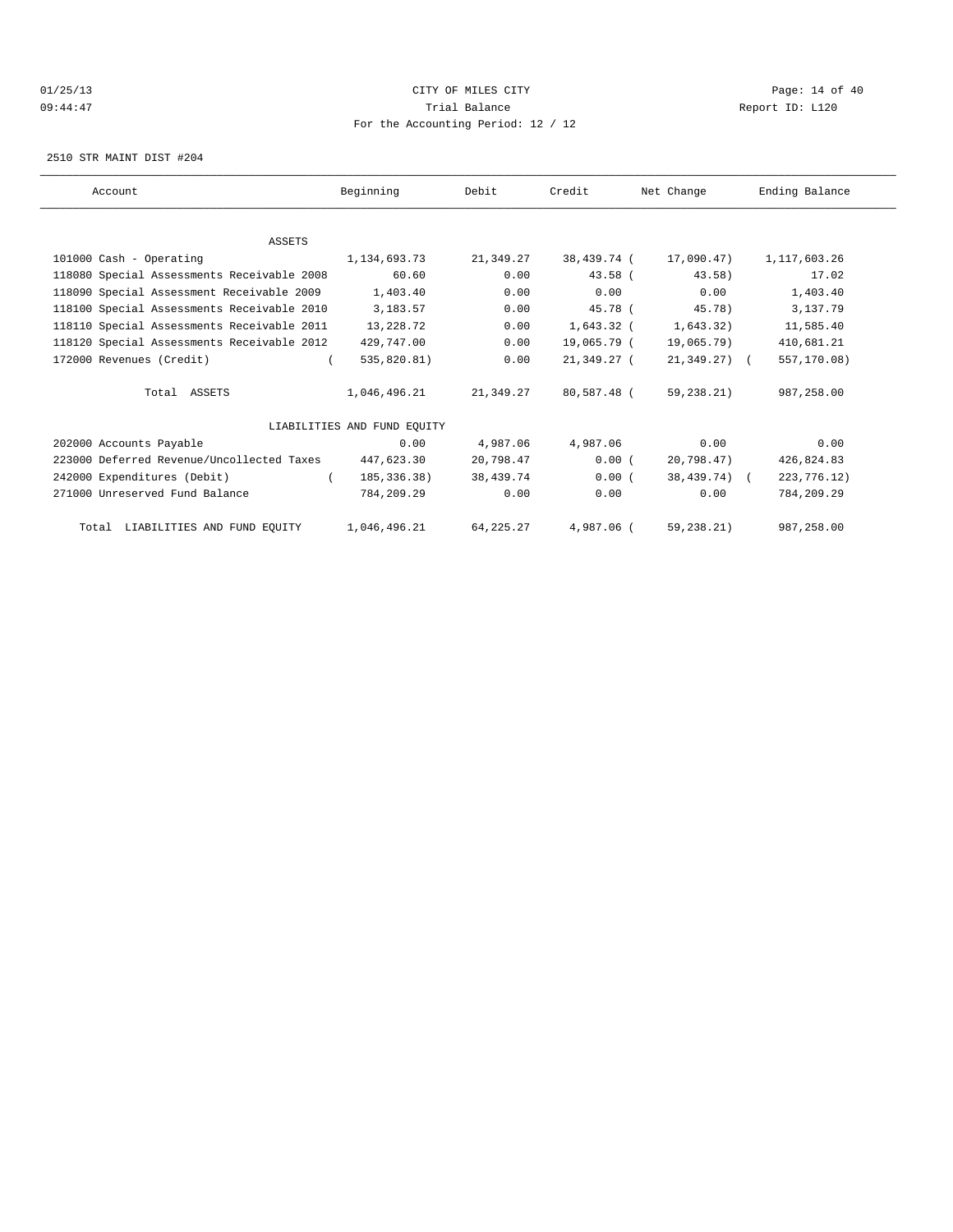#### 01/25/13 Page: 15 of 40 09:44:47 Trial Balance Report ID: L120 For the Accounting Period: 12 / 12

2520 STR MAINT DIST #205

| Account                                    | Beginning                   | Debit     | Credit       | Net Change    | Ending Balance |  |
|--------------------------------------------|-----------------------------|-----------|--------------|---------------|----------------|--|
|                                            |                             |           |              |               |                |  |
| <b>ASSETS</b>                              |                             |           |              |               |                |  |
| 101000 Cash - Operating                    | 235, 227. 79                | 9,416.55  | 16,646.62 (  | 7,230.07)     | 227,997.72     |  |
| 116000 Protested Taxes Receivable - Reals  | 287.84                      | 0.00      | 0.00         | 0.00          | 287.84         |  |
| 118080 Special Assessments Receivable 2008 | 151.97                      | 0.00      | 0.00         | 0.00          | 151.97         |  |
| 118090 Special Assessment Receivable 2009  | 789.33                      | 0.00      | $103.99$ (   | 103.99)       | 685.34         |  |
| 118100 Special Assessments Receivable 2010 | 1,758.35                    | 0.00      | 109.19(      | 109.19)       | 1,649.16       |  |
| 118110 Special Assessments Receivable 2011 | 6,386.27                    | 0.00      | $1,196.35$ ( | 1, 196.35)    | 5,189.92       |  |
| 118120 Special Assessments Receivable 2012 | 145,619.76                  | 0.00      | 7,741.03 (   | 7,741.03)     | 137,878.73     |  |
| 172000 Revenues (Credit)                   | 176,927.86)                 | 0.00      | $9,416.55$ ( | $9,416.55)$ ( | 186, 344.41)   |  |
| Total ASSETS                               | 213, 293.45                 | 9,416.55  | 35,213.73 (  | 25,797.18)    | 187,496.27     |  |
|                                            | LIABILITIES AND FUND EOUITY |           |              |               |                |  |
| 202000 Accounts Payable                    | 0.00                        | 1,409.53  | 1,409.53     | 0.00          | 0.00           |  |
| 223000 Deferred Revenue/Uncollected Taxes  | 154,705.68                  | 9,150.56  | 0.00(        | 9, 150.56)    | 145,555.12     |  |
| 242000 Expenditures (Debit)                | 54,993.43)                  | 16,646.62 | 0.00(        | $16,646.62$ ( | 71,640.05)     |  |
| 271000 Unreserved Fund Balance             | 113,581.20                  | 0.00      | 0.00         | 0.00          | 113,581.20     |  |
| Total LIABILITIES AND FUND EQUITY          | 213, 293.45                 | 27,206.71 | $1,409.53$ ( | 25,797.18)    | 187,496.27     |  |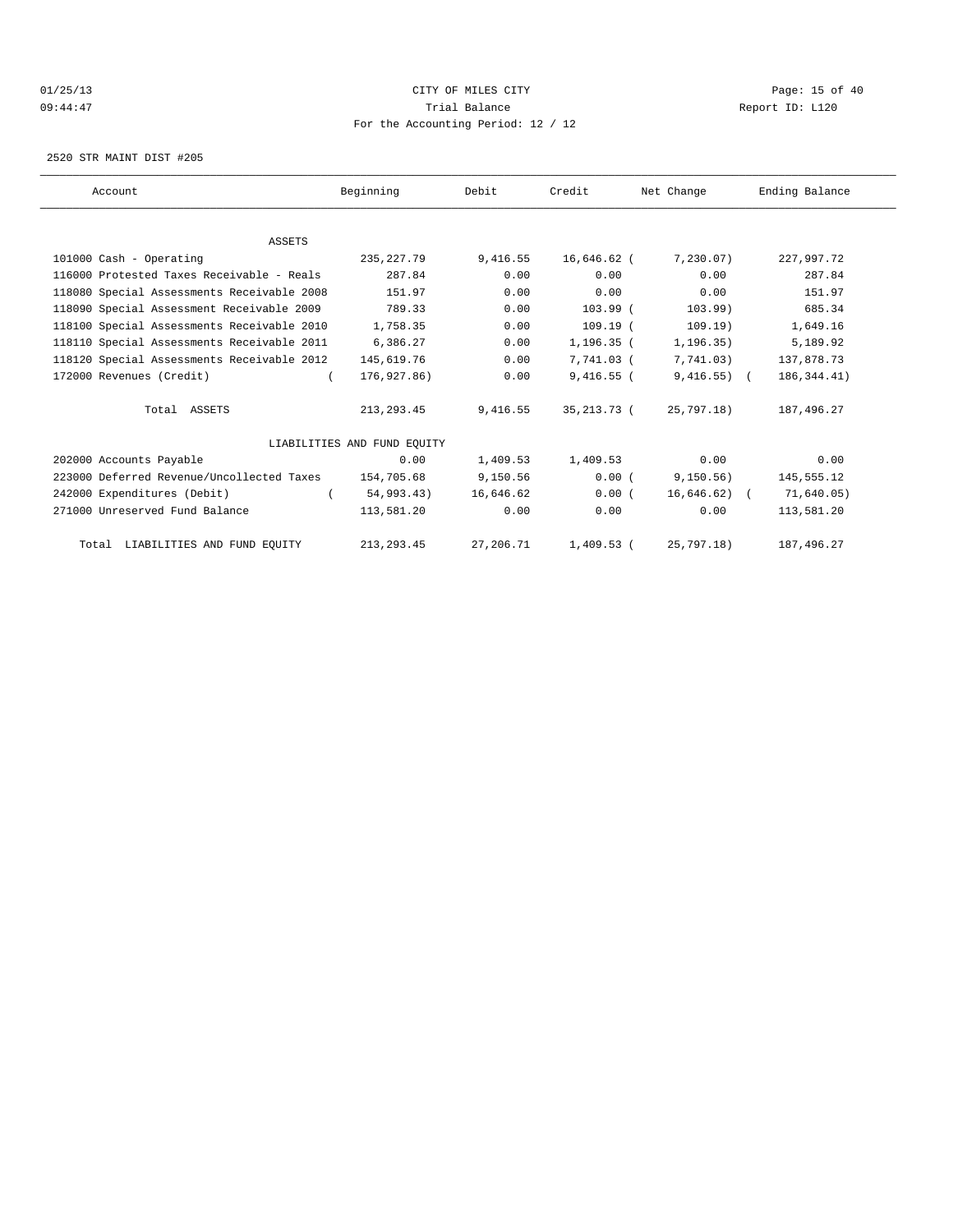# 2540 STR MAINT DIST#207-(MILESTOWN ESTATES)

| Account                                    | Beginning                   | Debit  | Credit     | Net Change  | Ending Balance |
|--------------------------------------------|-----------------------------|--------|------------|-------------|----------------|
|                                            |                             |        |            |             |                |
| ASSETS                                     |                             |        |            |             |                |
| 101000 Cash - Operating                    | 3,491.79                    | 51.10  | $280.33$ ( | 229.23)     | 3,262.56       |
| 118120 Special Assessments Receivable 2012 | 1,170.01                    | 0.00   | 49.99 (    | 49.99       | 1,120.02       |
| 172000 Revenues (Credit)                   | 3,518.83)                   | 0.00   | 51.10(     | $51.10)$ (  | 3,569.93)      |
| Total ASSETS                               | 1,142.97                    | 51.10  | 381.42 (   | 330.32      | 812.65         |
|                                            | LIABILITIES AND FUND EQUITY |        |            |             |                |
| 223000 Deferred Revenue/Uncollected Taxes  | 1,170.01                    | 49.99  | 0.00(      | 49.99)      | 1,120.02       |
| 242000 Expenditures (Debit)                | 1,415.87)                   | 280.33 | 0.00(      | $280.33)$ ( | 1,696.20)      |
| 271000 Unreserved Fund Balance             | 1,388.83                    | 0.00   | 0.00       | 0.00        | 1,388.83       |
| Total LIABILITIES AND FUND EQUITY          | 1,142.97                    | 330.32 | 0.00(      | 330.32)     | 812.65         |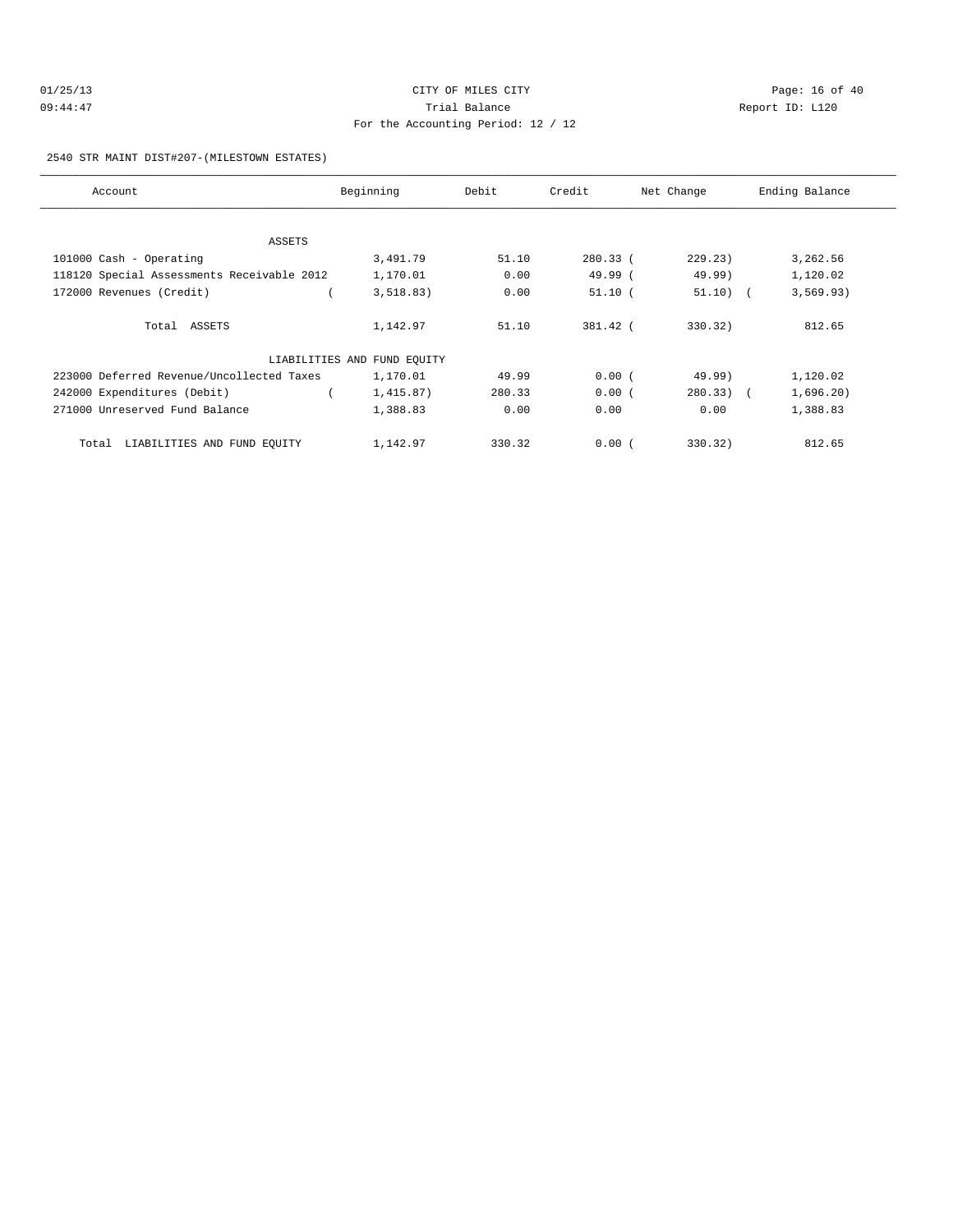# 01/25/13 Page: 17 of 40 09:44:47 Trial Balance Report ID: L120 For the Accounting Period: 12 / 12

#### 2701 Fire Grants

| Account                              | Beginning                   | Debit | Credit | Net Change | Ending Balance |
|--------------------------------------|-----------------------------|-------|--------|------------|----------------|
|                                      |                             |       |        |            |                |
|                                      | ASSETS                      |       |        |            |                |
| 101000 Cash - Operating              | 10,983.48                   | 0.00  | 0.00   | 0.00       | 10,983.48      |
| Total ASSETS                         | 10,983.48                   | 0.00  | 0.00   | 0.00       | 10,983.48      |
|                                      | LIABILITIES AND FUND EQUITY |       |        |            |                |
| 242000 Expenditures (Debit)          | $2,345.59$ )                | 0.00  | 0.00   | 0.00       | 2,345.59       |
| 271000 Unreserved Fund Balance       | 13,329.07                   | 0.00  | 0.00   | 0.00       | 13,329.07      |
| LIABILITIES AND FUND EQUITY<br>Total | 10,983.48                   | 0.00  | 0.00   | 0.00       | 10,983.48      |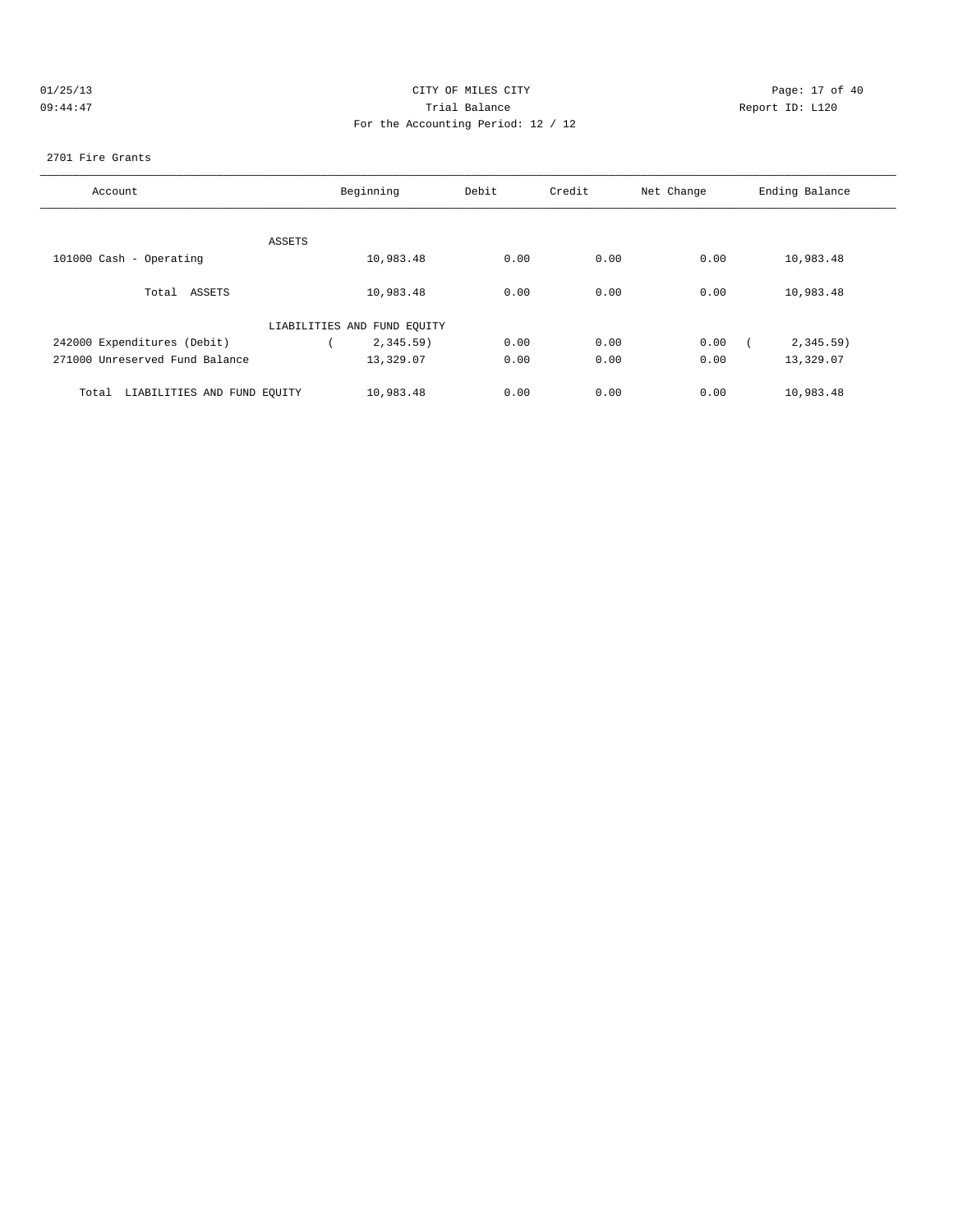# 01/25/13 Page: 18 of 40 09:44:47 Trial Balance Report ID: L120 For the Accounting Period: 12 / 12

2820 GAS TAX

| Account                              |        | Beginning                   | Debit     | Credit      | Net Change       | Ending Balance |
|--------------------------------------|--------|-----------------------------|-----------|-------------|------------------|----------------|
|                                      |        |                             |           |             |                  |                |
|                                      | ASSETS |                             |           |             |                  |                |
| 101000 Cash - Operating              |        | 73,166.86                   | 15,105.45 | 472.08      | 14,633.37        | 87,800.23      |
| 172000 Revenues (Credit)             |        | 75,527.26)                  | 0.00      | 15,105.45 ( | $15, 105, 45)$ ( | 90,632.71)     |
| ASSETS<br>Total                      |        | 2,360.40)                   | 15,105.45 | 15,577.53 ( | 472.08) (        | 2,832.48)      |
|                                      |        | LIABILITIES AND FUND EQUITY |           |             |                  |                |
| 242000 Expenditures (Debit)          |        | 2,360.40)                   | 472.08    | 0.00(       | $472.08$ $($     | 2,832.48)      |
| LIABILITIES AND FUND EQUITY<br>Total |        | 2,360.40)                   | 472.08    | 0.00(       | 472.08)          | 2,832.48)      |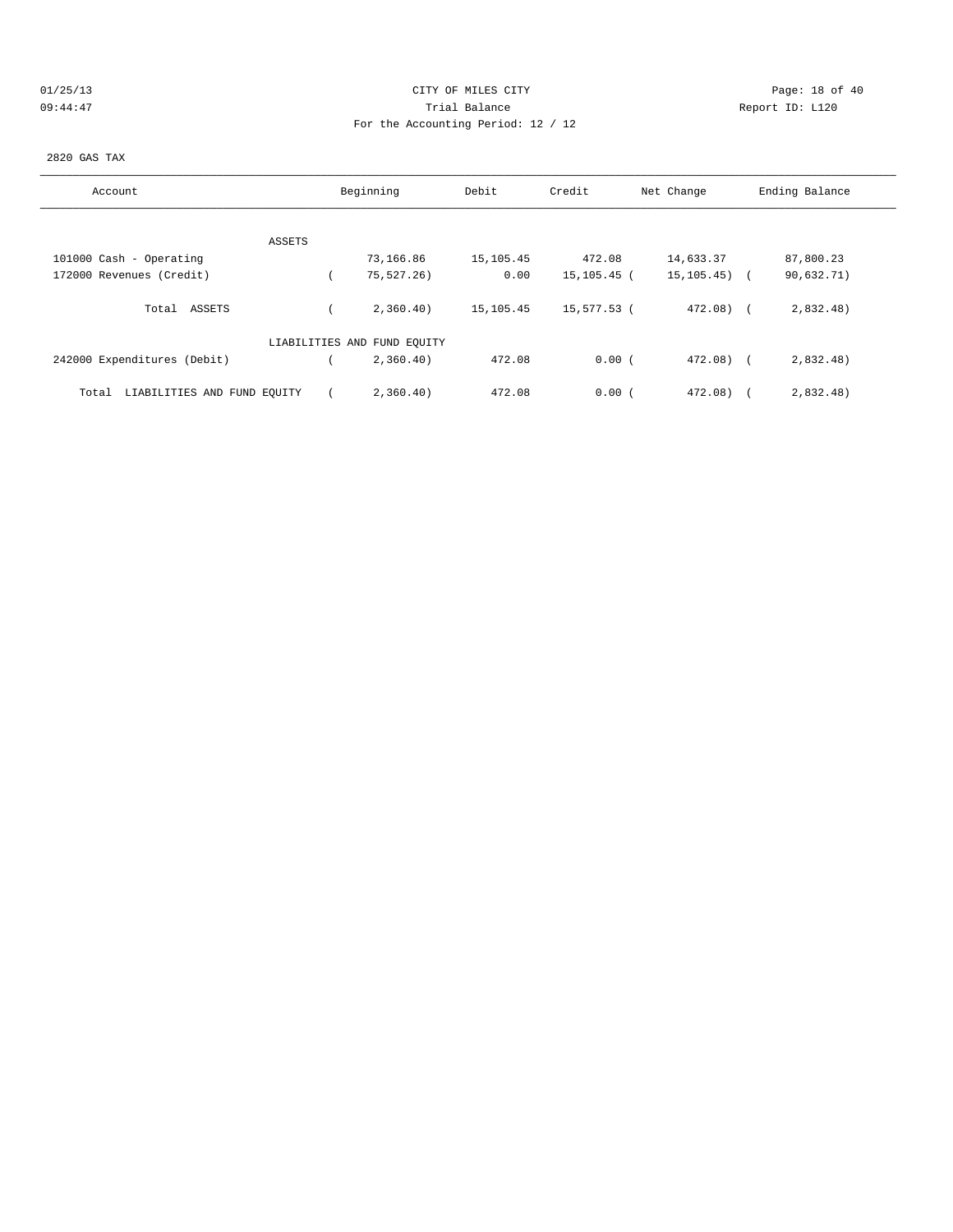# 01/25/13 Page: 19 of 40 09:44:47 Trial Balance Report ID: L120 For the Accounting Period: 12 / 12

#### 2850 911 EMERGENCY

| Account                              |        | Beginning                   | Debit     | Credit          | Net Change      | Ending Balance |
|--------------------------------------|--------|-----------------------------|-----------|-----------------|-----------------|----------------|
|                                      |        |                             |           |                 |                 |                |
|                                      | ASSETS |                             |           |                 |                 |                |
| 101000 Cash - Operating              |        | 57, 312.27                  | 51,162.79 | 47,134.68       | 4,028.11        | 61,340.38      |
| 172000 Revenues (Credit)             |        | 52,013.00)                  | 0.00      | 51,162.79 (     | $51, 162, 79$ ( | 103, 175. 79)  |
| Total ASSETS                         |        | 5,299.27                    | 51,162.79 | 98,297.47 (     | 47, 134. 68) (  | 41,835.41)     |
|                                      |        | LIABILITIES AND FUND EQUITY |           |                 |                 |                |
| 202000 Accounts Payable              |        | 0.00                        | 21,297.21 | 21,297.21       | 0.00            | 0.00           |
| 242000 Expenditures (Debit)          |        | 66,841.50)                  | 47,134.68 | 0.00(           | 47, 134, 68)    | 113,976.18)    |
| 271000 Unreserved Fund Balance       |        | 72,140.77                   | 0.00      | 0.00            | 0.00            | 72,140.77      |
| LIABILITIES AND FUND EQUITY<br>Total |        | 5,299.27                    | 68,431.89 | $21, 297, 21$ ( | 47.134.68)      | 41,835.41)     |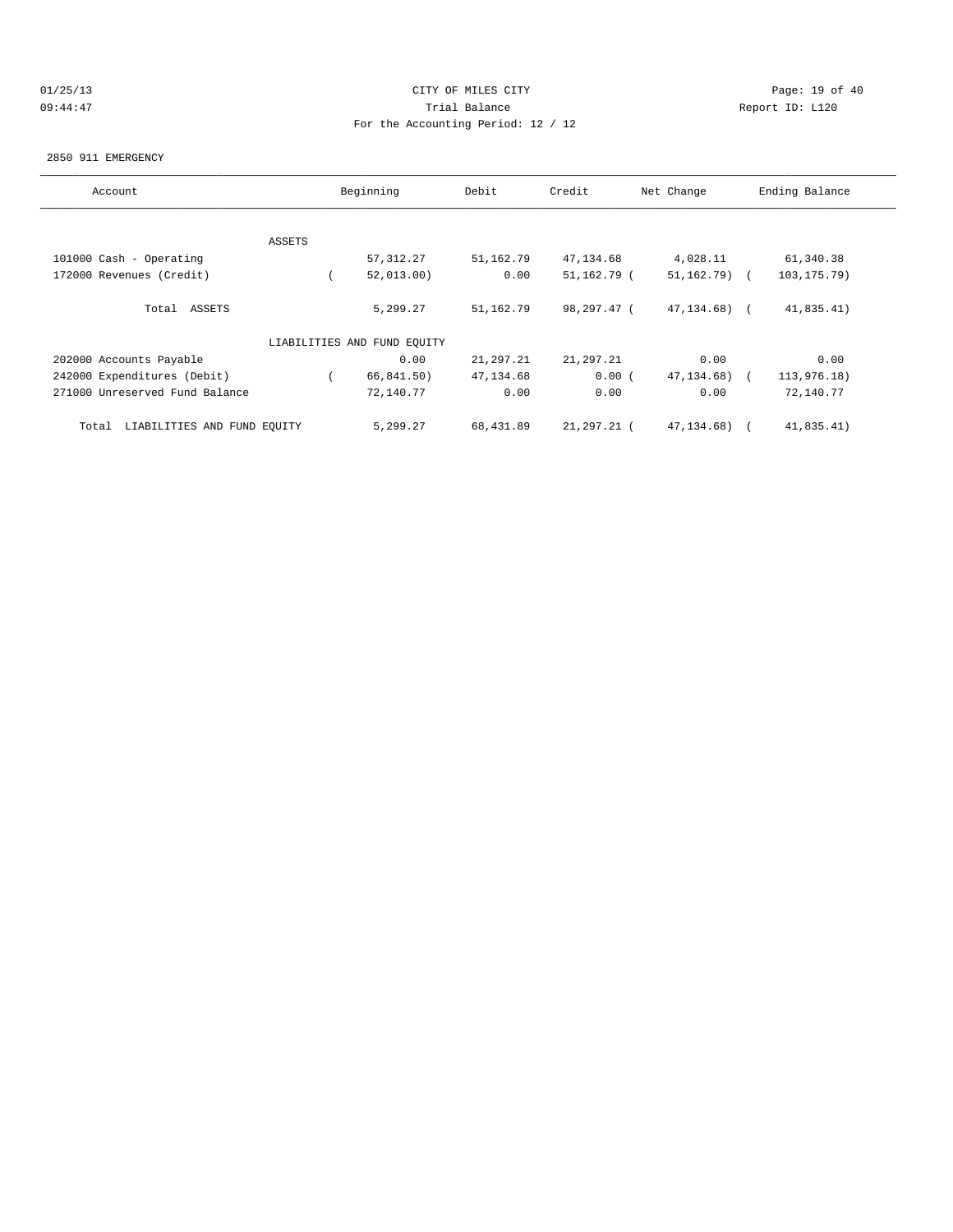# 01/25/13 Page: 20 of 40 09:44:47 Trial Balance Report ID: L120 For the Accounting Period: 12 / 12

#### 2880 LIBRARY GRANTS

| Account                                | Beginning                   | Debit | Credit | Net Change | Ending Balance |
|----------------------------------------|-----------------------------|-------|--------|------------|----------------|
|                                        |                             |       |        |            |                |
| ASSETS                                 |                             |       |        |            |                |
| 101003 Cash - per capita               | 1,402.71                    | 0.00  | 0.00   | 0.00       | 1,402.71       |
| $101020$ Cash - Op/ILL                 | 2,279.58                    | 0.00  | 0.00   | 0.00       | 2,279.58       |
| 101030 Cash - Sagebrush Fed/Base Grant | 4,829.80                    | 0.00  | 0.00   | 0.00       | 4,829.80       |
| 101033 Library - Humanities Grant      | 1,316.77                    | 0.00  | 0.00   | 0.00       | 1,316.77       |
| 172000 Revenues (Credit)               | 9,820.01)                   | 0.00  | 0.00   | 0.00       | 9,820.01)      |
| Total ASSETS                           | 8.85                        | 0.00  | 0.00   | 0.00       | 8.85           |
|                                        | LIABILITIES AND FUND EQUITY |       |        |            |                |
| 242000 Expenditures (Debit)            | 3,674.51)                   | 0.00  | 0.00   | 0.00       | 3,674.51)      |
| 271000 Unreserved Fund Balance         | 3,683.36                    | 0.00  | 0.00   | 0.00       | 3,683.36       |
| LIABILITIES AND FUND EQUITY<br>Total   | 8.85                        | 0.00  | 0.00   | 0.00       | 8.85           |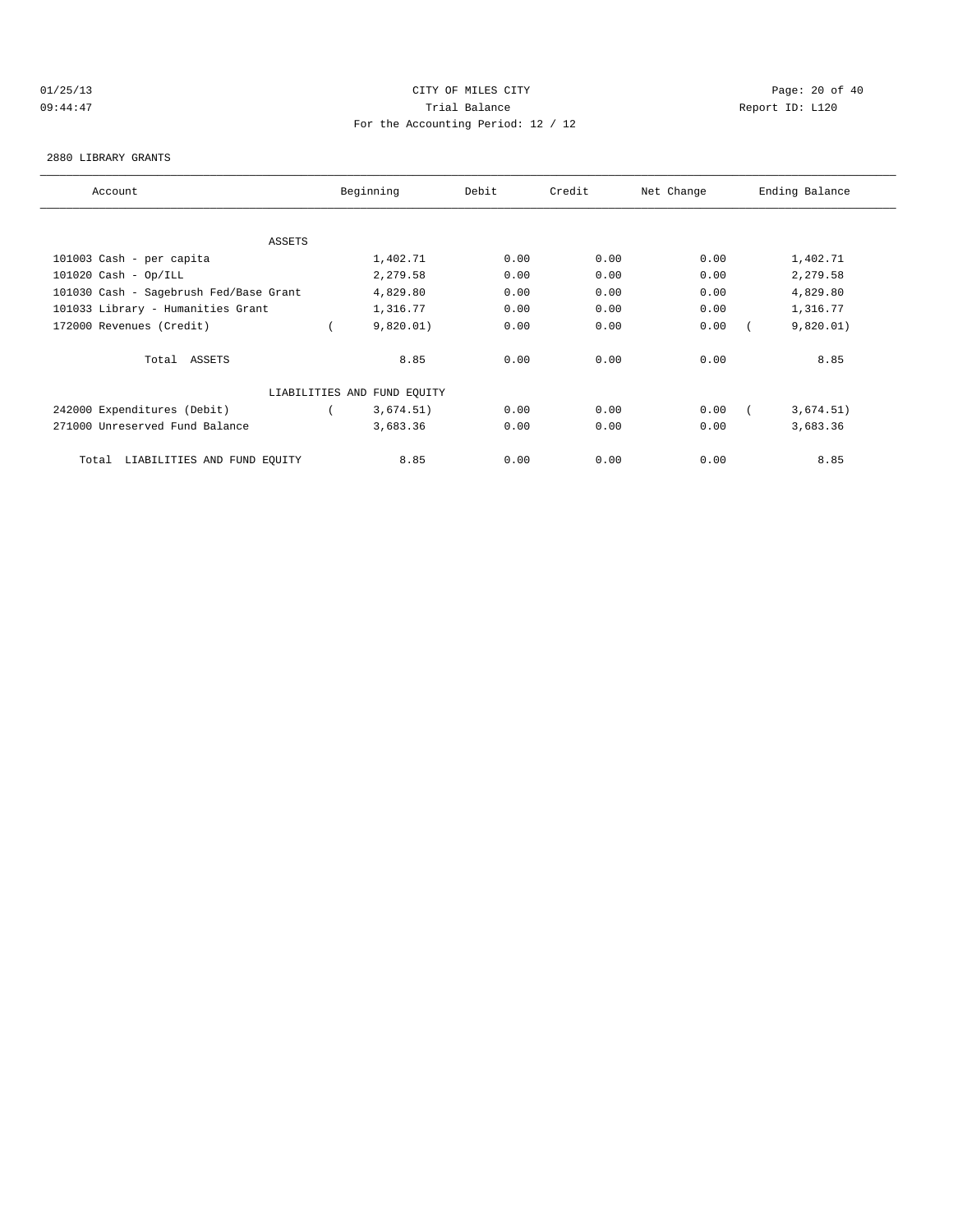#### 01/25/13 Page: 21 of 40 09:44:47 Trial Balance Report ID: L120 For the Accounting Period: 12 / 12

2935 Historic Preservation

| Account                              | Beginning                   | Debit    | Credit       | Net Change   | Ending Balance |
|--------------------------------------|-----------------------------|----------|--------------|--------------|----------------|
|                                      |                             |          |              |              |                |
| ASSETS                               |                             |          |              |              |                |
| 101000 Cash - Operating              | 305.37)                     | 2,499.71 | 1,344.05     | 1,155.66     | 850.29         |
| 172000 Revenues (Credit)             | 0.00                        | 0.00     | 2,499.71 (   | $2,499.71$ ( | 2,499.71)      |
| ASSETS<br>Total                      | 305.37)                     | 2,499.71 | 3,843.76 (   | $1,344.05$ ( | 1,649.42)      |
|                                      | LIABILITIES AND FUND EQUITY |          |              |              |                |
| 202000 Accounts Payable              | 0.00                        | 350.00   | 350.00       | 0.00         | 0.00           |
| 242000 Expenditures (Debit)          | 3,798.93)                   | 1,344.05 | 0.00(        | 1,344.05)    | 5, 142.98)     |
| 271000 Unreserved Fund Balance       | 3,493.56                    | 0.00     | 0.00         | 0.00         | 3,493.56       |
| LIABILITIES AND FUND EQUITY<br>Total | 305.37                      | 1,694.05 | $350.00$ $($ | 1,344.05)    | 1,649.42)      |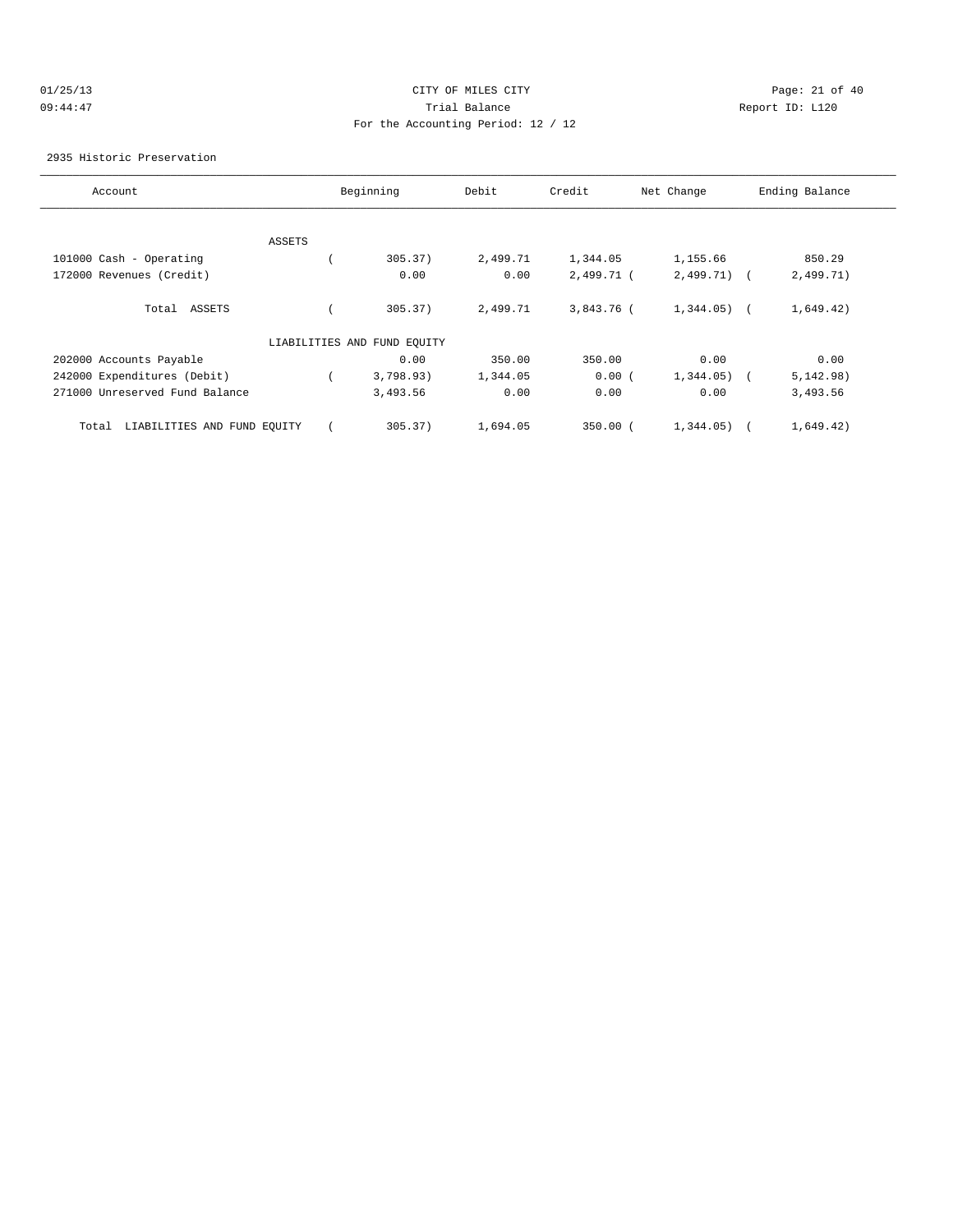# 01/25/13 Page: 22 of 40 09:44:47 Trial Balance Report ID: L120 For the Accounting Period: 12 / 12

#### 2985 RETIRED SENIOR VOLUNTEER PROG (RSVP)

| Account                                | Beginning                   | Debit    | Credit       | Net Change   | Ending Balance |
|----------------------------------------|-----------------------------|----------|--------------|--------------|----------------|
|                                        |                             |          |              |              |                |
| ASSETS                                 |                             |          |              |              |                |
| 101000 Cash - Operating                | 5,257.41                    | 2.68     | $5,016.87$ ( | 5,014.19)    | 243.22         |
| 101004 RSVP Non-Federal Cash Operating | 8,125.04                    | 3,900.30 | 222.88       | 3,677.42     | 11,802.46      |
| 103100 Petty Cash-                     | 200.00                      | 0.00     | 0.00         | 0.00         | 200.00         |
| 172000 Revenues (Credit)               | 35,087.69)                  | 0.00     | $3,902.98$ ( | $3,902.98$ ( | 38,990.67)     |
| Total ASSETS                           | 21,505.24)                  | 3,902.98 | 9,142.73 (   | $5,239.75$ ( | 26,744.99)     |
|                                        | LIABILITIES AND FUND EQUITY |          |              |              |                |
| 202000 Accounts Payable                | 0.00                        | 727.90   | 727.90       | 0.00         | 0.00           |
| 242000 Expenditures (Debit)            | 28,470.42)                  | 5,239.75 | 0.00(        | $5,239.75$ ( | 33,710.17)     |
| 271000 Unreserved Fund Balance         | 6,965.18                    | 0.00     | 0.00         | 0.00         | 6,965.18       |
| LIABILITIES AND FUND EQUITY<br>Total   | 21,505.24)                  | 5,967.65 | 727.90 (     | $5,239.75$ ( | 26,744.99)     |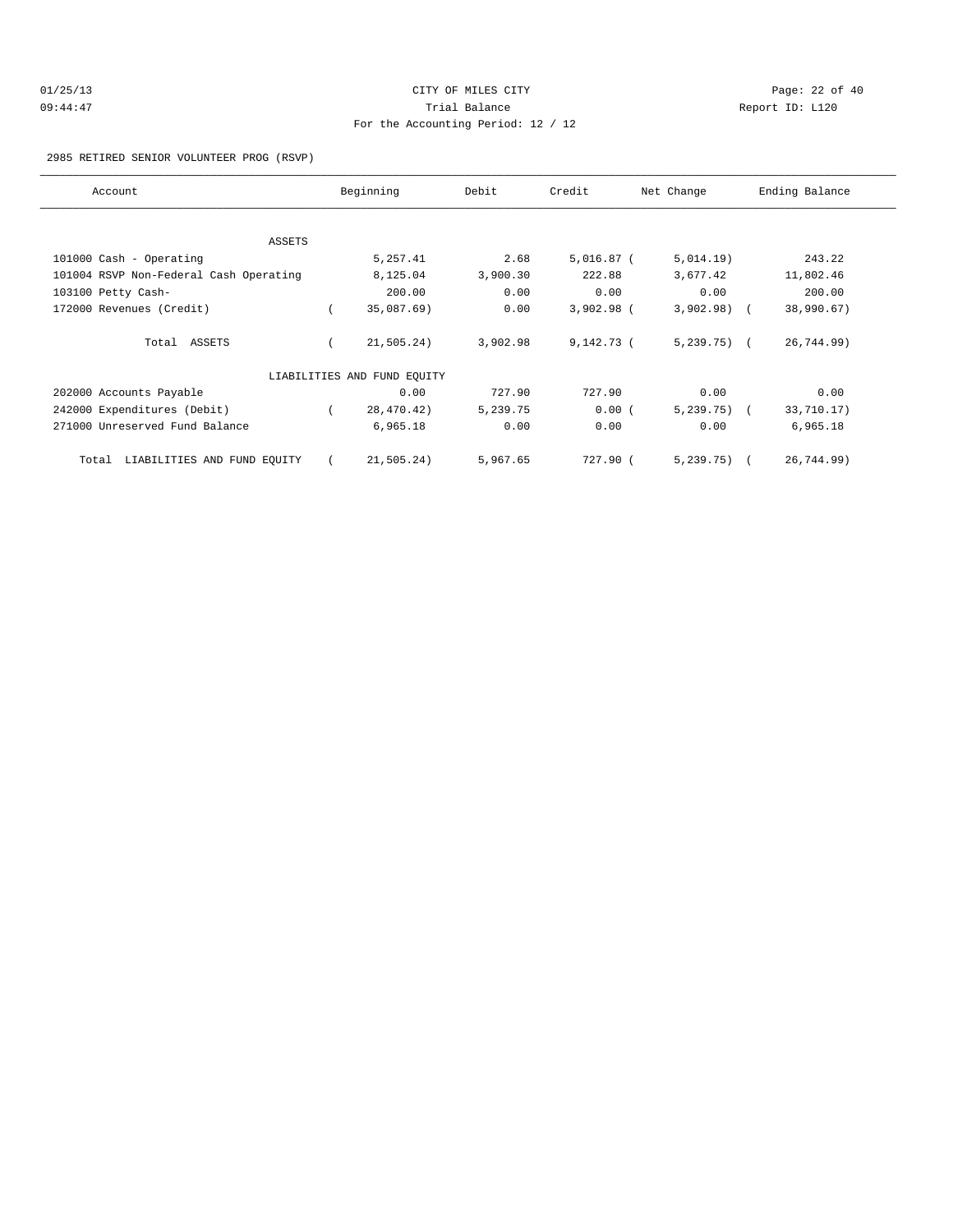# 01/25/13 Page: 23 of 40 09:44:47 Trial Balance Report ID: L120 For the Accounting Period: 12 / 12

#### 3300 Judgement & Losses-Power Settlement

| Account                                     | Beginning                   | Debit | Credit   | Net Change   | Ending Balance |
|---------------------------------------------|-----------------------------|-------|----------|--------------|----------------|
|                                             |                             |       |          |              |                |
| <b>ASSETS</b>                               |                             |       |          |              |                |
| 101000 Cash - Operating                     | 221.78)                     | 0.73  | 0.00     | 0.73         | 221.05)        |
| 113207 Taxes Receivable - Real 2007         | 79.06                       | 0.00  | 0.00     | 0.00         | 79.06          |
| 113208 taxes Receivable - Real 2008         | 0.88                        | 0.00  | $0.52$ ( | 0.52)        | 0.36           |
| 115207 Taxes Receivable - Personal 2007     | 1.31)                       | 0.00  | 0.00     | 0.00         | 1.31)          |
| 115208 Taxes Receivable - Personal 2008     | 0.52                        | 0.00  | 0.00     | 0.00         | 0.52           |
| 115209 Taxes Receivable Personal 2009       | 0.01)                       | 0.00  | 0.00     | 0.00         | 0.01)          |
| 172000 Revenues (Credit)                    | 16.05)                      | 0.00  | 0.73(    | $0.73)$ (    | 16.78)         |
| Total ASSETS                                | 158.69)                     | 0.73  | 1.25(    | $0.52$ ) $($ | 159.21)        |
|                                             | LIABILITIES AND FUND EOUITY |       |          |              |                |
| 223100 Deferred Revenue - Real Prop Taxes   | 79.94                       | 0.52  | 0.00(    | 0.52)        | 79.42          |
| 223200 Deferred Revenue - Pers Prop Taxes ( | 0.80)                       | 0.00  | 0.00     | 0.00         | 0.80)          |
| 271000 Unreserved Fund Balance              | 237.83                      | 0.00  | 0.00     | 0.00         | 237.83         |
| LIABILITIES AND FUND EQUITY<br>Total        | 158.69)                     | 0.52  | 0.00(    | 0.52)        | 159.21)        |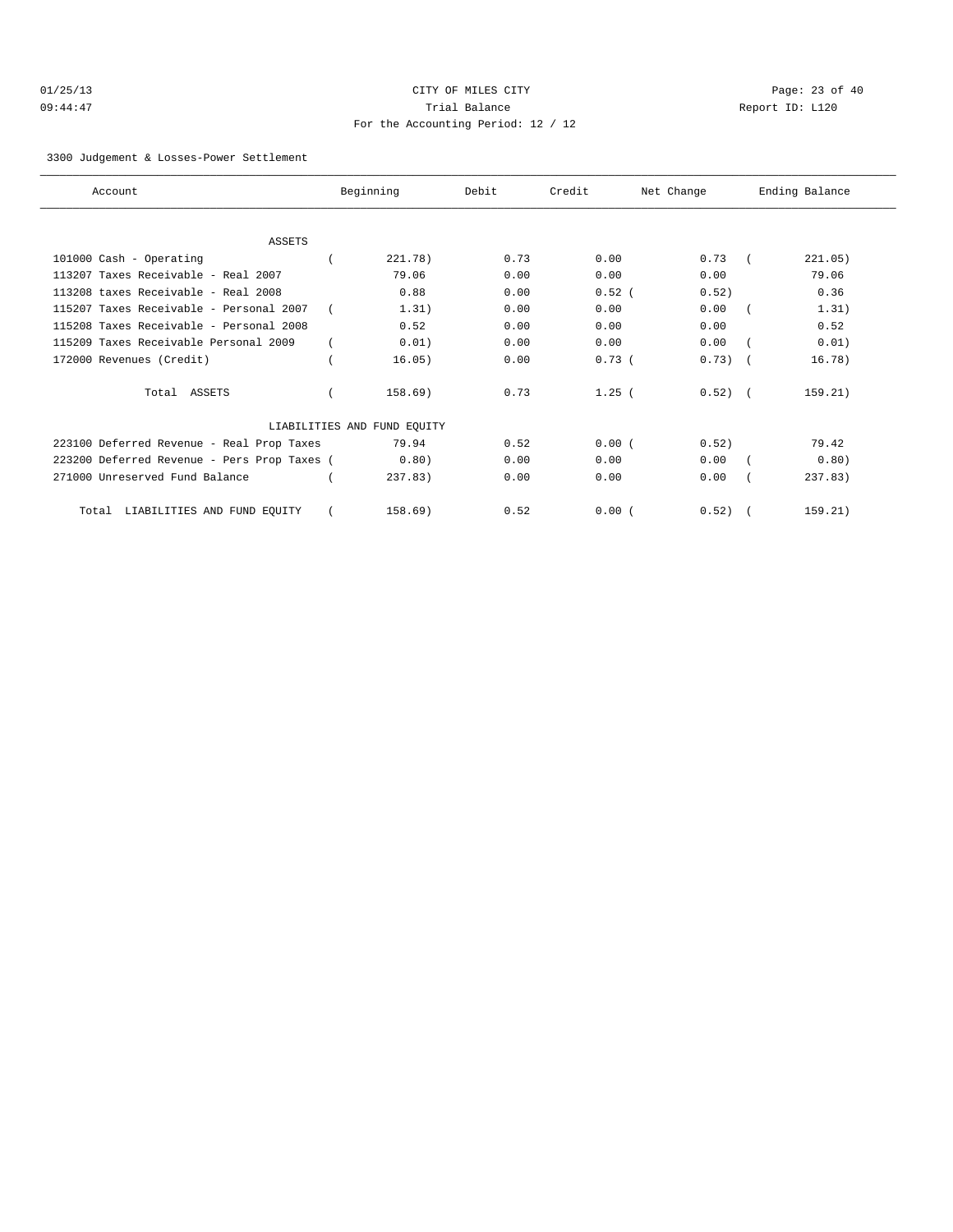# 4000 General Fund Capitol Improvement Fund

| Account                              | Beginning                   | Debit | Credit    | Net Change | Ending Balance                      |
|--------------------------------------|-----------------------------|-------|-----------|------------|-------------------------------------|
| ASSETS                               |                             |       |           |            |                                     |
| 101000 Cash - Operating              | 250, 215.46                 | 50.12 | 0.00      | 50.12      | 250, 265.58                         |
| 172000 Revenues (Credit)             | 215.46)                     | 0.00  | $50.12$ ( | 50.12)     | 265.58)<br>$\overline{\phantom{a}}$ |
| Total ASSETS                         | 250,000.00                  | 50.12 | 50.12     | 0.00       | 250,000.00                          |
|                                      | LIABILITIES AND FUND EQUITY |       |           |            |                                     |
| 271000 Unreserved Fund Balance       | 250,000.00                  | 0.00  | 0.00      | 0.00       | 250,000.00                          |
| LIABILITIES AND FUND EQUITY<br>Total | 250,000.00                  | 0.00  | 0.00      | 0.00       | 250,000.00                          |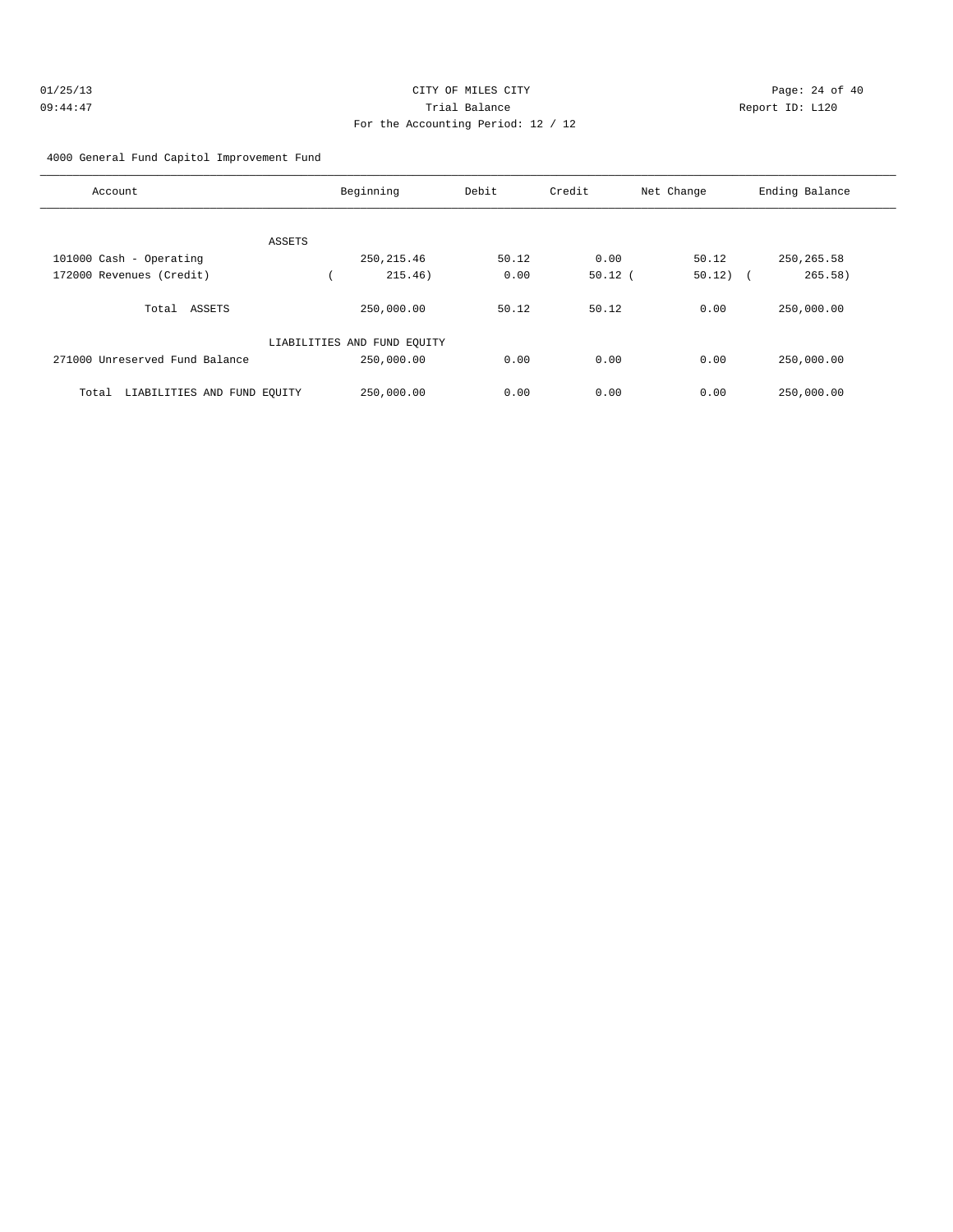# 01/25/13 Page: 25 of 40 09:44:47 Trial Balance Report ID: L120 For the Accounting Period: 12 / 12

4060 CAPITAL IMPROV-PUBLIC WORKS

| Account                              |               | Beginning                   | Debit  | Credit     | Net Change  | Ending Balance |
|--------------------------------------|---------------|-----------------------------|--------|------------|-------------|----------------|
|                                      |               |                             |        |            |             |                |
|                                      | <b>ASSETS</b> |                             |        |            |             |                |
| 101000 Cash - Operating              |               | 81,651.15                   | 116.36 | 0.00       | 116.36      | 81,767.51      |
| 172000 Revenues (Credit)             |               | 6,086.23)                   | 0.00   | $116.36$ ( | $116.36)$ ( | 6, 202.59)     |
| Total ASSETS                         |               | 75,564.92                   | 116.36 | 116.36     | 0.00        | 75,564.92      |
|                                      |               | LIABILITIES AND FUND EQUITY |        |            |             |                |
| 271000 Unreserved Fund Balance       |               | 75,564.92                   | 0.00   | 0.00       | 0.00        | 75,564.92      |
| LIABILITIES AND FUND EOUITY<br>Total |               | 75,564.92                   | 0.00   | 0.00       | 0.00        | 75,564.92      |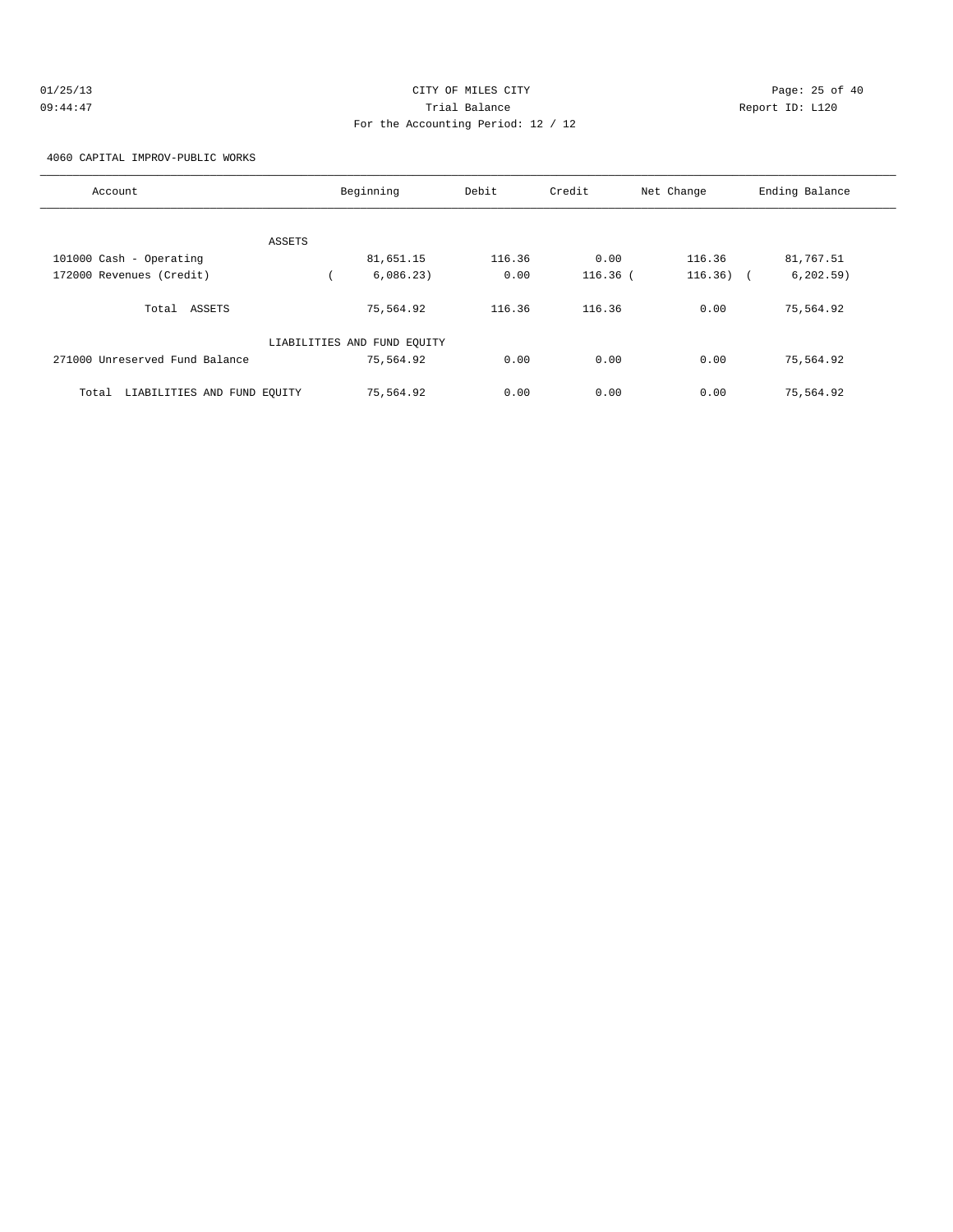#### 01/25/13 Page: 26 of 40 09:44:47 Trial Balance Report ID: L120 For the Accounting Period: 12 / 12

#### 5210 WATER UTILITY

| Account                                                                                | Beginning                   | Debit                  | Credit                | Net Change          | Ending Balance           |
|----------------------------------------------------------------------------------------|-----------------------------|------------------------|-----------------------|---------------------|--------------------------|
|                                                                                        |                             |                        |                       |                     |                          |
| ASSETS                                                                                 |                             |                        |                       |                     |                          |
| 101000 Cash - Operating                                                                | 2,033,341.94                | 141,684.77             | 110,720.53<br>550.00  | 30,964.24<br>350.00 | 2,064,306.18             |
| 101010 Deposit Cash                                                                    | 26,800.00                   | 900.00                 |                       | 0.00                | 27,150.00                |
| 102113 Cash - NE Water Line Proj                                                       | 3,581.49                    | 0.00                   | 0.00                  |                     | 3,581.49                 |
| 102240 Cash - Replacement & Depreciation                                               | 1,497,460.39                | 0.00                   | 0.00<br>0.00          | 0.00<br>600.00      | 1,497,460.39             |
| 102250 Cash - System Devlopment Fees                                                   | 229,058.25                  | 600.00                 |                       |                     | 229,658.25<br>152,938.94 |
| 102270 Cash - Curb Stop Replacement Fee                                                | 150,068.92<br>63,727.60     | 3,383.78               | 513.76<br>71,291.78 ( | 2,870.02            | 5,181.34                 |
| 102312 RevBnd/CurYearDebt-DNRC/CarbonTank<br>102313 RevBnd/CurYearDebt-DNRC/NE WtrLine | 63,727.60                   | 12,745.52<br>12,745.52 | 76,248.75 (           | 58,546.26)          | 224.37                   |
|                                                                                        |                             | 1,513.96               |                       | 63,503.23)          |                          |
| 102315 RevBnd/CurYearDebt-ARRA/NE Water Li                                             | 7,569.80                    |                        | $9,098.75$ (<br>0.00  | 7,584.79)<br>0.00   | 14.99)<br>$\sqrt{2}$     |
| 102322 RevBnd/Reserve-DNRC/CarbonTank<br>102323 RevBnd/Reserve-DNRC/NE WtrLine         | 153,009.00                  | 0.00                   | 0.00                  | 0.00                | 153,009.00               |
| 102325 RevBnd/Reserve-ARRA B-NE Waterline                                              | 153,808.00<br>18,245.00     | 0.00<br>0.00           | 0.00                  | 0.00                | 153,808.00<br>18,245.00  |
| 103000 Petty Cash                                                                      | 330.00                      | 0.00                   | 0.00                  | 0.00                | 330.00                   |
| 122000 Accounts Receivable                                                             | 186, 170.43                 | 138,664.02             | 144,005.40 (          | 5,341.38)           | 180,829.05               |
| 122020 Accounts Receivable-\$2.00 State Ass                                            | 44.00                       | 0.00                   | 2.00(                 | 2.00)               | 42.00                    |
| 132000 Due From Government (Short Term)                                                | 189,246.03                  | 0.00                   | 0.00                  | 0.00                | 189,246.03               |
| 145000 Deferred Charges                                                                | 24,815.35                   | 0.00                   | 0.00                  | 0.00                | 24,815.35                |
| 172000 Revenues (Credit)<br>$\left($                                                   | 1,275,018.63)               | 0.00                   | 136,646.76 (          | 136,646.76)         | 1, 411, 665.39)          |
| 176000 UNAMORTIZED CHARGES-REFUNDING BONDS                                             | 8,500.00                    | 0.00                   | 0.00                  | 0.00                | 8,500.00                 |
| 181000 Land                                                                            | 41,844.00                   | 0.00                   | 0.00                  | 0.00                | 41,844.00                |
| 182000 Buildings                                                                       | 22,997.00                   | 0.00                   | 0.00                  | 0.00                | 22,997.00                |
| 182100 Allowance for Depr - Buildings (Cre(                                            | 22,997.00)                  | 0.00                   | 0.00                  | 0.00                | 22,997.00)<br>- 1        |
| 186000 Machinery and Equipment                                                         | 356,327.90                  | 0.00                   | 0.00                  | 0.00                | 356, 327.90              |
| 186100 Allowance for Depr - Machinery & Eq(                                            | 216, 133.00)                | 0.00                   | 0.00                  | 0.00                | 216, 133.00)<br>$\left($ |
| 188000 Const. Work in Progress-NE Wtr Line                                             | 224,576.73                  | 0.00                   | 0.00                  | 0.00                | 224,576.73               |
| 189100 Source of Supply                                                                | 3,600,885.49                | 0.00                   | 0.00                  | 0.00                | 3,600,885.49             |
| 189110 Allowance for Depreciation - Source(                                            | 360,210.00)                 | 0.00                   | 0.00                  | 0.00                | 360,210.00)<br>$\left($  |
| 189300 Treatment Plant                                                                 | 3,660,621.00                | 0.00                   | 0.00                  | 0.00                | 3,660,621.00             |
| 189310 Allowance for Depr - Treatment Plan(                                            | 1,667,351.00)               | 0.00                   | 0.00                  | 0.00                | (1,667,351.00)           |
| 189400 Transmission & Distribution                                                     | 11, 279, 149.97             | 0.00                   | 0.00                  | 0.00                | 11, 279, 149.97          |
| 189410 Allowance for Depr - Trans & Distri( 2,873,127.00)                              |                             | 0.00                   | 0.00                  | 0.00                | 2,873,127.00)            |
|                                                                                        |                             |                        |                       |                     |                          |
| Total ASSETS                                                                           | 17,581,069.26               | 312,237.57             | 549,077.73 (          | 236,840.16)         | 17, 344, 229.10          |
|                                                                                        | LIABILITIES AND FUND EQUITY |                        |                       |                     |                          |
| 202000 Accounts Payable                                                                | 0.00                        | 178,457.38             | 178, 457.38           | 0.00                | 0.00                     |
| 202100 Accounts Payable                                                                | 172,999.50                  | 0.00                   | 0.00                  | 0.00                | 172,999.50               |
| 214000 Deposits Payable                                                                | 26,800.00                   | 550.00                 | 900.00                | 350.00              | 27,150.00                |
| 231000 BONDS PAYABLE                                                                   | 5,291,874.00                | 0.00                   | 0.00                  | 0.00                | 5,291,874.00             |
| 238000 Other Post Employment Benefits                                                  | 13,665.00                   | 0.00                   | 0.00                  | 0.00                | 13,665.00                |
| 239000 Compensated Absences Payable                                                    | 87,594.00                   | 0.00                   | 0.00                  | 0.00                | 87,594.00                |
| 242000 Expenditures (Debit)                                                            | 518,644.43)                 | 237,190.16             | 0.00(                 | 237,190.16) (       | 755,834.59)              |
| 250300 Reserve Revenue Bond - Current Debt                                             | 323, 303.85                 | 0.00                   | 0.00                  | 0.00                | 323, 303.85              |
| 250500 Reserve - System Dev Fees                                                       | 171,098.25                  | 0.00                   | 0.00                  | 0.00                | 171,098.25               |
| 250600 Reserve for Replacement & Depreciat                                             | 1,351,889.30                | 0.00                   | 0.00                  | 0.00                | 1,351,889.30             |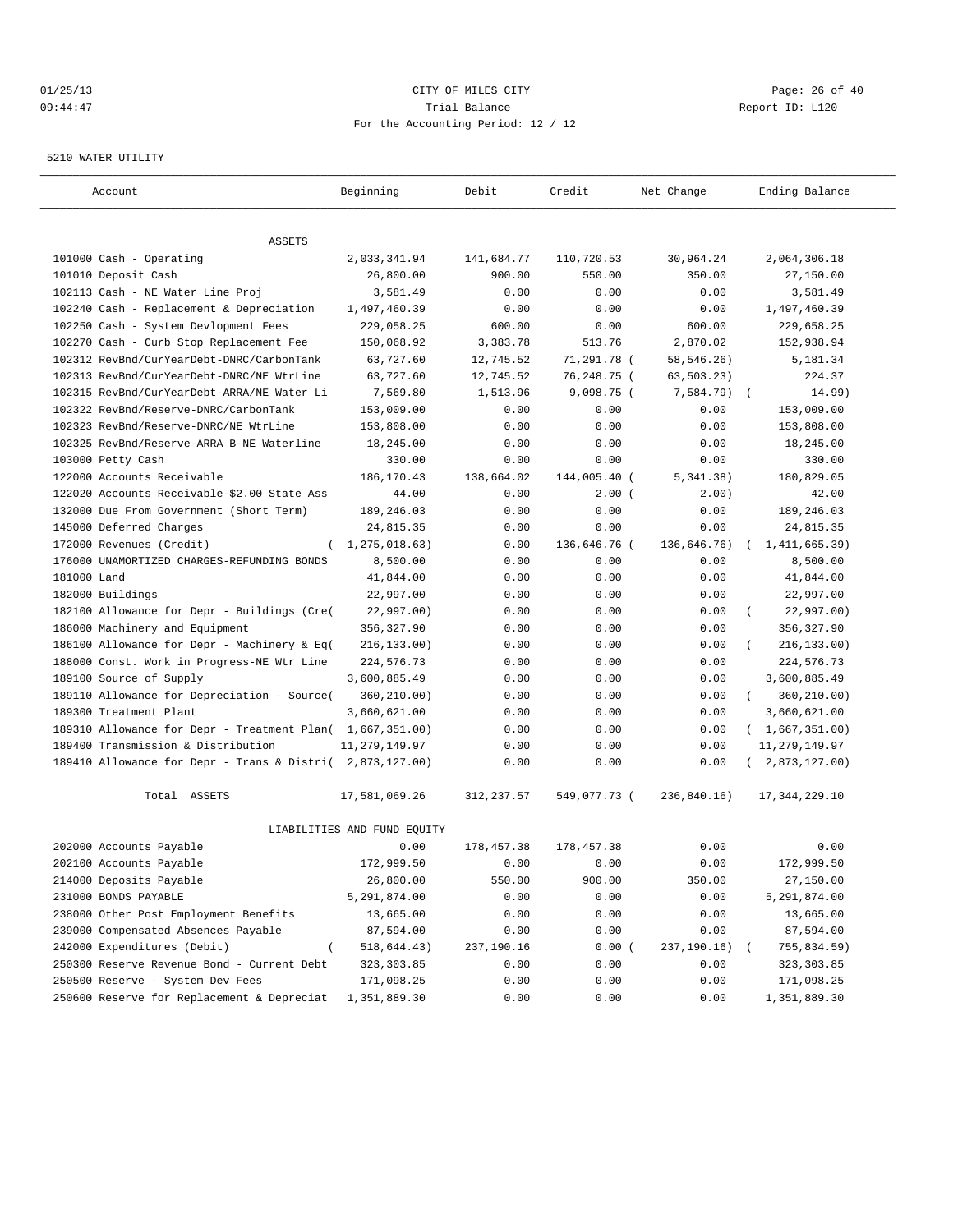# 01/25/13 Page: 27 of 40 09:44:47 Trial Balance Report ID: L120 For the Accounting Period: 12 / 12

#### 5210 WATER UTILITY

| Account                              | Beginning     | Debit      | Credit       | Net Change  | Ending Balance |
|--------------------------------------|---------------|------------|--------------|-------------|----------------|
| 271000 Unreserved Fund Balance       | 3,954,118.28  | 0.00       | 0.00         | 0.00        | 3,954,118.28   |
| 272000 Unreserved Retained Earnings  | 6,706,371.51  | 0.00       | 0.00         | 0.00        | 6,706,371.51   |
| LIABILITIES AND FUND EQUITY<br>Total | 17,581,069.26 | 416,197.54 | 179, 357, 38 | 236,840.16) | 17,344,229.10  |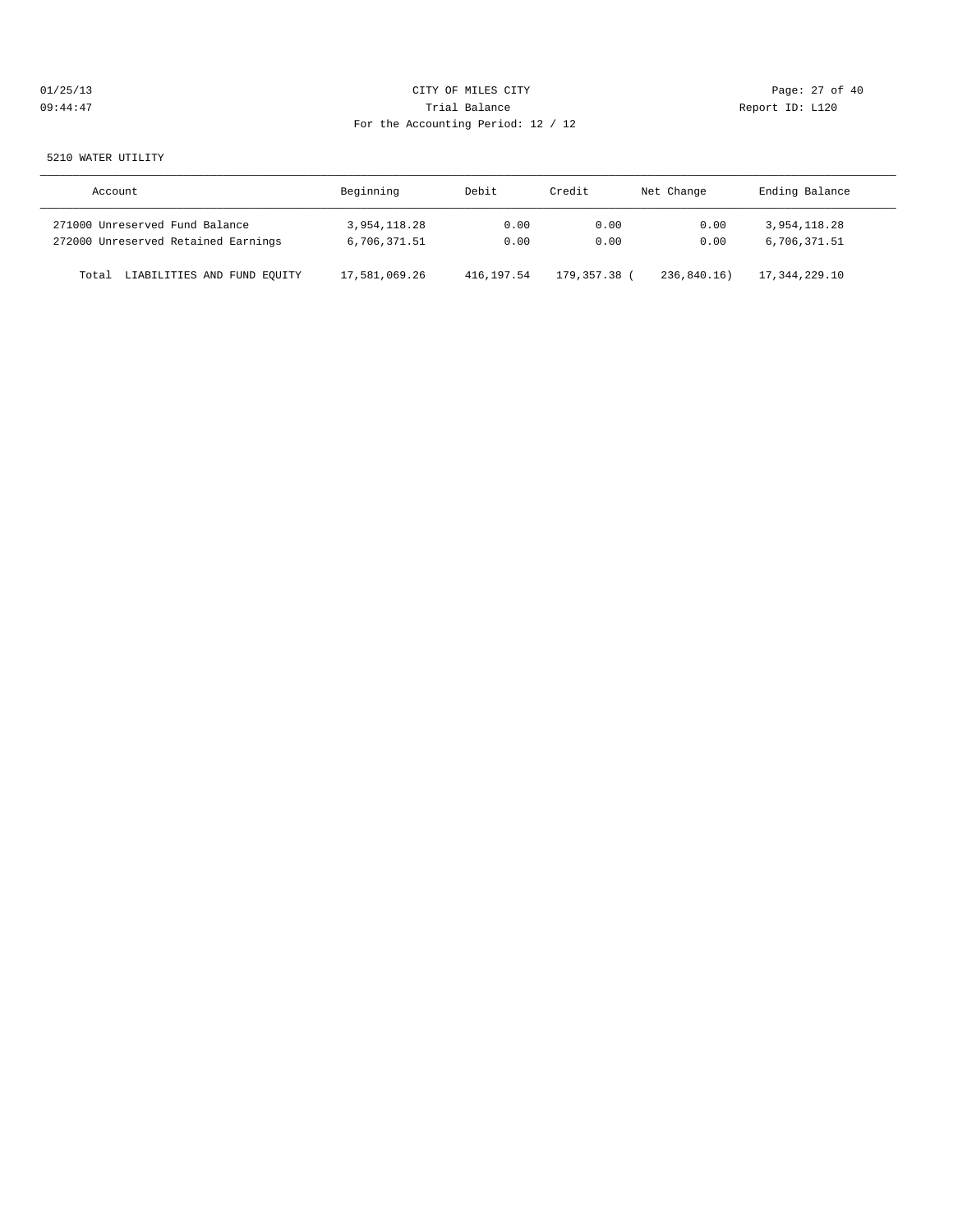# 01/25/13 Page: 28 of 40 09:44:47 Trial Balance Report ID: L120 For the Accounting Period: 12 / 12

# 5310 SEWER UTILITY

| Account                                     | Beginning                   | Debit       | Credit         | Net Change   | Ending Balance   |
|---------------------------------------------|-----------------------------|-------------|----------------|--------------|------------------|
| <b>ASSETS</b>                               |                             |             |                |              |                  |
| 101000 Cash - Operating                     | 904,604.70                  | 154,718.63  | 70,090.27      | 84,628.36    | 989,233.06       |
| 102240 Cash - Replacement & Depreciation    | 1,568,760.60                | 0.00        | 185,468.76 (   | 185,468.76)  | 1,383,291.84     |
| 102250 Cash - System Devlopment Fees        | 117,650.91                  | 240.00      | 0.00           | 240.00       | 117,890.91       |
| 102280 WWtr Treatment Plant-Phase I Constr( | 171,950.00)                 | 185,600.00  | 0.00           | 185,600.00   | 13,650.00        |
| 102316 RevBnd/CurYearDebt-Phase 1 Haynes L  | 39,254.50                   | 7,850.90    | 28,401.92 (    | 20, 551.02)  | 18,703.48        |
| 122000 Accounts Receivable                  | 110,810.25                  | 89,942.15   | 88,094.35      | 1,847.80     | 112,658.05       |
| 172000 Revenues (Credit)                    | 446,899.85)                 | 0.00        | 277, 277. 48 ( | 277, 277.48) | 724, 177.33)     |
| 181000 Land                                 | 2.00                        | 0.00        | 0.00           | 0.00         | 2.00             |
| 186000 Machinery and Equipment              | 602, 378.38                 | 0.00        | 0.00           | 0.00         | 602, 378.38      |
| 186100 Allowance for Depr - Machinery & Eq( | 316, 142.00)                | 0.00        | 0.00           | 0.00         | 316, 142.00)     |
| 188000 Const. Work in Progress-NE Wtr Line  | 192,623.55                  | 0.00        | 0.00           | 0.00         | 192,623.55       |
| 189300 Treatment Plant                      | 2,595,500.05                | 0.00        | 0.00           | 0.00         | 2,595,500.05     |
| 189310 Allowance for Depr - Treatment Plan( | 1,156,785.00)               | 0.00        | 0.00           | 0.00         | (1, 156, 785.00) |
| 189400 Transmission & Distribution          | 2,505,127.65                | 0.00        | 0.00           | 0.00         | 2,505,127.65     |
| 189410 Allowance for Depr - Trans & Distri( | 1,050,830.00                | 0.00        | 0.00           | 0.00         | 1,050,830.00     |
| Total ASSETS                                | 5, 494, 105. 74             | 438, 351.68 | 649, 332. 78 ( | 210,981.10)  | 5, 283, 124.64   |
|                                             | LIABILITIES AND FUND EQUITY |             |                |              |                  |
| 202000 Accounts Payable                     | 0.00                        | 168,951.54  | 168,951.54     | 0.00         | 0.00             |
| 238000 Other Post Employment Benefits       | 10,075.00                   | 0.00        | 0.00           | 0.00         | 10,075.00        |
| 239000 Compensated Absences Payable         | 56,770.00                   | 0.00        | 0.00           | 0.00         | 56,770.00        |
| 242000 Expenditures (Debit)                 | 644, 193.94)                | 211,793.71  | 812.61 (       | 210,981.10)  | 855, 175.04)     |
| 250500 Reserve - System Dev Fees            | 82,925.91                   | 0.00        | 0.00           | 0.00         | 82,925.91        |
| 250600 Reserve for Replacement & Depreciat  | 1,666,491.83                | 0.00        | 0.00           | 0.00         | 1,666,491.83     |
| 271000 Unreserved Fund Balance              | 1, 121, 110.25              | 0.00        | 0.00           | 0.00         | 1, 121, 110.25   |
| 272000 Unreserved Retained Earnings         | 3,200,926.69                | 0.00        | 0.00           | 0.00         | 3,200,926.69     |
| LIABILITIES AND FUND EQUITY<br>Total        | 5,494,105.74                | 380,745.25  | 169,764.15 (   | 210,981.10)  | 5, 283, 124.64   |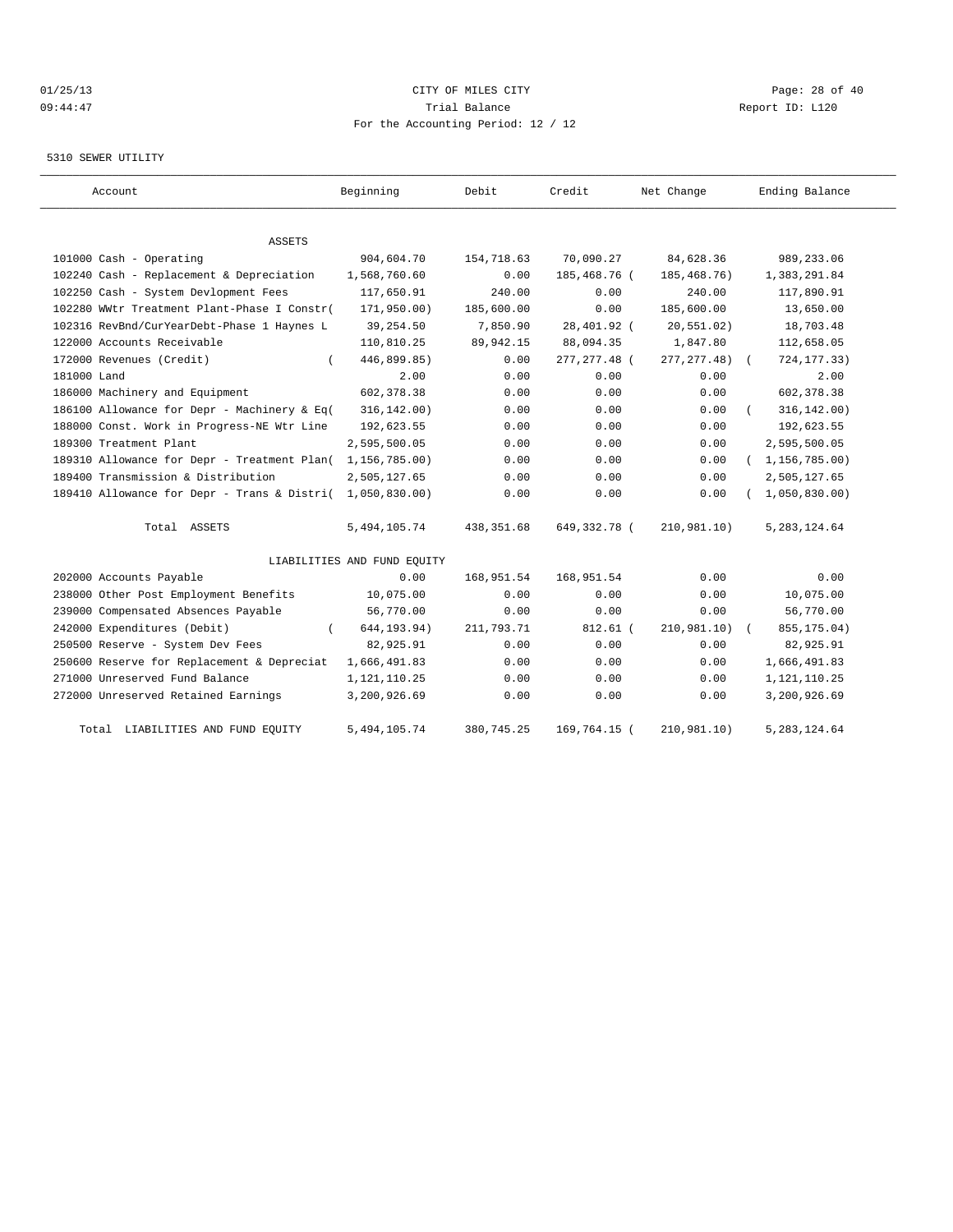# 01/25/13 Page: 29 of 40 09:44:47 Trial Balance Report ID: L120 For the Accounting Period: 12 / 12

5510 AMBULANCE FUND

| Account                                     |                | Beginning                   | Debit      | Credit       | Net Change |            | Ending Balance |
|---------------------------------------------|----------------|-----------------------------|------------|--------------|------------|------------|----------------|
| ASSETS                                      |                |                             |            |              |            |            |                |
| 101000 Cash - Operating                     |                | 216,065.94)                 | 32,975.99  | 45,049.43 (  | 12,073.44) |            | 228, 139. 38)  |
| 113206 Taxes Receivable - Real 2006         |                | 27.41)                      | 0.00       | 0.00         | 0.00       |            | 27.41)         |
| 113207 Taxes Receivable - Real 2007         |                | 18.01                       | 0.00       | 0.00         | 0.00       |            | 18.01          |
| 113208 taxes Receivable - Real 2008         |                | 0.21                        | 0.00       | $0.12$ (     | 0.12)      |            | 0.09           |
| 113209 Taxes Receivable - Real 2009         |                | 18.87                       | 0.00       | $0.36$ (     | 0.36)      |            | 18.51          |
| 113210 Taxes Receivable - Real 2010         |                | 34.49                       | 0.00       | $0.38$ (     | 0.38)      |            | 34.11          |
| 113211 Taxes Receivable - Real 2011         |                | 63.30                       | 0.00       | 8.03(        | 8.03)      |            | 55.27          |
| 113212 Taxes Receivable- Real 2012          |                | 3,174.21                    | 0.00       | $165.61$ (   | 165.61)    |            | 3,008.60       |
| 115207 Taxes Receivable - Personal 2007     | $\overline{ }$ | 0.80)                       | 0.00       | 0.00         | 0.00       |            | 0.80)          |
| 115208 Taxes Receivable - Personal 2008     |                | 0.12                        | 0.00       | 0.00         | 0.00       |            | 0.12           |
| 115209 Taxes Receivable Personal 2009       |                | 0.01)                       | 0.00       | 0.00         | 0.00       |            | 0.01)          |
| 115211 Taxes Receivable Personal 2011       |                | 0.17)                       | 0.00       | 0.00         | 0.00       |            | 0.17)          |
| 115212 Taxes Receivable Personal 2012       |                | 9.83                        | 0.00       | $0.62$ (     | 0.62)      |            | 9.21           |
| 116000 Protested Taxes Receivable - Reals ( |                | 5.97)                       | 0.00       | 0.00         | 0.00       |            | 5.97)          |
| 122000 Accounts Receivable                  |                | 326,358.62                  | 75,600.37  | 56,788.72    | 18,811.65  |            | 345,170.27     |
| 122100 Acct Receivable                      |                | 209,631.73)                 | 0.00       | 0.00         | 0.00       |            | 209,631.73)    |
| 172000 Revenues (Credit)                    | $\left($       | 322, 204.40)                | 0.00       | 76,450.83 (  | 76,450.83) |            | 398,655.23)    |
| 186000 Machinery and Equipment              |                | 372,186.93                  | 0.00       | 0.00         | 0.00       |            | 372,186.93     |
| 186100 Allowance for Depr - Machinery & Eq( |                | 181,649.00)                 | 0.00       | 0.00         | 0.00       |            | 181,649.00)    |
| Total ASSETS                                | $\left($       | 227,720.84)                 | 108,576.36 | 178,464.10 ( | 69,887.74) | $\sqrt{2}$ | 297,608.58)    |
|                                             |                | LIABILITIES AND FUND EQUITY |            |              |            |            |                |
| 202000 Accounts Payable                     |                | 0.00                        | 4,525.28   | 4,525.28     | 0.00       |            | 0.00           |
| 223100 Deferred Revenue - Real Prop Taxes   |                | 3,059.92                    | 174.50     | 0.00(        | 174.50)    |            | 2,885.42       |
| 223200 Deferred Revenue - Pers Prop Taxes ( |                | 14.87)                      | 0.62       | 0.00(        | 0.62)      |            | 15.49)         |
| 235000 CONTRACTS/NOTES/LOANS PAYABLE        |                | 115, 463. 19                | 0.00       | 0.00         | 0.00       |            | 115, 463.19    |
| 238000 Other Post Employment Benefits       |                | 10,029.00                   | 0.00       | 0.00         | 0.00       |            | 10,029.00      |
| 239000 Compensated Absences Payable         |                | 42,159.00                   | 0.00       | 0.00         | 0.00       |            | 42,159.00      |
| 242000 Expenditures (Debit)                 | $\left($       | 371, 233.55)                | 69,852.45  | 139.83 (     | 69,712.62) | $\left($   | 440,946.17)    |
| 271000 Unreserved Fund Balance              |                | 78,043.49                   | 0.00       | 0.00         | 0.00       |            | 78,043.49      |
| 272000 Unreserved Retained Earnings         | $\left($       | 105, 227.02)                | 0.00       | 0.00         | 0.00       |            | 105, 227.02)   |
| LIABILITIES AND FUND EQUITY<br>Total        |                | 227,720.84)                 | 74,552.85  | 4,665.11 (   | 69,887.74) |            | 297,608.58)    |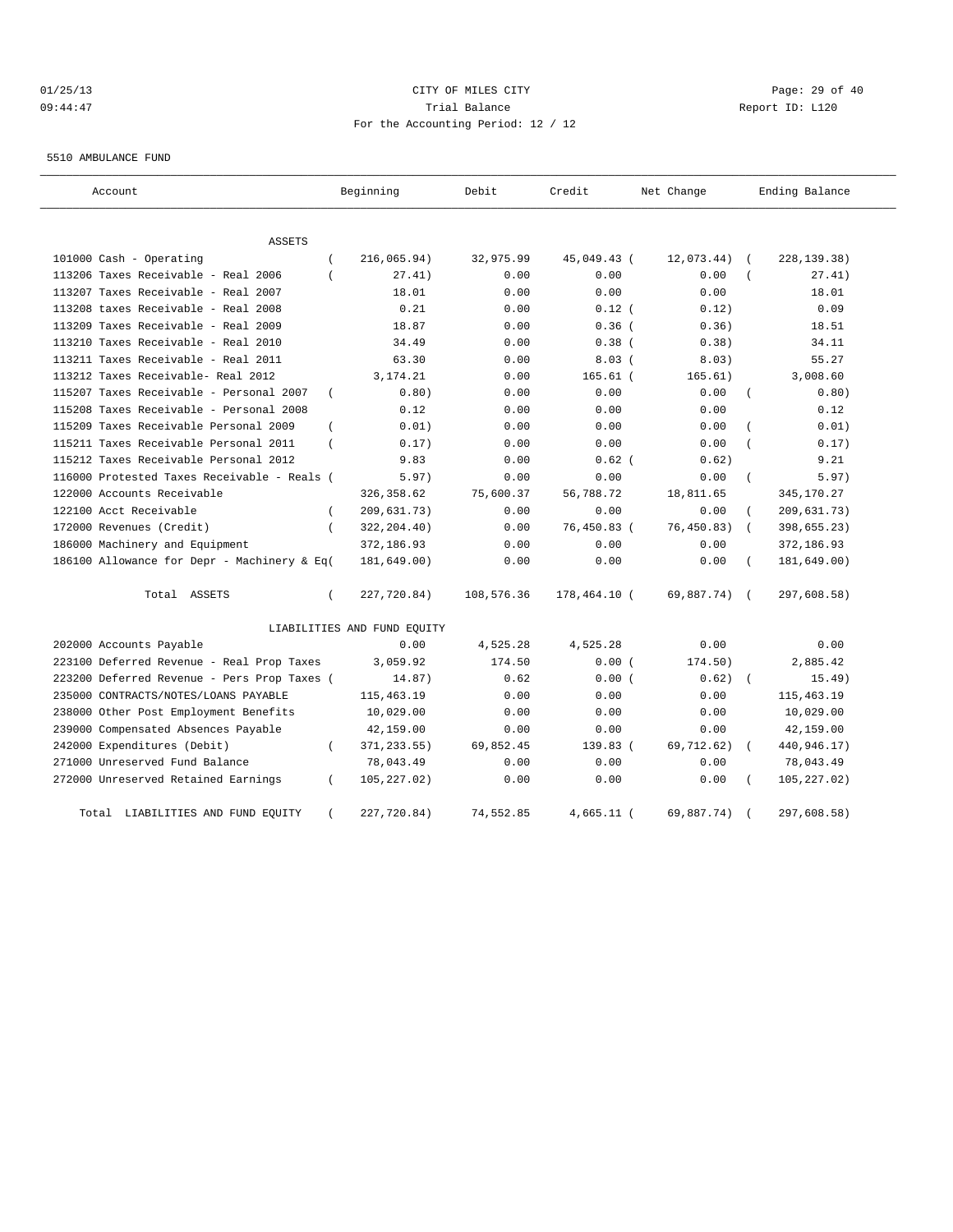# 01/25/13 Page: 30 of 40 09:44:47 Trial Balance Report ID: L120 For the Accounting Period: 12 / 12

5610 AIRPORT OPERATING

| Account                                                                                          | Beginning                   | Debit        | Credit       | Net Change    | Ending Balance                            |
|--------------------------------------------------------------------------------------------------|-----------------------------|--------------|--------------|---------------|-------------------------------------------|
|                                                                                                  |                             |              |              |               |                                           |
| <b>ASSETS</b>                                                                                    |                             |              |              |               |                                           |
| 101000 Cash - Operating                                                                          | 168,006.96                  | 29, 205.74   | 14,643.84    | 14,561.90     | 182,568.86                                |
| 101100 Cash-FAA Grant/St Loan-2008                                                               | 6,673.74                    | 0.00         | 0.00         | 0.00          | 6,673.74                                  |
| 102230 Cash - Surplus/Credit Card Acct                                                           | 100.00                      | 13,658.94    | 12,560.05    | 1,098.89      | 1,198.89                                  |
| 103000 Petty Cash                                                                                | 100.00                      | 0.00         | 0.00         | 0.00          | 100.00                                    |
| 113206 Taxes Receivable - Real 2006<br>$\overline{ }$                                            | 8.15)                       | 0.00         | 0.00         | 0.00          | 8.15)                                     |
| 113207 Taxes Receivable - Real 2007<br>113208 taxes Receivable - Real 2008                       | 29.37<br>0.32               | 0.00<br>0.00 | 0.00         | 0.00<br>0.20) | 29.37<br>0.12                             |
| 113209 Taxes Receivable - Real 2009                                                              |                             |              | $0.20$ (     |               |                                           |
|                                                                                                  | 28.32                       | 0.00         | $0.53$ (     | 0.53)         | 27.79                                     |
| 113211 Taxes Receivable - Real 2011                                                              | 94.94                       | 0.00         | $12.05$ (    | 12.05)        | 82.89                                     |
| 113212 Taxes Receivable- Real 2012                                                               | 4,761.33                    | 0.00         | 248.42 (     | 248.42)       | 4,512.91                                  |
| 115207 Taxes Receivable - Personal 2007<br>115208 Taxes Receivable - Personal 2008               | 0.03<br>0.19                | 0.00<br>0.00 | 0.00<br>0.00 | 0.00<br>0.00  | 0.03<br>0.19                              |
|                                                                                                  |                             |              |              |               |                                           |
| 115209 Taxes Receivable Personal 2009<br>$\overline{ }$<br>115210 Taxes Receivable Personal 2010 | 0.01)                       | 0.00         | 0.00         | 0.00<br>0.00  | 0.01)<br>$\overline{(}$<br>$\overline{(}$ |
| $\left($<br>115212 Taxes Receivable Personal 2012                                                | 0.01)<br>14.73              | 0.00         | 0.00         | 0.92)         | 0.01)<br>13.81                            |
|                                                                                                  |                             | 0.00         | $0.92$ (     |               |                                           |
| 116000 Protested Taxes Receivable - Reals (                                                      | 18.13)                      | 0.00         | 0.00         | 0.00          | 18.13)                                    |
| 132000 Due From Government (Short Term)                                                          | 4,296.00                    | 0.00         | 0.00         | 0.00          | 4,296.00                                  |
| 141000 Prepaid Expense                                                                           | 5,278.00                    | 0.00         | 0.00         | 0.00          | 5,278.00                                  |
| 172000 Revenues (Credit)<br>$\overline{ }$                                                       | 678, 157.86)                | 0.00         | 30,304.63 (  | 30, 304.63)   | 708,462.49)<br>$\sqrt{ }$                 |
| 181000 Land                                                                                      | 19,983.00                   | 0.00         | 0.00         | 0.00          | 19,983.00                                 |
| 182000 Buildings                                                                                 | 677,537.00                  | 0.00         | 0.00         | 0.00          | 677,537.00                                |
| 182100 Allowance for Depr - Buildings (Cre(                                                      | 316, 649.00)                | 0.00         | 0.00         | 0.00          | 316, 649.00)                              |
| 184000 Improvements Other Than Buildings                                                         | 8,543,759.48                | 0.00         | 0.00         | 0.00          | 8,543,759.48                              |
| 184100 Allowance for Depr - Imp Other Than(                                                      | 1,822,058.00                | 0.00         | 0.00         | 0.00          | (1,822,058.00)                            |
| 186000 Machinery and Equipment                                                                   | 836, 463.59                 | 0.00         | 0.00         | 0.00          | 836, 463.59                               |
| 186100 Allowance for Depr - Machinery & Eq(                                                      | 241,355.00)                 | 0.00         | 0.00         | 0.00          | 241,355.00)                               |
| 188000 Const. Work in Progress-NE Wtr Line                                                       | 27,005.00                   | 0.00         | 0.00         | 0.00          | 27,005.00                                 |
| Total ASSETS                                                                                     | 7,235,885.84                | 42,864.68    | 57,770.64 (  | 14,905.96)    | 7,220,979.88                              |
|                                                                                                  | LIABILITIES AND FUND EQUITY |              |              |               |                                           |
| 202000 Accounts Payable                                                                          | 0.00                        | 3,895.06     | 3,895.06     | 0.00          | 0.00                                      |
| 223100 Deferred Revenue - Real Prop Taxes                                                        | 4,613.82                    | 261.20       | 0.00(        | 261.20)       | 4,352.62                                  |
| 223200 Deferred Revenue - Pers Prop Taxes (                                                      | 22.21)                      | 0.92         | 0.00(        | 0.92)         | $\sqrt{ }$<br>23.13)                      |
| 235150 LTrm Pay/MT Aeronautics                                                                   | 29,526.00                   | 0.00         | 0.00         | 0.00          | 29,526.00                                 |
| 238000 Other Post Employment Benefits                                                            | 2,752.00                    | 0.00         | 0.00         | 0.00          | 2,752.00                                  |
| 239000 Compensated Absences Payable                                                              | 3,862.00                    | 0.00         | 0.00         | 0.00          | 3,862.00                                  |
| 242000 Expenditures (Debit)                                                                      | 539,781.97)                 | 14,643.84    | 0.00(        | 14,643.84)    | 554, 425.81)                              |
| 250600 Reserve for Replacement & Depreciat                                                       | 18,913.67                   | 0.00         | 0.00         | 0.00          | 18,913.67                                 |
| 271000 Unreserved Fund Balance<br>$\left($                                                       | 1,719.00)                   | 0.00         | 0.00         | 0.00          | 1,719.00)                                 |
| 272000 Unreserved Retained Earnings                                                              | 7,717,741.53                | 0.00         | 0.00         | 0.00          | 7,717,741.53                              |
| Total LIABILITIES AND FUND EQUITY                                                                | 7,235,885.84                | 18,801.02    | $3,895.06$ ( | 14,905.96)    | 7,220,979.88                              |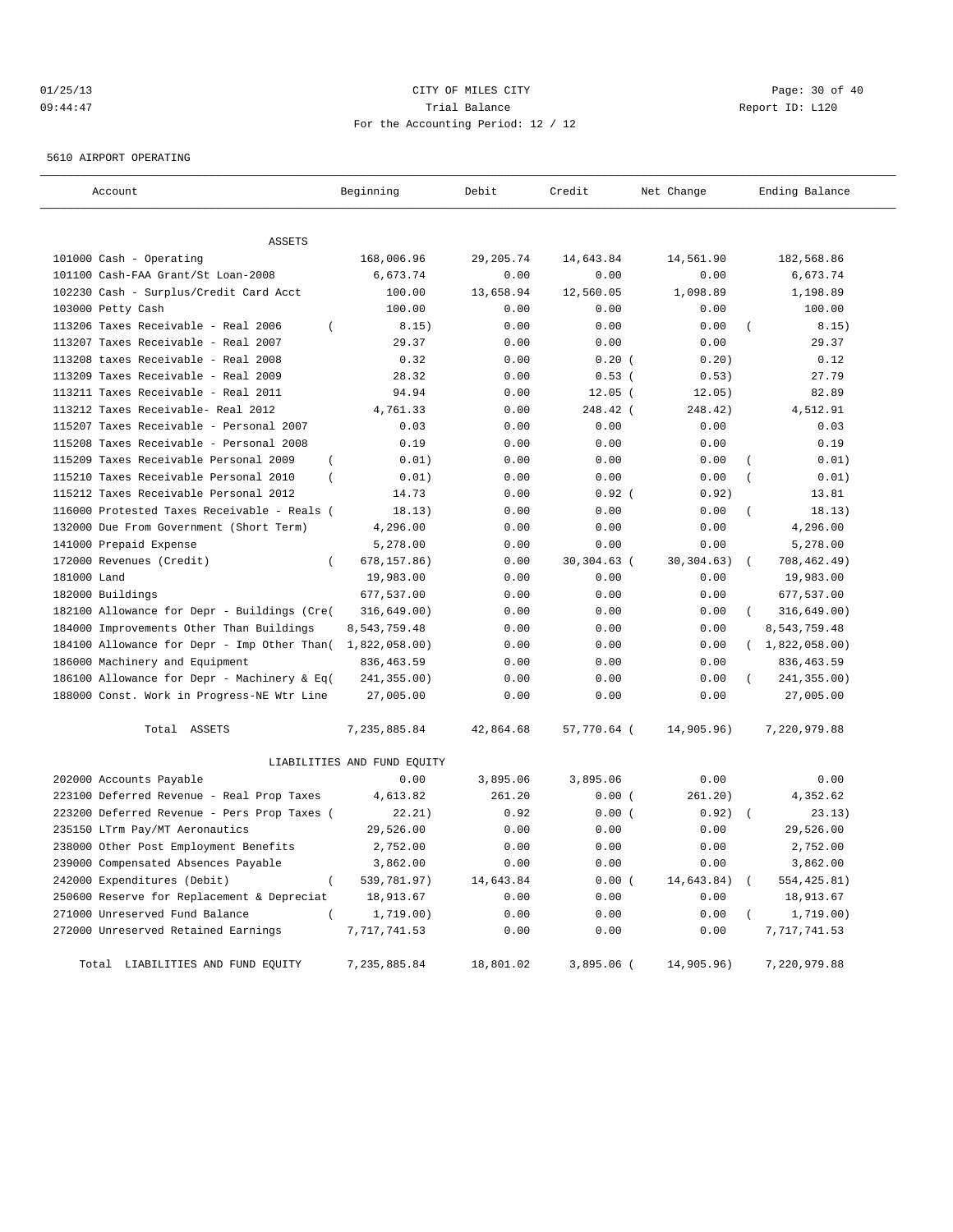# 01/25/13 Page: 31 of 40 09:44:47 Trial Balance Report ID: L120 For the Accounting Period: 12 / 12

#### 6040 PUBLIC WORKS

| Account                              | Beginning                   | Debit     | Credit       | Net Change   | Ending Balance |
|--------------------------------------|-----------------------------|-----------|--------------|--------------|----------------|
|                                      |                             |           |              |              |                |
| <b>ASSETS</b>                        |                             |           |              |              |                |
| 101000 Cash - Operating              | 55,378.05                   | 42,219.82 | 12,899.32    | 29,320.50    | 84,698.55      |
| 172000 Revenues (Credit)             | 40,858.62)                  | 0.00      | 39,937.50 (  | 39,937.50) ( | 80,796.12)     |
| Total ASSETS                         | 14,519.43                   | 42,219.82 | 52,836.82 (  | 10,617.00)   | 3,902.43       |
|                                      | LIABILITIES AND FUND EOUITY |           |              |              |                |
| 202000 Accounts Payable              | 0.00                        | 3,887.07  | 3,887.07     | 0.00         | 0.00           |
| 239000 Compensated Absences Payable  | 11,932.00                   | 0.00      | 0.00         | 0.00         | 11,932.00      |
| 242000 Expenditures (Debit)          | 63, 403.48)                 | 15,335.76 | 4,718.76 (   | 10,617.00) ( | 74,020.48)     |
| 271000 Unreserved Fund Balance       | 618, 685.52)                | 0.00      | 0.00         | 0.00         | 618, 685.52)   |
| 272000 Unreserved Retained Earnings  | 684, 676.43                 | 0.00      | 0.00         | 0.00         | 684, 676.43    |
| LIABILITIES AND FUND EOUITY<br>Total | 14,519.43                   | 19,222.83 | $8,605.83$ ( | 10,617.00)   | 3,902.43       |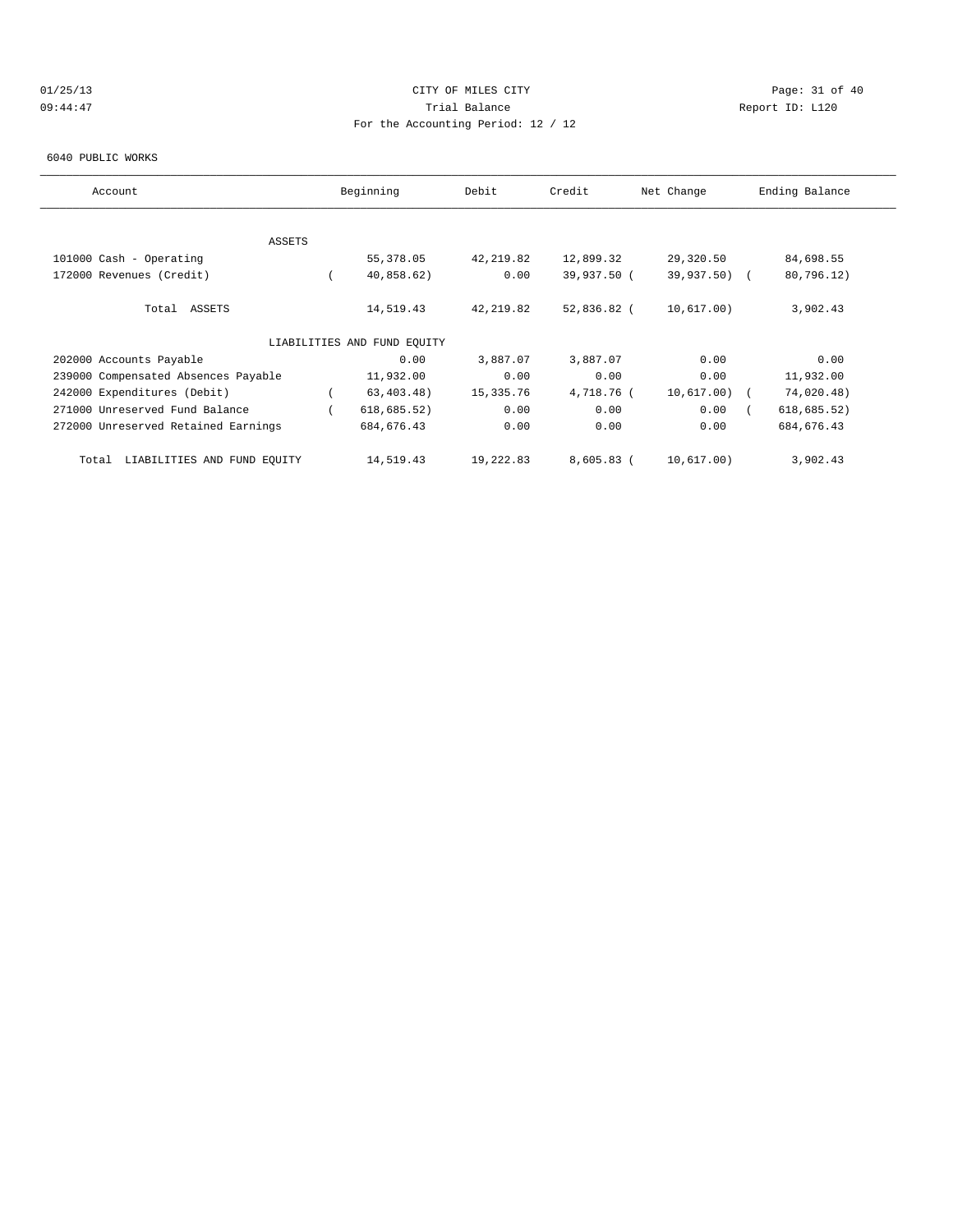# 01/25/13 Page: 32 of 40 09:44:47 Trial Balance Report ID: L120 For the Accounting Period: 12 / 12

# 7370 TBID

| Account                              | Beginning                   | Debit    | Credit   | Net Change | Ending Balance |
|--------------------------------------|-----------------------------|----------|----------|------------|----------------|
|                                      |                             |          |          |            |                |
|                                      | ASSETS                      |          |          |            |                |
| 101000 Cash - Operating              | 0.00                        | 3,402.00 | 3,402.00 | 0.00       | 0.00           |
| Total ASSETS                         | 0.00                        | 3,402.00 | 3,402.00 | 0.00       | 0.00           |
|                                      | LIABILITIES AND FUND EQUITY |          |          |            |                |
| 202000 Accounts Payable              | 0.00                        | 3,402.00 | 3,402.00 | 0.00       | 0.00           |
| 212500 Due to Others                 | 0.00                        | 3,402.00 | 3,402.00 | 0.00       | 0.00           |
| Total<br>LIABILITIES AND FUND EQUITY | 0.00                        | 6,804.00 | 6,804.00 | 0.00       | 0.00           |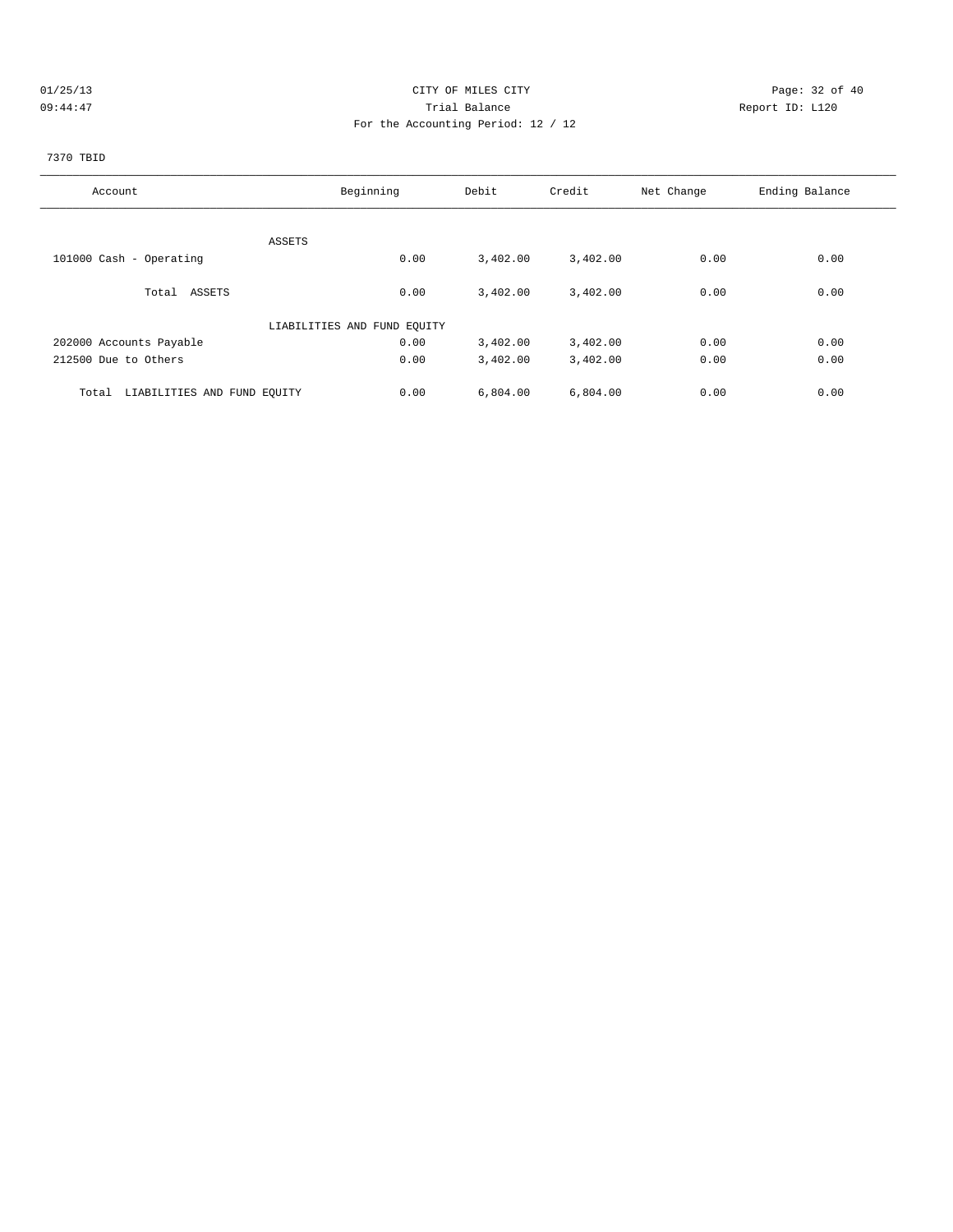#### 7467 Law Enforcement Academy Surcharge

| Account                                   | Beginning                   | Debit    | Credit       | Net Change | Ending Balance |
|-------------------------------------------|-----------------------------|----------|--------------|------------|----------------|
|                                           |                             |          |              |            |                |
|                                           |                             |          |              |            |                |
| ASSETS                                    |                             |          |              |            |                |
| 101000 Cash - Operating                   | 1,413.00                    | 775.00   | $2,188.00$ ( | 1,413,00)  | 0.00           |
|                                           |                             |          |              |            |                |
| Total ASSETS                              | 1,413.00                    | 775.00   | $2.188.00$ ( | 1,413.00)  | 0.00           |
|                                           |                             |          |              |            |                |
|                                           | LIABILITIES AND FUND EQUITY |          |              |            |                |
| 202000 Accounts Payable                   | 0.00                        | 1,413.00 | 1,413.00     | 0.00       | 0.00           |
| 212200 Due to Federal, Soc Sec & Medicare | 1,413.00                    | 2,188.00 | 775.00(      | 1,413.00)  | 0.00           |
|                                           |                             |          |              |            |                |
|                                           |                             |          |              |            |                |
| LIABILITIES AND FUND EQUITY<br>Total      | 1,413.00                    | 3.601.00 | $2.188.00$ ( | 1,413,00)  | 0.00           |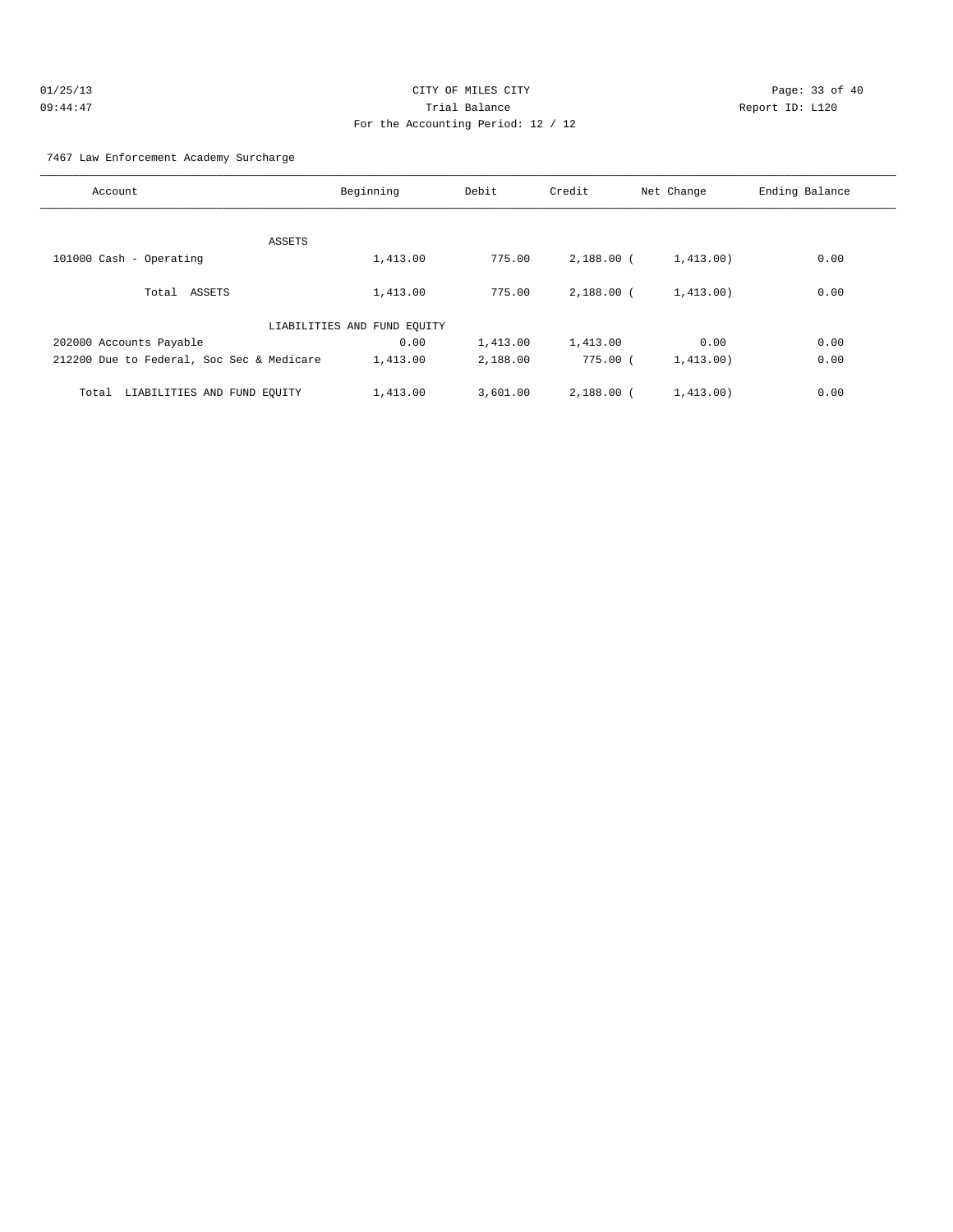| 01/25/13 | CITY OF MILES CITY                 | Page: 34 of 40  |
|----------|------------------------------------|-----------------|
| 09:44:47 | Trial Balance                      | Report ID: L120 |
|          | For the Accounting Period: 12 / 12 |                 |

#### 7471 CIVIL LEGAL ASSIST/VICTIM DOM VIOLENCE PROG

| Account                              | Beginning                   | Debit    | Credit       | Net Change | Ending Balance |
|--------------------------------------|-----------------------------|----------|--------------|------------|----------------|
| ASSETS                               |                             |          |              |            |                |
| 101000 Cash - Operating              | 2,453.00                    | 1,257.50 | $3,710.50$ ( | 2,453.00   | 0.00           |
| Total ASSETS                         | 2,453.00                    | 1,257.50 | $3,710.50$ ( | 2,453.00   | 0.00           |
|                                      | LIABILITIES AND FUND EQUITY |          |              |            |                |
| 202000 Accounts Payable              | 0.00                        | 2,453.00 | 2,453.00     | 0.00       | 0.00           |
| 212500 Due to Others                 | 2,453.00                    | 3,710.50 | $1,257.50$ ( | 2,453.00   | 0.00           |
| LIABILITIES AND FUND EQUITY<br>Total | 2,453.00                    | 6,163.50 | $3,710.50$ ( | 2,453.00   | 0.00           |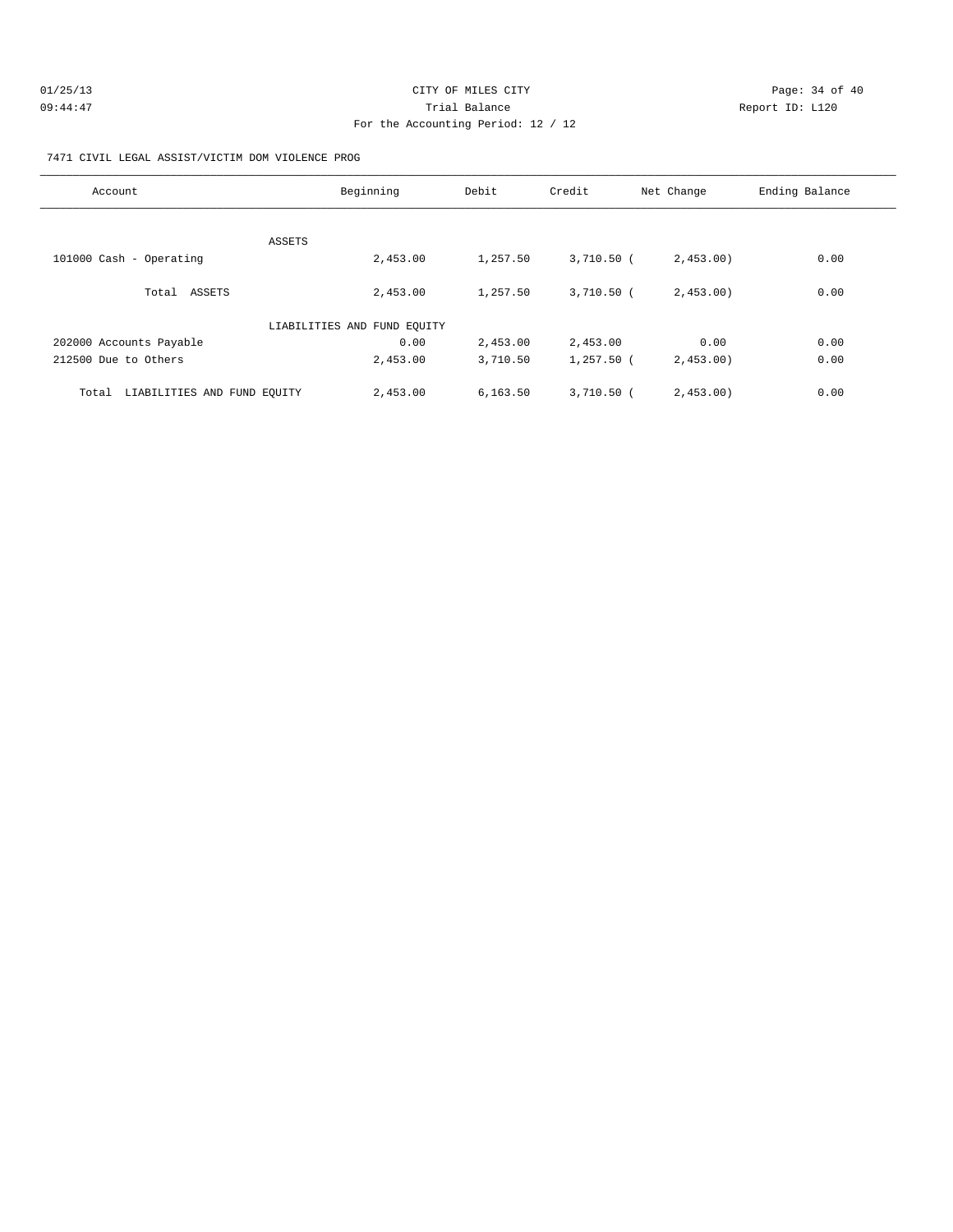# 01/25/13 Page: 35 of 40 09:44:47 Trial Balance Report ID: L120 For the Accounting Period: 12 / 12

7910 PAYROLL FUND

| Account                                   | Beginning                   | Debit      | Credit      | Net Change   | Ending Balance |
|-------------------------------------------|-----------------------------|------------|-------------|--------------|----------------|
|                                           |                             |            |             |              |                |
| <b>ASSETS</b>                             |                             |            |             |              |                |
| 101000 Cash - Operating                   | 97,022.31                   | 407,243.03 | 393,370.32  | 13,872.71    | 110,895.02     |
|                                           |                             |            |             |              |                |
| Total ASSETS                              | 97,022.31                   | 407,243.03 | 393,370.32  | 13,872.71    | 110,895.02     |
|                                           |                             |            |             |              |                |
|                                           | LIABILITIES AND FUND EQUITY |            |             |              |                |
| 201000 Warrants Payable                   | 71,570.11                   | 97,389.75  | 136,727.14  | 39,337.39    | 110,907.50     |
| 212200 Due to Federal, Soc Sec & Medicare | 0.00                        | 55,691.57  | 55,679.09 ( | $12.48$ ) (  | 12.48)         |
| 212202 Due to State Unemployment          | 2,172.43                    | 3,221.39   | 1,048.96 (  | 2, 172, 43)  | 0.00           |
| 212203 Due to Worker's Compensation       | 23, 279. 77                 | 34,855.50  | 11,575.73 ( | 23, 279. 77) | 0.00           |
| 212204 Due to State Income Tax            | 0.00                        | 13,026.00  | 13,026.00   | 0.00         | 0.00           |
| 212205 due to MPORS-GABA                  | 0.00                        | 12,752.98  | 12,752.98   | 0.00         | 0.00           |
| 212207 Due to AFLAC, AFLAC PRETAX         | 0.00                        | 291.12     | 291.12      | 0.00         | 0.00           |
| 212208 Due to Health Ins, Dental, Vision  | 0.00                        | 53,376.25  | 53, 376. 25 | 0.00         | 0.00           |
| 212209 Due to PERS Retirement             | 0.00                        | 24,508.76  | 24,508.76   | 0.00         | 0.00           |
| 212210 Due to FURS-GABA Retirement        | 0.00                        | 11,776.09  | 11,776.09   | 0.00         | 0.00           |
| Total LIABILITIES AND FUND EQUITY         | 97,022.31                   | 306,889.41 | 320,762.12  | 13,872.71    | 110,895.02     |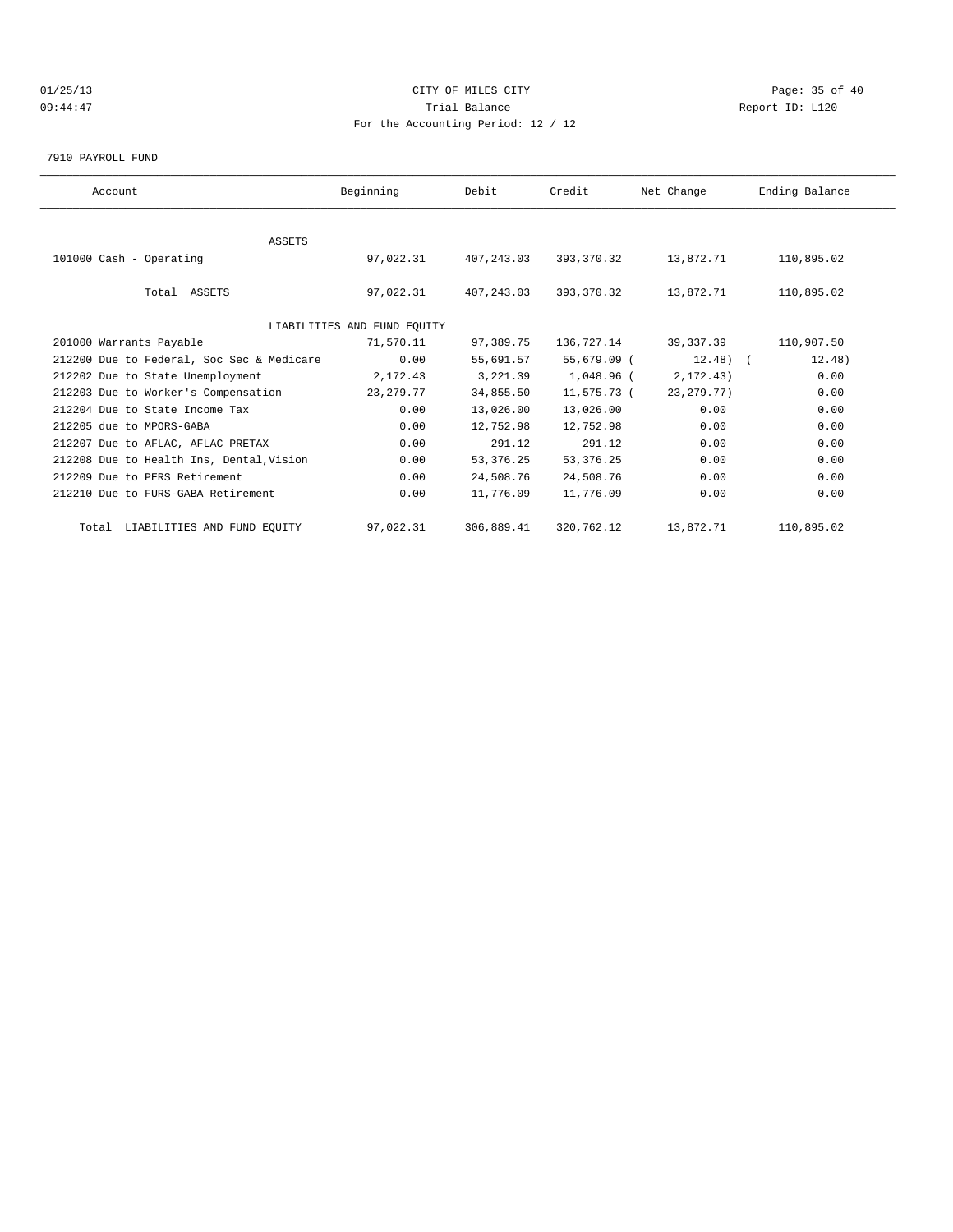| 01/25/13 |  |
|----------|--|
| 09:44:47 |  |

# CITY OF MILES CITY CONTROL CONTROL CONTROL CONTROL CONTROL PAGE: 36 of 40 09:44:47 Trial Balance Report ID: L120 For the Accounting Period: 12 / 12

#### 7930 CLAIMS FUND

| Account                              | Beginning                   | Debit      | Credit       | Net Change   | Ending Balance |
|--------------------------------------|-----------------------------|------------|--------------|--------------|----------------|
| ASSETS                               |                             |            |              |              |                |
| 101000 Cash - Operating              | 251,115.80                  | 435,932.95 | 465,089.12 ( | 29, 156. 17) | 221,959.63     |
| Total ASSETS                         | 251,115.80                  | 435,932.95 | 465,089.12 ( | 29, 156, 17) | 221,959.63     |
|                                      | LIABILITIES AND FUND EQUITY |            |              |              |                |
| 201000 Warrants Payable              | 251, 115.80                 | 465,089.12 | 435,932.95 ( | 29, 156, 17) | 221,959.63     |
| LIABILITIES AND FUND EQUITY<br>Total | 251, 115.80                 | 465,089.12 | 435,932.95 ( | 29, 156, 17) | 221,959.63     |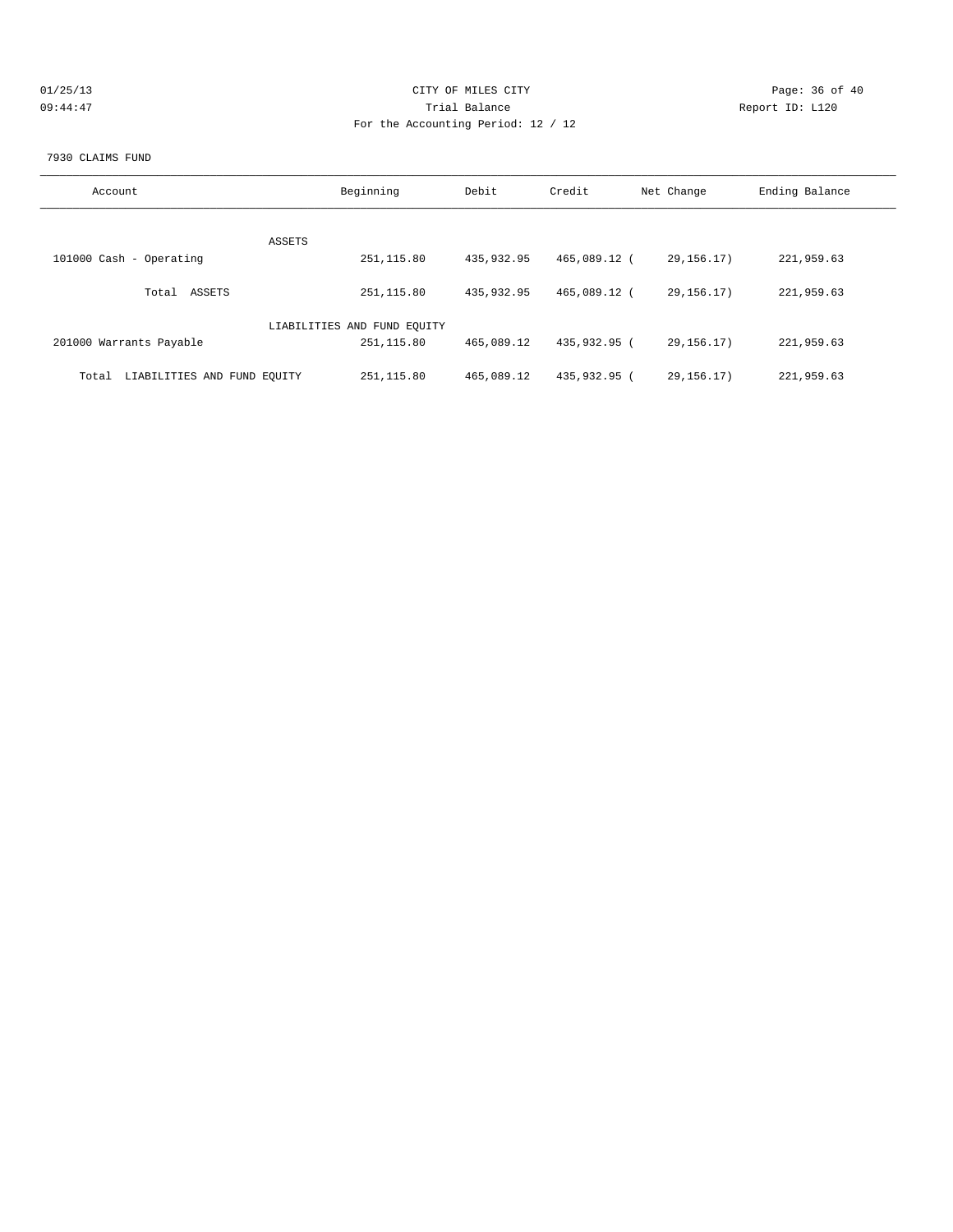# 01/25/13 Page: 37 of 40 09:44:47 Trial Balance Report ID: L120 For the Accounting Period: 12 / 12

7980 CUSTER CO WATER & SEWER DISTRICT

| Account                                 | Beginning                   | Debit     | Credit        | Net Change | Ending Balance |
|-----------------------------------------|-----------------------------|-----------|---------------|------------|----------------|
|                                         |                             |           |               |            |                |
|                                         | ASSETS                      |           |               |            |                |
| 101000 Cash - Operating                 | 0.00                        | 10,919.57 | 10,919.57     | 0.00       | 0.00           |
| 122000 Accounts Receivable              | 12,580.87                   | 10,864.65 | 10,919.57 (   | 54.92)     | 12,525.95      |
| Total ASSETS                            | 12,580.87                   | 21,784.22 | 21,839.14 (   | 54.92)     | 12,525.95      |
|                                         | LIABILITIES AND FUND EOUITY |           |               |            |                |
| 202000 Accounts Payable                 | 0.00                        | 10,919.57 | 10,919.57     | 0.00       | 0.00           |
| 211020 Due to Custer Water & Sewer Dist | 12,580.87                   | 10,919.57 | $10,864.65$ ( | 54.92)     | 12,525.95      |
| LIABILITIES AND FUND EQUITY<br>Total    | 12,580.87                   | 21,839.14 | 21,784.22 (   | 54.92)     | 12,525.95      |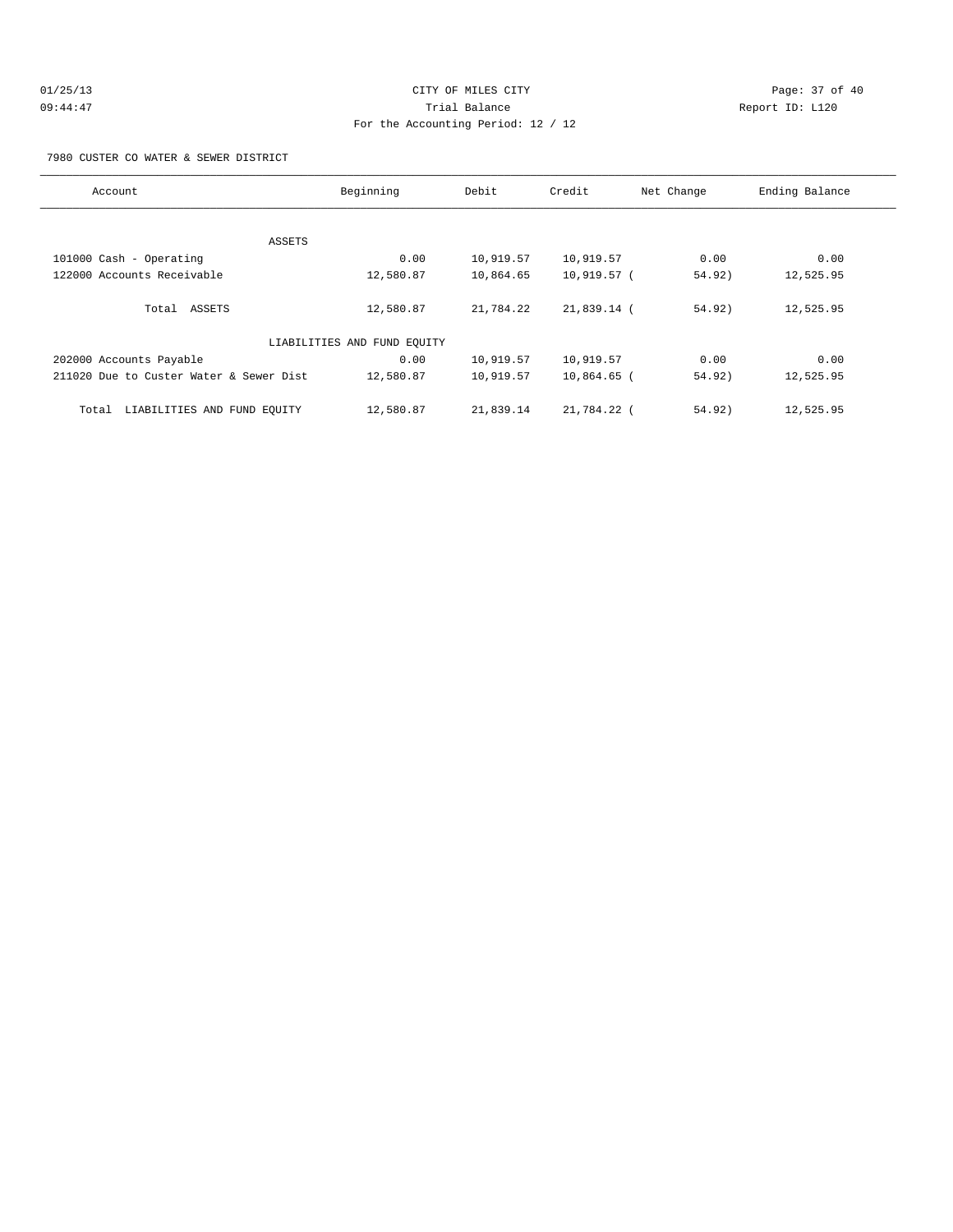| 01/25/13 | CITY OF MILES CITY                 | Page: 38 of 40  |
|----------|------------------------------------|-----------------|
| 09:44:47 | Trial Balance                      | Report ID: L120 |
|          | For the Accounting Period: 12 / 12 |                 |

7981 Interest Clearing

| Account                              | Beginning                   | Debit    | Credit   | Net Change | Ending Balance |
|--------------------------------------|-----------------------------|----------|----------|------------|----------------|
| ASSETS                               |                             |          |          |            |                |
| 101000 Cash - Operating              | 0.00                        | 2,048.22 | 2,048.22 | 0.00       | 0.00           |
| ASSETS<br>Total                      | 0.00                        | 2,048.22 | 2,048.22 | 0.00       | 0.00           |
|                                      | LIABILITIES AND FUND EQUITY |          |          |            |                |
| 212500 Due to Others                 | 0.00                        | 2,048.22 | 2,048.22 | 0.00       | 0.00           |
| LIABILITIES AND FUND EQUITY<br>Total | 0.00                        | 2,048.22 | 2,048.22 | 0.00       | 0.00           |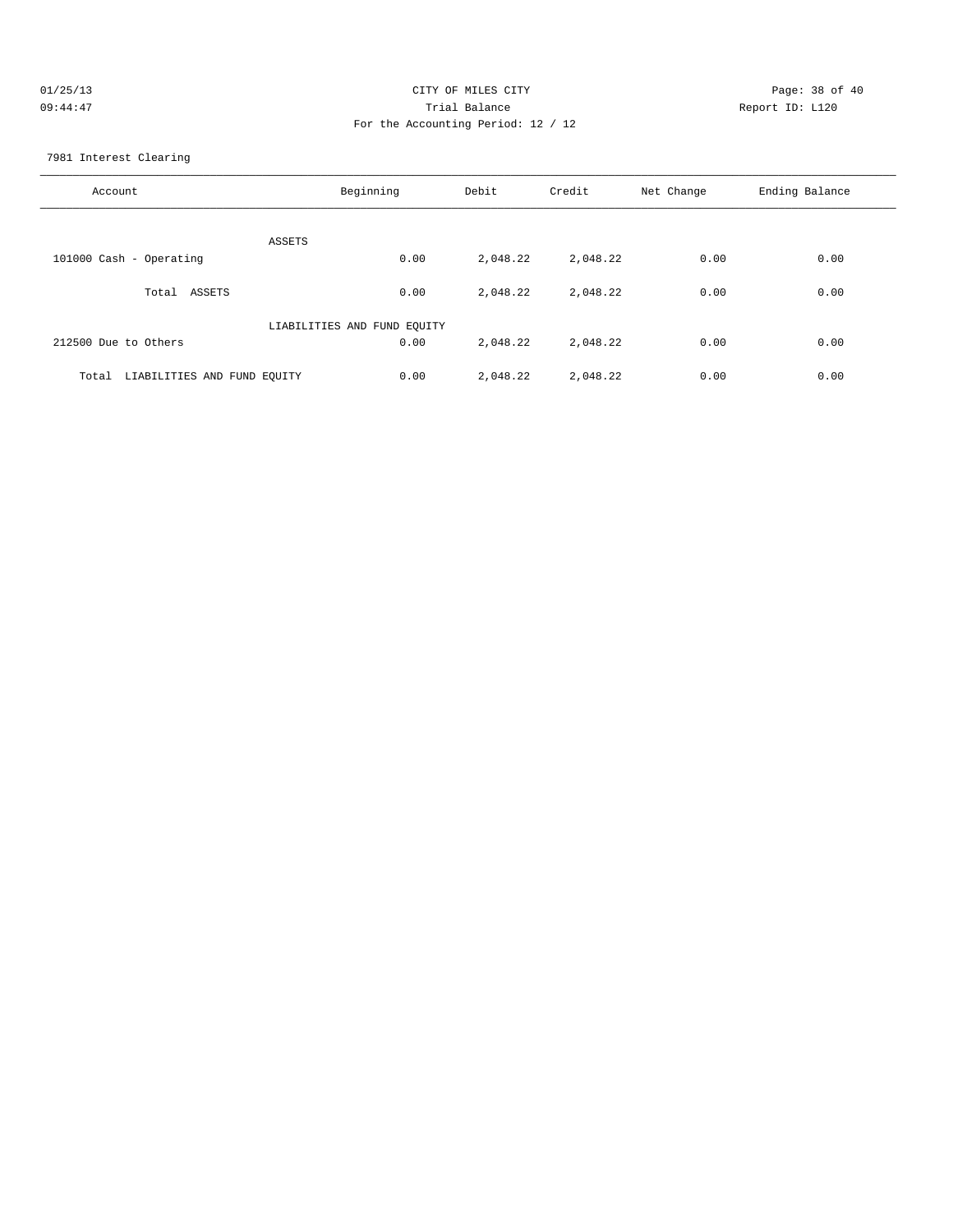# 01/25/13 Page: 39 of 40 09:44:47 Trial Balance Report ID: L120 For the Accounting Period: 12 / 12

9000 GENERAL FIXED ASSETS GROUP OF ACCOUNTS FUND

| Account                                                    | Beginning                   | Debit | Credit | Net Change | Ending Balance  |
|------------------------------------------------------------|-----------------------------|-------|--------|------------|-----------------|
|                                                            |                             |       |        |            |                 |
| <b>ASSETS</b>                                              |                             |       |        |            |                 |
| 181000 Land                                                | 526,599.00                  | 0.00  | 0.00   | 0.00       | 526,599.00      |
| 182000 Buildings                                           | 1,986,836.00                | 0.00  | 0.00   | 0.00       | 1,986,836.00    |
| 182100 Allowance for Depr - Buildings (Cre(                | 684,991.00)                 | 0.00  | 0.00   | 0.00       | 684,991.00)     |
| 186000 Machinery and Equipment                             | 3,038,732.00                | 0.00  | 0.00   | 0.00       | 3,038,732.00    |
| 186100 Allowance for Depr - Machinery & Eq(                | 1,463,750.00                | 0.00  | 0.00   | 0.00       | 1,463,750.00    |
| 187000 Infrastructure                                      | 33,670,108.00               | 0.00  | 0.00   | 0.00       | 33,670,108.00   |
| 187100 Allowance For Depreciation - Infras( 16,321,771.00) |                             | 0.00  | 0.00   | 0.00       | 16,321,771.00)  |
| Total ASSETS                                               | 20,751,763.00               | 0.00  | 0.00   | 0.00       | 20, 751, 763.00 |
|                                                            | LIABILITIES AND FUND EQUITY |       |        |            |                 |
| 280000 INVESTMENT IN GENERAL FIXED ASSETS                  | 20,751,763.00               | 0.00  | 0.00   | 0.00       | 20, 751, 763.00 |
| LIABILITIES AND FUND EQUITY<br>Total                       | 20,751,763.00               | 0.00  | 0.00   | 0.00       | 20, 751, 763.00 |